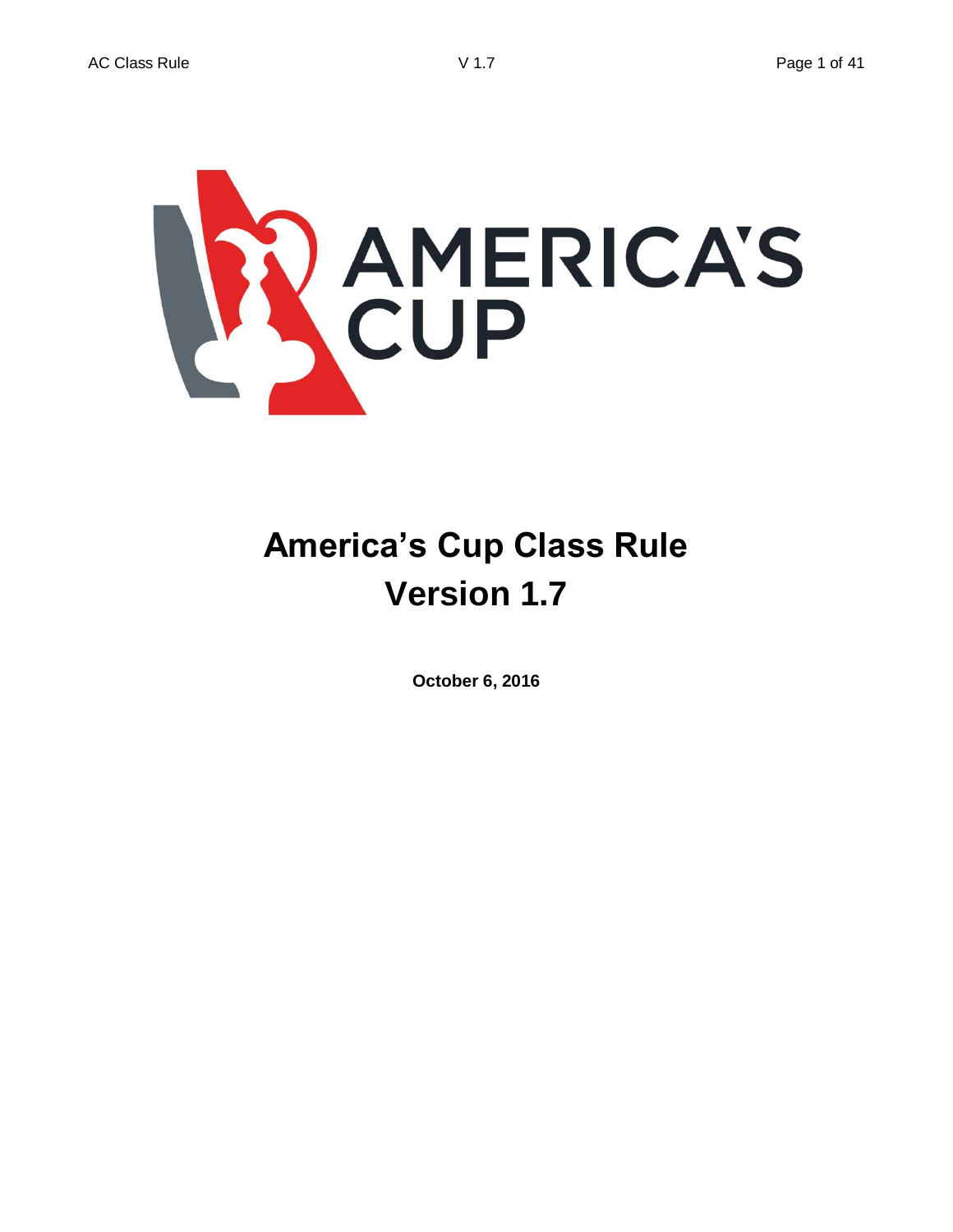# **Table of Contents**

|                         | <b>SECTION A</b>                                                                                                                                                                                                                                                                                                                    | $\overline{\mathbf{3}}$                                             |
|-------------------------|-------------------------------------------------------------------------------------------------------------------------------------------------------------------------------------------------------------------------------------------------------------------------------------------------------------------------------------|---------------------------------------------------------------------|
| $1_{\cdot}$<br>2.<br>3. | LANGUAGE AND DEFINITIONS<br>UNITS OF MEASUREMENT<br><b>INTERPRETATION</b><br>4. AMENDMENT<br>5. AC CLASS YACHT IDENTIFICATION                                                                                                                                                                                                       | 3<br>$6\phantom{1}6$<br>$\,6$<br>$\overline{7}$<br>$\overline{7}$   |
|                         | <b>SECTION B</b>                                                                                                                                                                                                                                                                                                                    | $\overline{\mathbf{8}}$                                             |
| 6.<br>7.<br>8.<br>9.    | <b>GENERAL</b><br><b>HULLS</b><br><b>CROSS STRUCTURE</b><br><b>TRAMPOLINE</b><br>10. RUDDERS and RUDDER WINGS<br>11. DAGGERBOARDS<br><b>12. WING</b><br>13. RIGGING<br>14. JIB<br>15. ADJUSTMENT OF CONTROL SURFACES<br>16. MANUAL POWER AND STORED ENERGY<br><b>17. CREW</b>                                                       | 8<br>10<br>11<br>13<br>13<br>14<br>15<br>17<br>17<br>17<br>19<br>20 |
|                         | <b>SECTION C</b>                                                                                                                                                                                                                                                                                                                    | 20                                                                  |
|                         | 18. GENERAL LIMITS ON MATERIALS AND CONSTRUCTION<br>19. HULL AND CROSS STRUCTURE (EXCLUDING BOWSPRIT) LIMITS ON MATERIALS AND<br><b>CONSTRUCTION</b><br>20. WING SPAR LIMITS ON MATERIALS AND CONSTRUCTION<br>21. HARDWARE AND RIGGING LIMITS ON MATERIALS AND CONSTRUCTION<br>22. SURFACE FINISHES AND BOUNDARY LAYER INTERFERENCE | 20<br>21<br>22<br>22<br>22                                          |
|                         | <b>SECTION D</b>                                                                                                                                                                                                                                                                                                                    | 24                                                                  |
|                         | 23. MEASUREMENT MARKS<br>24. DECLARATIONS<br>25. INSPECTION AND MEASUREMENT<br>26. MEASUREMENT PROCEDURES<br>27. MEASUREMENT CONDITIONS<br>28. MEASUREMENT CERTIFICATE                                                                                                                                                              | 24<br>24<br>25<br>25<br>26<br>27                                    |
|                         | <b>APPENDIX A - MEASUREMENT CERTIFICATE</b>                                                                                                                                                                                                                                                                                         | <u>28</u>                                                           |
|                         | <b>APPENDIX B - DECLARATIONS</b>                                                                                                                                                                                                                                                                                                    | 30                                                                  |
|                         | <b>APPENDIX C - HULLS CONFIGURATION</b>                                                                                                                                                                                                                                                                                             | 33                                                                  |
|                         | <b>APPENDIX D - CROSS STRUCTURE</b>                                                                                                                                                                                                                                                                                                 | 34                                                                  |
|                         | <b>APPENDIX E - WING</b>                                                                                                                                                                                                                                                                                                            | 36                                                                  |
|                         | <b>APPENDIX F - JIB NOMINAL PLANFORM DIMENSIONS</b>                                                                                                                                                                                                                                                                                 | 38                                                                  |
|                         | <b>APPENDIX G - SAFETY EQUIPMENT</b>                                                                                                                                                                                                                                                                                                | 39                                                                  |
|                         | <b>APPENDIX H - STRUCTURAL TESTING</b>                                                                                                                                                                                                                                                                                              | 40                                                                  |
|                         | APPENDIX I - MEDIA AND RACE COMMITTEE EQUIPMENT                                                                                                                                                                                                                                                                                     | 41                                                                  |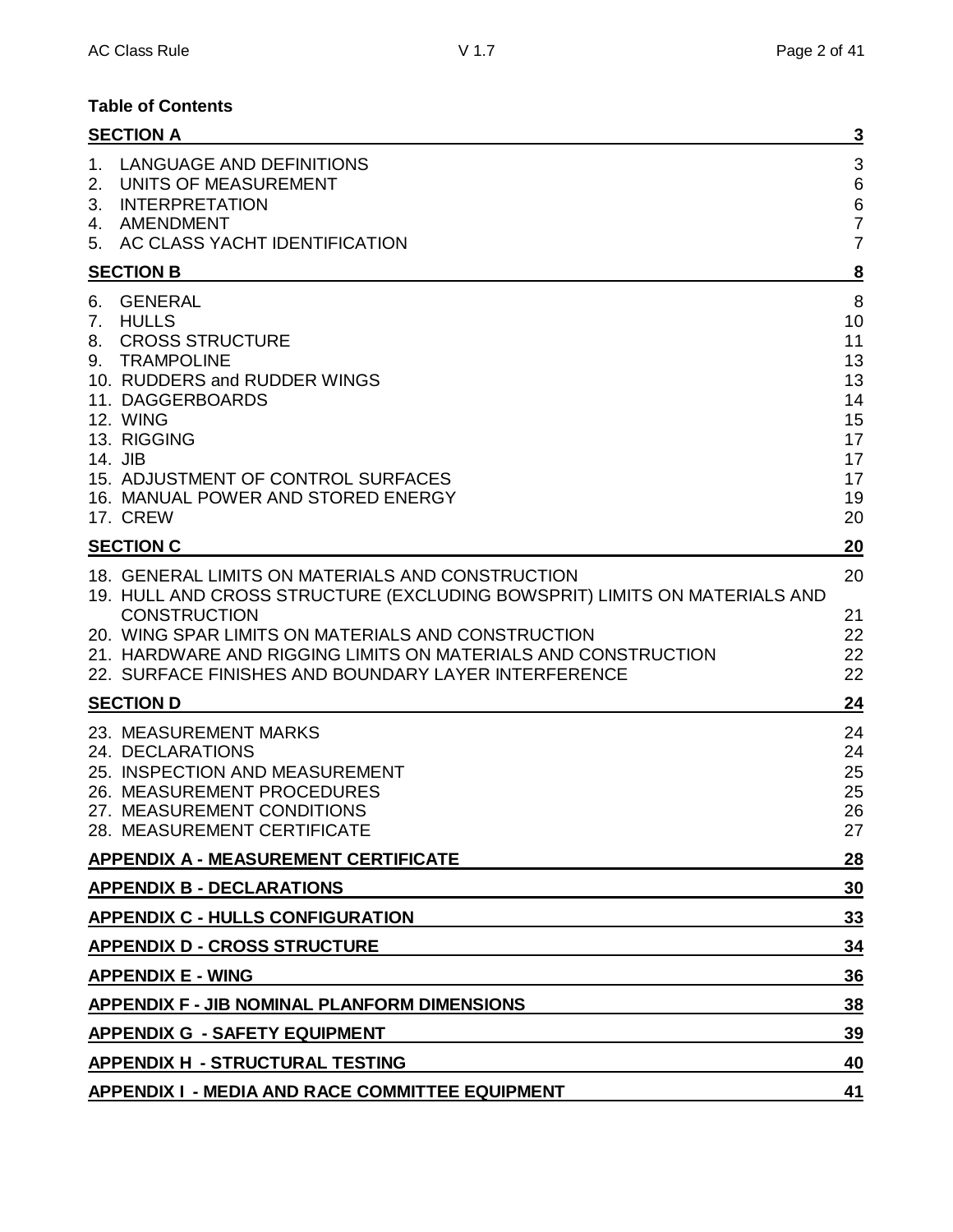## **INTRODUCTION**

**Competitors** are ultimately and solely responsible for the safety and structural integrity of the whole (and any part or parts) of their **AC Class Yacht**. No express or implied warranty of safety and/or structural integrity shall result from compliance with the whole or any part of this **AC Class Rule**. Any structural testing required for compliance with the **AC Class Rule** does not guarantee safety or structural integrity nor does it relieve the **Competitor** of this responsibility

While racing, **Competitors** shall ensure that their **AC Class Yacht** complies with the **AC Class Rule**.

The "America's Cup" word mark and the America's Cup trophy are registered trademarks of America's Cup Properties, Inc. All other intellectual property rights in and to this **AC Class Rule**, including any and all amendments or revisions, are owned by Golden Gate Yacht Club in its capacity as trustee of the America's Cup.

Copyright © 2015 Golden Gate Yacht Club (in its capacity as trustee of the America's Cup). All rights reserved.

#### **SECTION A**

## **1. LANGUAGE AND DEFINITIONS**

- 1.1 The official language of the **AC Class Rule** is English. Except for words defined herein, the meaning of any word will be determined by reference to the Oxford English Dictionary. When there is more than one definition in the Dictionary, the **Measurement Committee** will determine the appropriate definition, and may consult other references in making that determination.
- 1.2 When a term is used in its defined sense, it is printed in bold type.
- 1.3 The words "shall", "must", and "will" are mandatory. The words "can" and "may" are permissive.
- 1.4 In interpreting this **AC Class Rule**, the definitions in Article 1 of the **Protocol** shall apply, and:
	- (a) **appendage** means any component that is wholly or partially submerged at any time during racing that is connected to and external to the **hull** canoe body, or a **rudder wing** that is connected to a **rudder**, and including integral components that extend from outside the **hull** into the **hull** (e.g. **daggerboard** head or **rudder** stock). **Appendage** does not include **cross structure**, **daggerboard** bearings, **rudder** bearings, **daggerboard** fairings, other fairings that are above 0.100 m above **MWP**, deck hardware and small fittings;
	- (b) **appendage measurement condition** means the condition of the **AC Class Yacht** as specified in Rule 27.2;
	- (c) **bowsprit** means a spar that supports the **jib** tack and includes the bowsprit end fittings as shown in Appendix D and E.
	- (d) **cant axis** means a **daggerboard** axis of rotation that is within 3.0 degrees of parallel to a **longitudinal** axis;
	- (e) **clew** means the area on the surface of a **jib** within 1.000 m of the **clew point**;
	- (f) **clew point** means the intersection of the **leech** and **foot**, projected as necessary;



(g) **control surfaces** means the **wing, jib, daggerboards, rudders** and their attached **rudder wings**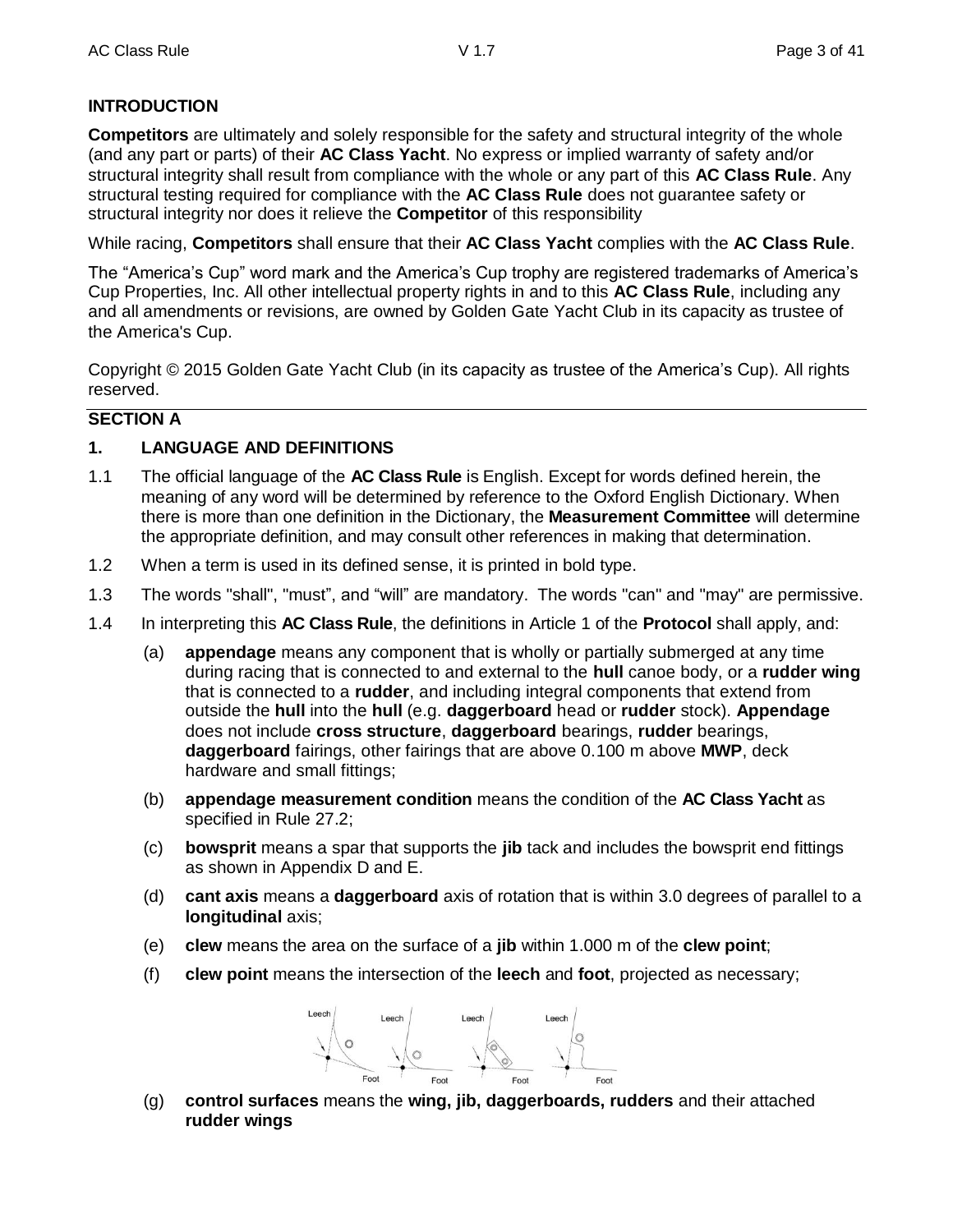- (h) **cross structure** means the components used to connect the **hulls** or to support the **wing**, **rigging** or **jib**, including any part of these components which extend into the **hull** and that are removed from the **hull** if the **AC Class Yacht** is disassembled and including non-structural aerodynamic fairings attached to these components, but excluding trampolines. The **wing, rigging** or the **jib** may also be supported from fittings attached to the **hulls**;
- (i) **daggerboard** means a retractable **appendage** primarily used to affect leeway or generate **vertical** force. The term **daggerboard** is synonymous with bilge board, centerboard, daggerfoil, lifting keel and sliding keel;
- (j) **fiber modulus** means the batch-nominal elastic modulus of the fibers in an **FRP** laminate with the modulus measured with impregnated tows, by extensometers, between 1000 and 6000 microstrains; the **Measurement Committee** will accept the following testing methods (and may accept other similar methods): SACMA-SRM16, ASTM D 4018, or JIS R 7601;
- (k) **foot** means the bottom edge of the **jib** in its normal configuration when in use;
- (l) **FRP** means fiber-reinforced polymer matrix composites;
- (m) **head** means the intersection of the **luff** or the extension of the **luff** and a line perpendicular to the **luff** that is coincident with the uppermost point on the surface of the **jib**;



- (n) **hull** means one of two canoe bodies including their removable bows, which together displace the majority of the **AC Class Yacht**'s weight when floating in **measurement condition**;
- (o) **hull centerplane** means the **longitudinal** plane of symmetry of a **hull**;
- (p) **IGES File** means a digital file (.igs) issued by the **Regatta Director** that describes specific surfaces of an **ACC Class Yacht,** molds or Master Patterns**;**
- (q) **interpretation** means an explanation or clarification of the **AC Class Rule** issued in writing by the **Measurement Committee** in accordance with Rule 3.1;
- (r) **jib** means the sail set forward of the **wing;**
- (s) **luff** means the forward edge of the **jib,** excluding **head** pennants or **tack** pennants;
- (t) **leech** means the aft edge of the **jib**;
- (u) **longitudinal** means the direction parallel to the line produced by the intersection of **MWP** and the **yacht centerplane**;
- (v) **LP** means the distance, measured perpendicular to the **luff**, from the **luff** to the **clew point** of a **jib**;
- (w) **manual** means the input is only provided by one or several crew member(s) and such input is not limited to actions with the crew's hands;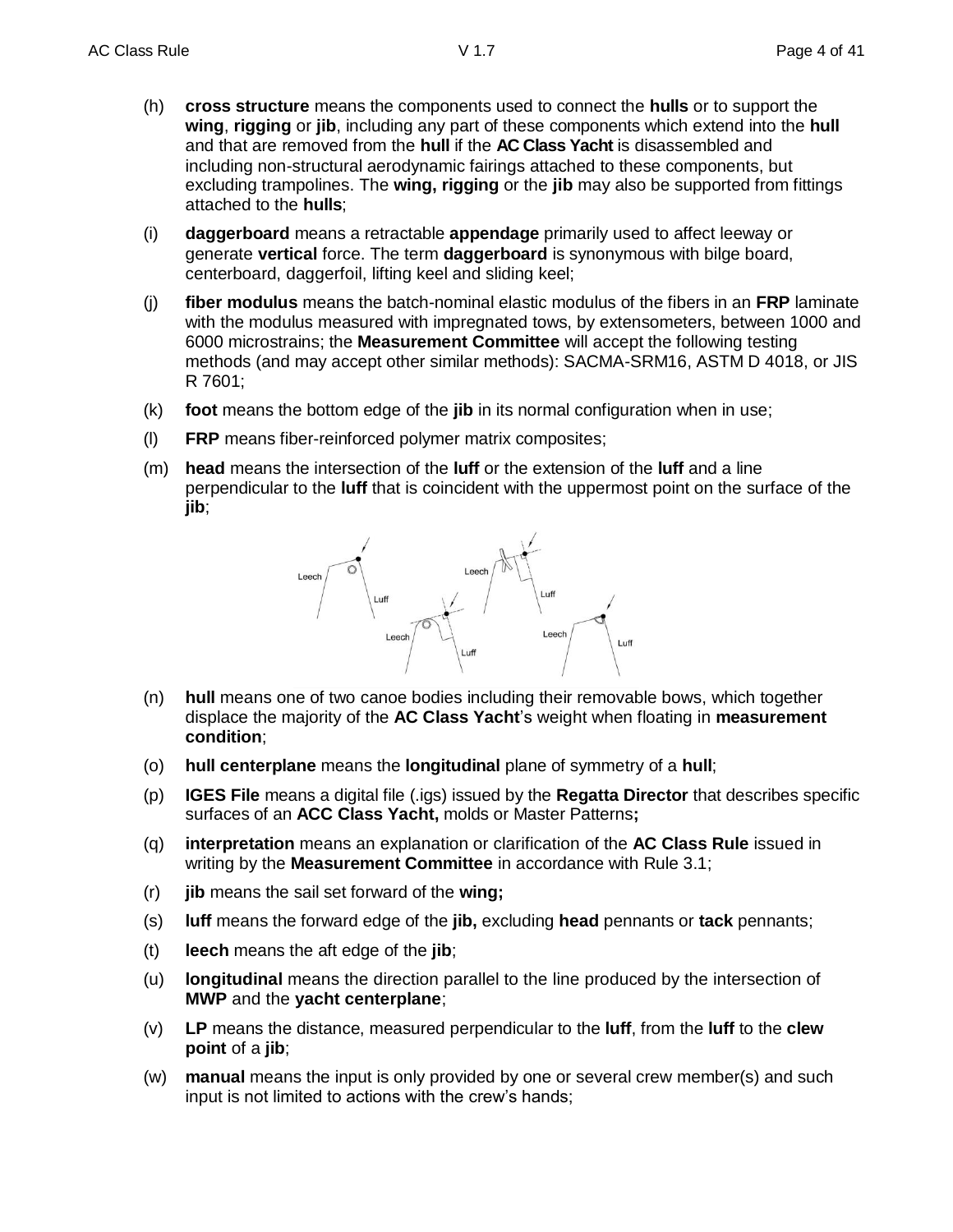- (x) **maximum beam** means the greatest distance on the **transverse** axis of the **AC Class Yacht**, with all components at their greatest distance from the **yacht centerplane**, excluding **wing**, **appendages** and associated lifting posts, or winch handles;
- (y) **measurement condition** means the condition of the **AC Class Yacht** as specified in Rule 27.1;
- (z) **measurement weight** means the weight of the **AC Class Yacht** in **measurement condition**;
- (aa) **measurer** means a person appointed by the **Measurement Committee** to perform measurement services or compliance checks. A **measurer** may or may not be a member of the **Measurement Committee**;
- (bb) **MWP** is the horizontal reference plane as defined in Appendix C and D.
- (cc) **rake axis** in relation to:
	- (i) a **daggerboard** means the axis of rotation that is within 0.5 degrees of orthogonal to the **cant axis**; or
	- (ii) a **rudder** means the axis of rotation within 1.0 degree of parallel to a **transverse** axis.
- (dd) **rigging** means ropes, cables or rods that are primarily loaded in tension and are essentially ineffective in compression;
- (ee) **rudder** means a movable **appendage** primarily used to affect steerage;
- (ff) **rudder wing** means an **appendage** attached to a **rudder** and primarily used to affect pitch;
- (gg) **sailing weight** means the sum of the **measurement weight** and the weight of the **wing** when the **wing** is in **wing measurement condition.**
- (hh) **stem plane** means the **vertical transverse** plane that passes through the forward-most point of the **hulls** including fittings attached to **hulls**;
- (ii) **stern plane** means the **vertical transverse** plane that passes through the aft-most point of the **hulls** including fittings attached to **hulls**;
- (jj) **tack** means the intersection of the **luff** and **foot**, projected as necessary;



- (kk) **tack point** means the point where the centerline of the **forestay** (or projection thereof) intersects the **cross structure**;
- (ll) **transverse** means the direction orthogonal to the **yacht centerplane**;
- (mm)**vertical** means the direction orthogonal to **MWP**;
- (nn) **wing** means a rigid or semi-rigid structure, similar to an aircraft wing fixed approximately **vertical**ly to provide propulsion from the wind;
- (oo) **wing centerplane** means the **wing**'s plane of symmetry;
- (pp) **wing datum plane** means the plane orthogonal to the designed leading edge of the **wing** through Appendix E point "A", orthogonal to the **wing centerplane**;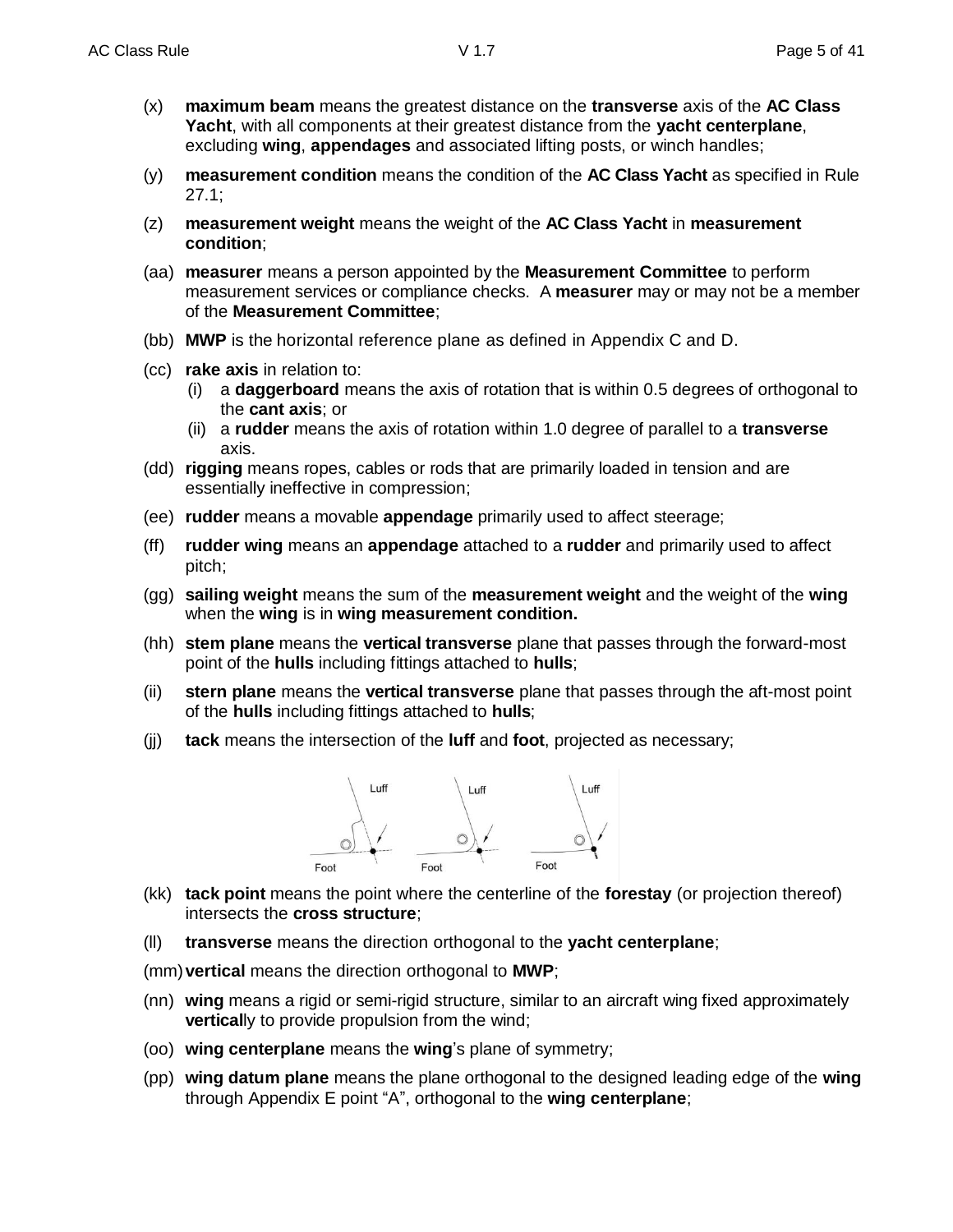- (qq) **wing measurement condition** means the condition used to measure the weight and center of gravity of the **wing** in accordance with Rule 27.3;
- (rr) **wing measurement position** means the **wing** with all movable measured **wing** surfaces oriented symmetrically about the **wing centerplane** and with the **wing centerplane** leveled to the satisfaction of the **measurer**;
- (ss) **wing rotation point** means the point about which the lowest compressive load-bearing component of the **wing** rotates relative to the **AC Class Yacht**;
- (tt) **wing spar** means the spar, made up of two **wing spar** sections, that carries most of the compression loads due to sail (including **wing**) and **rigging** loads, and which are substantially transferred to the yacht through the **wing rotation point**;
- (uu) **wing top plane** means the plane through points C and D on the top of the **wing**, and orthogonal to the **wing centerplane** as shown on the **wing** Appendix E
- (vv) **yacht centerplane** means the **longitudinal**ly oriented plane of symmetry of the **AC Class Yacht** that is orthogonal to **MWP** and lies between the two **hull**s.

#### **2. UNITS OF MEASUREMENT**

- 2.1 **Vertical**, **longitudinal** and **transverse** references to a **wing** assume the **wing datum plane** is parallel to **MWP**.
- 2.2 The Metric System shall be used for all measurements. Unless a Rule requires otherwise, the following resolutions shall be used:
	- (a) length measured in meters to three decimal places, except that **jib**s shall be measured to two decimal places;
	- (b) **sailing weight**, **measurement weight,** and **wing** weight measured in kilograms to the nearest 5 kg;
	- (c) areas measured in square meters to two decimal places;
	- (d) volumes measured in cubic meters to two decimal places, or liters, as specified herein;
	- (e) angles measured to the nearest 0.25 degree; and
	- (f) any other measurement taken to a degree of precision determined by the **Measurement Committee** to be appropriate.
- 2.3 The measuring equipment used by the **Measurement Committee** shall be the reference devices for determining compliance with the **AC Class Rule**.
- 2.4 Herein, "between" two points or numbers means inclusive of those points or numbers, i.e., "between 1.000 m and 2.000 m" means "between 1.000 m and 2.000 m inclusive."

## **3. INTERPRETATION**

- 3.1 A **Competitor** may seek an **interpretation** by submitting a request in writing to the **Measurement Committee**, or the **Measurement Committee** may initiate an **interpretation**. The **Measurement Committee** shall issue **interpretations** publicly within 21 days of the receipt of the request or receipt of any additional required information. The **Measurement Committee** may request a longer period subject to agreement of the **Competitor** seeking the **interpretation**.
- 3.2 A **Competitor** shall not rely on any advice or opinion from a **measurer** or a member of the **Measurement Committee** other than through an **interpretation.**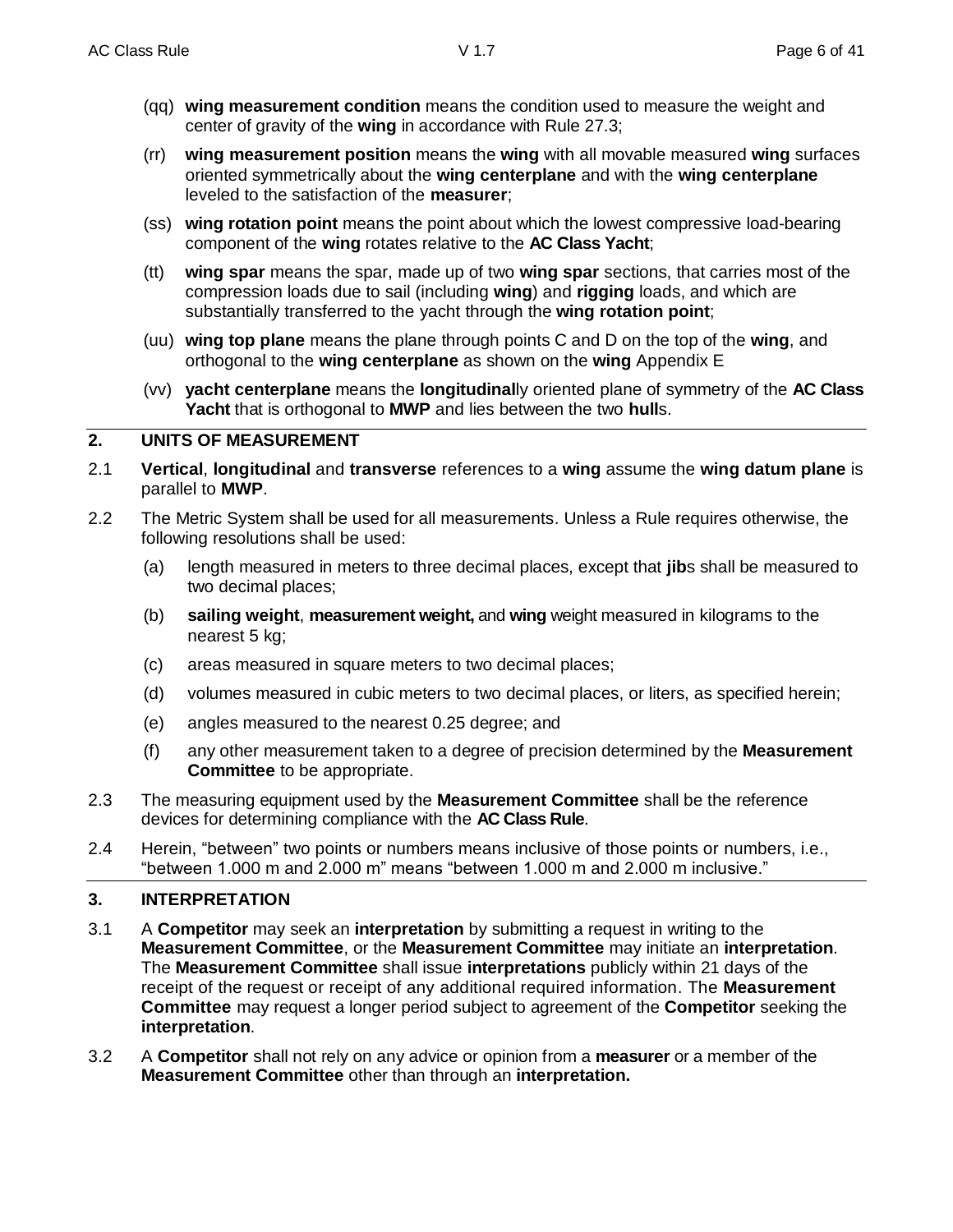3.3 If a **Competitor** fails to obtain an **interpretation** regarding a characteristic of design or construction, the **Measurement Committee**, with the approval of the **Regatta Director**, may refuse to issue or may withdraw the **AC Class Yacht'**s measurement certificate until such characteristic is the subject of an **interpretation** which permits it.

## **4. AMENDMENT**

- 4.1 The **AC Class Rule** may be amended at any time by unanimous consent of **Competitors** still competing and the **Regatta Director**, except that:
	- (a) At any time the **Measurement Committee**, in consultation with **Competitors** and with the approval of the **Regatta Director**, may amend the **AC Class Rule** with respect to safety, safety equipment, media equipment, or event branding, including their impact on **sailing weight**;
	- (b) Subject to Rule 4.1 (c), prior to June 11, 2015, the **AC Class Rule** may be amended with the approval of the **Defender,** and a majority of the **Challengers** in the **Challenger Committee**, in any respect.
	- (c) Appendix C, D, and E may be amended with the approval of the **Defender,** and the majority of the **Challengers** in the **Challenger Committee**, in any respect prior to the following dates;

| Appendix C & D | November 25, 2015  |
|----------------|--------------------|
| Appendix E     | September 30, 2015 |

- (d) Notwithstanding Rule 4.1 (c), parts of Appendix C, D, and E may be frozen prior to the dates listed in Rule 4.1(c) respectively. Any Rule which has been frozen under this Rule 4.1 (d) may only be amended thereafter by unanimous consent of the **Competitors.**
- (e) After the dates specified in Rule 4.1 (c ), the Regatta Director, with the approval of the Measurement Committee and in consultation with the Competitors may amend Appendix C, D and E at any time, provided the amendment is only to correct errors and omissions. The Regatta Director shall also take into consideration the stage of construction of all competitors components which may be effected by any such amendment.

## **5. AC CLASS YACHT IDENTIFICATION**

- 5.1 **AC Class Yacht** identification numbers shall be allocated sequentially by the **Measurement Committee**, except numbers that may be culturally objectionable may be skipped at the discretion of the **Measurement Committee**. When an **AC Class Yacht's** ownership is transferred, it shall retain the same identification number.
- 5.2 A new identification number (in sequence) may be reserved by a team when construction of an **AC Class Yacht**'s **hull(s)** has commenced.
- 5.3 A new identification number shall be issued to the **AC Class Yacht** when its original measurement certificate is issued, or when otherwise required by the **Protocol**.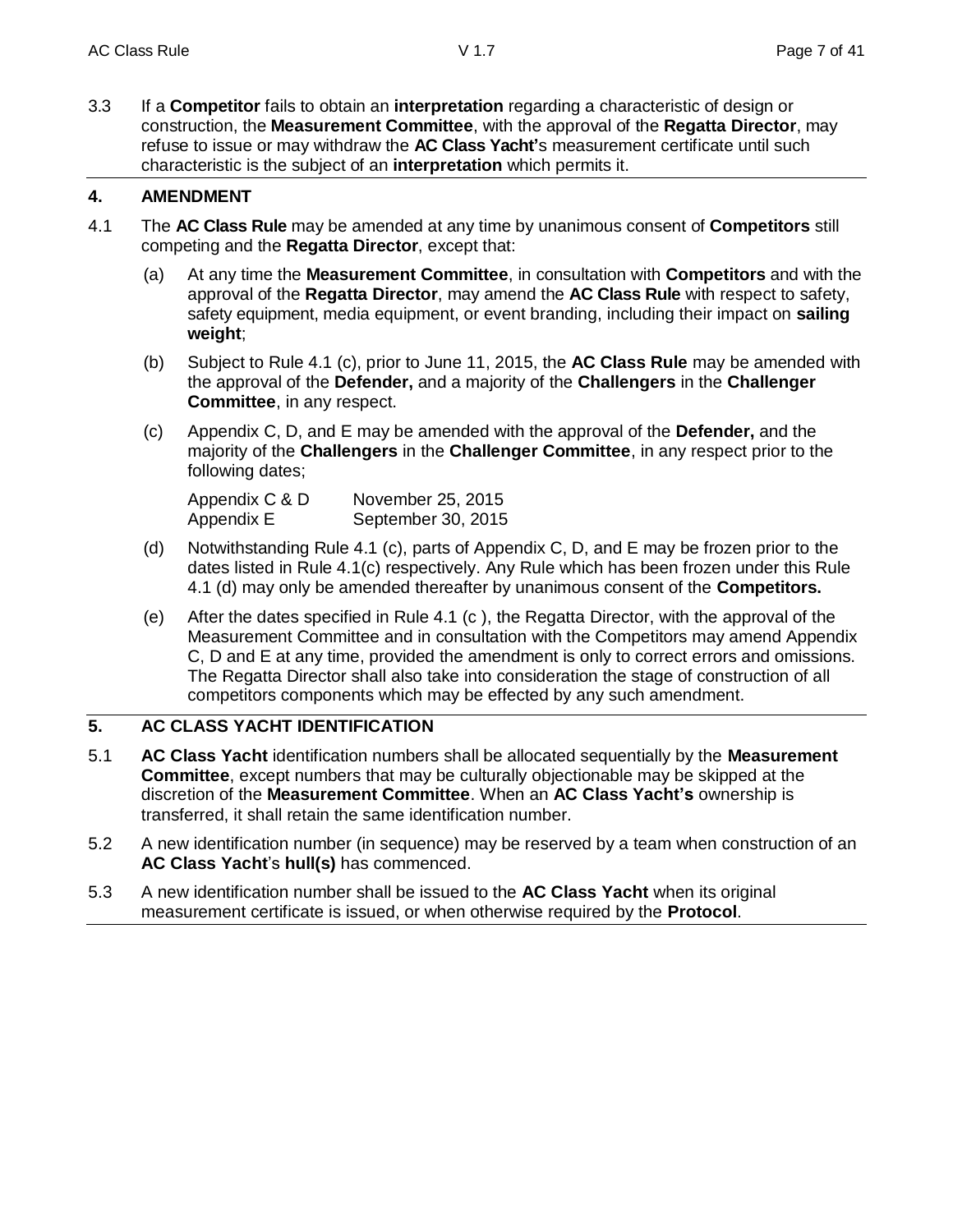## **SECTION B**

## **6. GENERAL**

- 6.1 The **AC Class Yacht** shall be a vessel, generally known as a catamaran, which has two **hulls** that are connected by **cross structure** and arranged symmetrically about the **yacht centerplane**, with each **hull** having one **rudder** and one **rudder wing**, one **daggerboard**, and no other **appendages**. The **AC Class Yacht** shall have one **wing** and no more than one **jib**.
- 6.2 The **hulls**, **cross structure** (excluding non-structural aerodynamic fairings), and **wing spar** curved shell shall be built using **Measurement Committee** certified Master Patterns. The build tolerance on these patterns shall be +/- 0.002 m referenced to the **IGES File** supplied by the **Regatta Director**. Where specified in Appendix C, D and E, molds approved by the **Measurement Committee** shall be built and used for component fabrication but they shall not be manipulated or modified or designed to manipulate or modify the resulting component shapes in any way.
- 6.3 The build tolerances specified in Appendices C, D, and E shall not be used to modify or optimize any supplied design.
- 6.4 Construction and assembly and methods, from Appendices C, D, and E form part of the **AC Class Rule** must be complied with and certified by declarations of Appendix B, except:
	- (a) **Competitors** may make up to 2 changes to the structural design in the **wing** and each **hull** as defined in Appendices C and E. The changes shall not exceed the redistribution of more than 5 kg total for each **hull** and 3 kg in the **wing**. These changes are only permitted to accommodate local fitting of **AC Class Rule** permitted systems.
	- (b) **Competitors** shall submit design documentation regarding the changes allowed in Rule 6.4(a) for approval by the **Measurement Committee** that demonstrates equal or greater strength, stiffness, weight, and near equivalent watertight subdivision, than the supplied design documentation in accordance with Appendices C, D, and E.
- 6.5 The overall length between the **stem plane** and **stern plane**, not including equipment required or provided by **ACEA,** shall not exceed 15.000 m.
- 6.6 The **maximum beam** shall not exceed 8.480 m.
- 6.7 The distance between **hull centerplanes** shall not exceed 7.480 m, nor be less than 7.470 m, and shall be measured on the **transverse** axis at any point along the **hull**.
- 6.8 The **AC Class Yacht** shall have a single **wing rotation point** that shall be:
	- (a) within 0.020 m of the **yacht centerplane**;
	- (b) located within 0.004 m of the **wing centerplane**;
	- (c) located between 1.400 m and 1.450 m above **MWP**; and
	- (d) located between 6.940 m and 6.960 m forward of the **stern plane**.
- 6.9 Excluding the **wing**, **jibs, rigging**, **daggerboards**, instrumentation, and **ACEA**-mandated equipment, an **AC Class Yacht** shall have no component that is more than 1.550 m above **MWP** that:
	- (a) has a chord length/thickness ratio greater than 3:1; and
	- (b) makes an angle of greater than 10 degrees to **MWP**.
- 6.10 In **measurement condition** and **appendage measurement condition**, no part of the **AC Class Yacht** shall extend more than 2.400 m below **MWP**.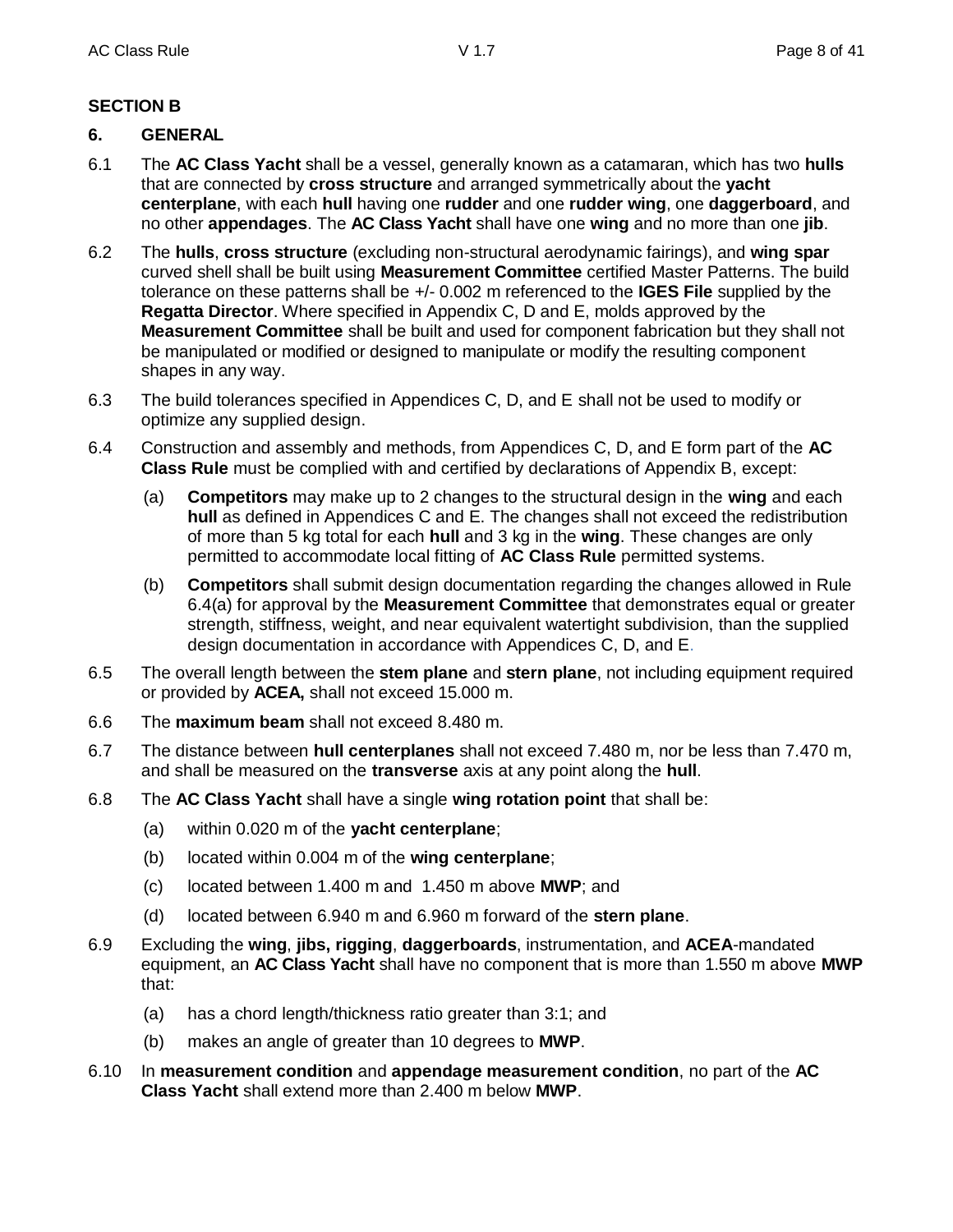- 6.11 The **Sailing Weight** shall be between 2332 kg and 2432 kg. The **Sailing Weight** includes 149 kg of **ACEA** equipment in the **measurement weight** and 18 kg of **ACEA** equipment in the **wing measurement condition** weight.
- 6.12 When in **measurement condition**, the **AC Class Yacht** shall be capable of being weighed by a three or four-point lift using multiple load cells.
- 6.13 The center of gravity of the **AC Class Yacht** when in **measurement condition** shall be between 6.100 m and 6.400 m forward of the **stern plane**.
- 6.14 Gases with a density less than standard atmosphere air shall not be used to reduce the weight of an **AC Class Yacht.**
- 6.15 The **AC Class Yacht** shall comply with Appendix G Safety Equipment and Appendix I Media and Race Committee Equipment.
- 6.16 The **Regatta Director** and the **Measurement Committee**, in consultation with **Competitors**, will specify structural tests that shall be conducted by **Competitors** on their **AC Class Yachts** and components and:
	- (a) **Competitors** shall document this testing and supply that documentation to the **Measurement Committee** and **Regatta Director** for review prior to the issuing of an **AC Class Yacht**'s first measurement certificate;
	- (b) the **Competitor** shall provide a declaration as shown in Appendix B confirming that this testing has been properly completed and that the **AC Class Yacht** and its components have passed such tests;
	- (c) details of the required testing will be published by the **Measurement Committee** as an amendment to Appendix H (as permitted by Rule 4.1(a)) as soon as practical; and
	- (d) if modifications or alterations are made to previously-tested structural components, engineering documentation or test data shall be provided to demonstrate continued compliance with the structural test requirements.
- 6.17 350 bar pressure relief valves shall be located on the supply side of hydraulic systems in order to limit maximum system pressure. Prior to November 30, 2015, the **Measurement Committee** may specify standard relief valves and their location in the hydraulic systems of the **AC Class Yacht**.
- 6.18 **Hulls** and/or **cross structure** components shall be rigidly attached to each other. No part of the **cross structure** shall be laminated or bonded to the **hulls**. Small amounts of sealant may be used in **hull**/**cross structure** joints solely for waterproofing, provided this adds less than 1% to the strength of the joint.
- 6.19 The following areas shall be able to support loading of 100 kg distributed over an area of 0.100 m by 0.100 m:
	- (a) the area bounded by a **vertical transverse** plane 1.250 m forward of the **stern plane** to the forward side of the front cross beam and the inboard side of each **hull**; and
	- (b) the area formed by a triangle whose corners are no less than 1.200 m each side of the **yacht centerplane** at the forward edge of the front cross beam, and the **tack point**.

If **cross structure** cannot support the required loadings or there is an opening that a sphere with a diameter of 0.050 m can easily pass through, then trampoline in compliance with Rule 9 must be present in that area.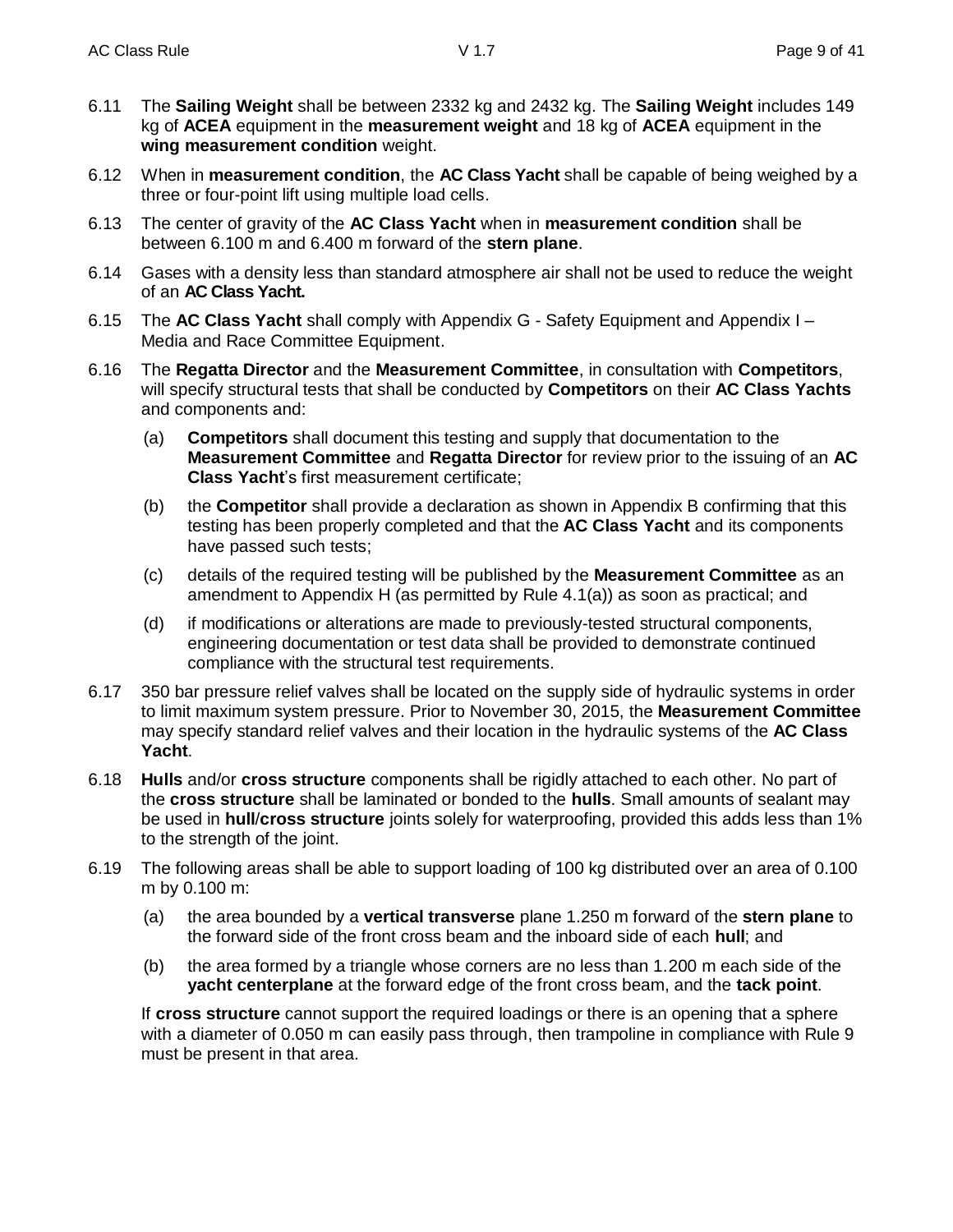- 6.20 While racing:
	- (a) the **sailing weight** of the **AC Class Yacht** shall not vary from the **sailing weight** on its measurement certificate by more than 25 kg, and shall always comply with the limits of Rule 6.11;
	- (b) bilge water shall be promptly removed;
	- (c) other than mandated in rule 6.20(b), dead weight, ballast, the **jib** and other equipment shall not be moved for the purpose of changing trim or stability;
	- (d) No more than one **jib** is allowed on board. The total **jib** weight (including no more than one **jib** bag, **luff** attachments, battens, and **jib** hardware) shall not exceed 32.0 kg. No **jib** bag shall exceed 4 kg in weight. **Jib** bags shall not be designed to retain water;
	- (e) the total weight of food and drink including any carried on the crew shall not be greater than 6 kg; and
	- (f) the top and bottom strop lengths on each element of **wing rigging** and the position of the **wing rotation point** shall be as measured in rule 25.11.

## **7. HULLS**

- 7.1 The general layout of the **hulls**, defining their arrangement and structural design is detailed in Appendix C.
- 7.2 The **hulls** outer surfaces shall be built from a **Measurement Committee** approved mold referenced in Rule 6.2 except for **hull** surface that is:
	- (a) on the lower outer surface of the **hull** surrounding the **daggerboard** penetration in accordance with Rule 11.2 and does not exceed 0.750 m **longitudinal**ly by 0.150 m **transverse**ly either side of the **hull centerplane;**
	- (b) on the lower outer surface of the **hull** surrounding the **rudder** penetration in accordance with Rule 10 and does not exceed 0.600 m **longitudinal**ly by 0.150 m **transverse**ly either side of the **hull centerplane;**
	- (c) an area on the upper surface of the **hull** no larger than required**,** for permitted **rudder** and **daggerboard** movements and systems;
	- (d) as defined in Rule 7.11;
	- (e) within 0.050 m of fittings, **rigging** attachments, or instruments;
	- (f) local reinforcements;
	- (g) openings for cockpit drainage complying with Rule 7.5, and positioned no lower than the cockpit sole.
- 7.3 Each **hull** shall be capable of being disassembled into two sections as specified in Appendix C.
- 7.4 No **hull** component, including fittings, shall extend forward of the **stem plane.**
- 7.5 Water, the weight of which could increase performance, shall not be retained in a bilge, any recess, or other volume. Any recess in a **hull** capable of retaining water at any heel angle less than 25 degrees or at any trim angle less than 10 degrees relative to **MWP** must be selfdraining with the size of the drain between 0.005 m<sup>2</sup> and 0.010 m<sup>2</sup> per 1.00 m<sup>3</sup> of the recess volume that could contain water in **measurement condition**.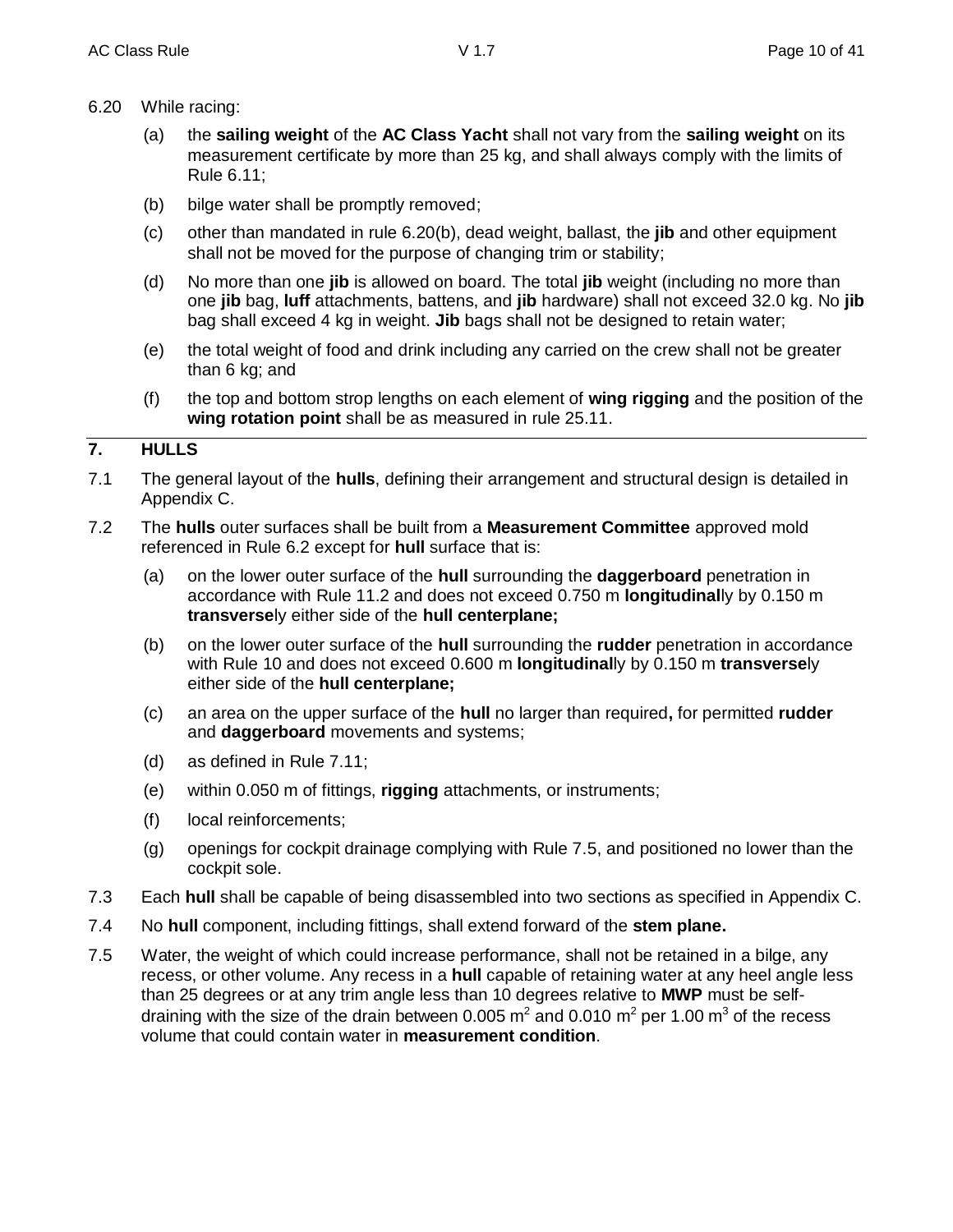- 7.6 No part of a **hull** shall be adjusted or trimmed except for a flexible surface on the upper part of a **hull** that connects to:
	- (a) the **daggerboard** case, permitting movement of the **daggerboard**; and
	- (b) the **rudder** stock, permitting movement of the **rudder**.

These flexible surfaces shall be no larger than necessary to permit this movement, and need not comply with the limits on materials in Rules 18 and 19.

- 7.7 The intersection of the **hull centerplane** and the **stern plane** shall be **vertical**.
- 7.8 Each **hull** shall have watertight compartments constructed in accordance with the drawings and specifications listed in Appendix C.
- 7.9 Each **hull** between the **stern plane** and 1.250m forward of the **stern plane** shall be fitted with an enclosed watertight compartment with a volume not less than 0.30  $m^3$ .
- 7.10 In **measurement condition**, with **appendages** in **appendage measurement condition**, the combined calculated floodable volume below **MWP** of all **daggerboard** and **rudder** cases shall not exceed  $0.060$  m<sup>3</sup>.
- 7.11 The cockpits in each **hull** shall:
	- (a) be as defined in accordance with Rule 6.2 and Appendix C;
	- (b) have a cockpit sole that is a continuous watertight boundary;
	- (c) be built as defined in Appendix C
- 7.12 Rigging shall not attach to the hulls forward of the forward-most watertight bulkhead.
- 7.13 Hatches and watertight covers are permitted in the **hull** provided they shall:
	- (a) be closed by a cover permanently attached to the **hull** by hinges, fasteners, slides or similar arrangement;
	- (b) be watertight, meaning a closed hatch shall prevent the ingress of water from a garden hose applied from any direction;
	- (c) meet the **hull** construction requirements in Rule 19; and
	- (d) be closed while racing, except during emergencies or briefly to perform inspections.
- 7.14 Ports for hand access to **hull** compartments are permitted, provided each does not exceed 0.035 m<sup>2</sup> and is secured by a watertight cover that meets the **hull** construction requirements in Rule 19.
- 7.15 Openings in the watertight bulkheads, soles, and **hulls** are permitted for the passage of permitted systems, provided they shall:
	- (a) be no larger than required for their specific task;
	- (b) have a rubber gaiter boot or other means of closing the opening if the area exceeds  $0.00035$  m<sup>2</sup>;
	- (c) be no further forward than 8.500 m forward of the **stern plane**; and
	- (d) be at least 0.400 m above **MWP** unless the net area of the opening is less than 0.000035  $m<sup>2</sup>$  (35 sq mm).

## **8. CROSS STRUCTURE**

- 8.1 The **cross structure** shall comply with Rule 6.2 and Appendix D.
- 8.2 The **jib** self-tacking track shall be specified and fitted in accordance with Appendix D.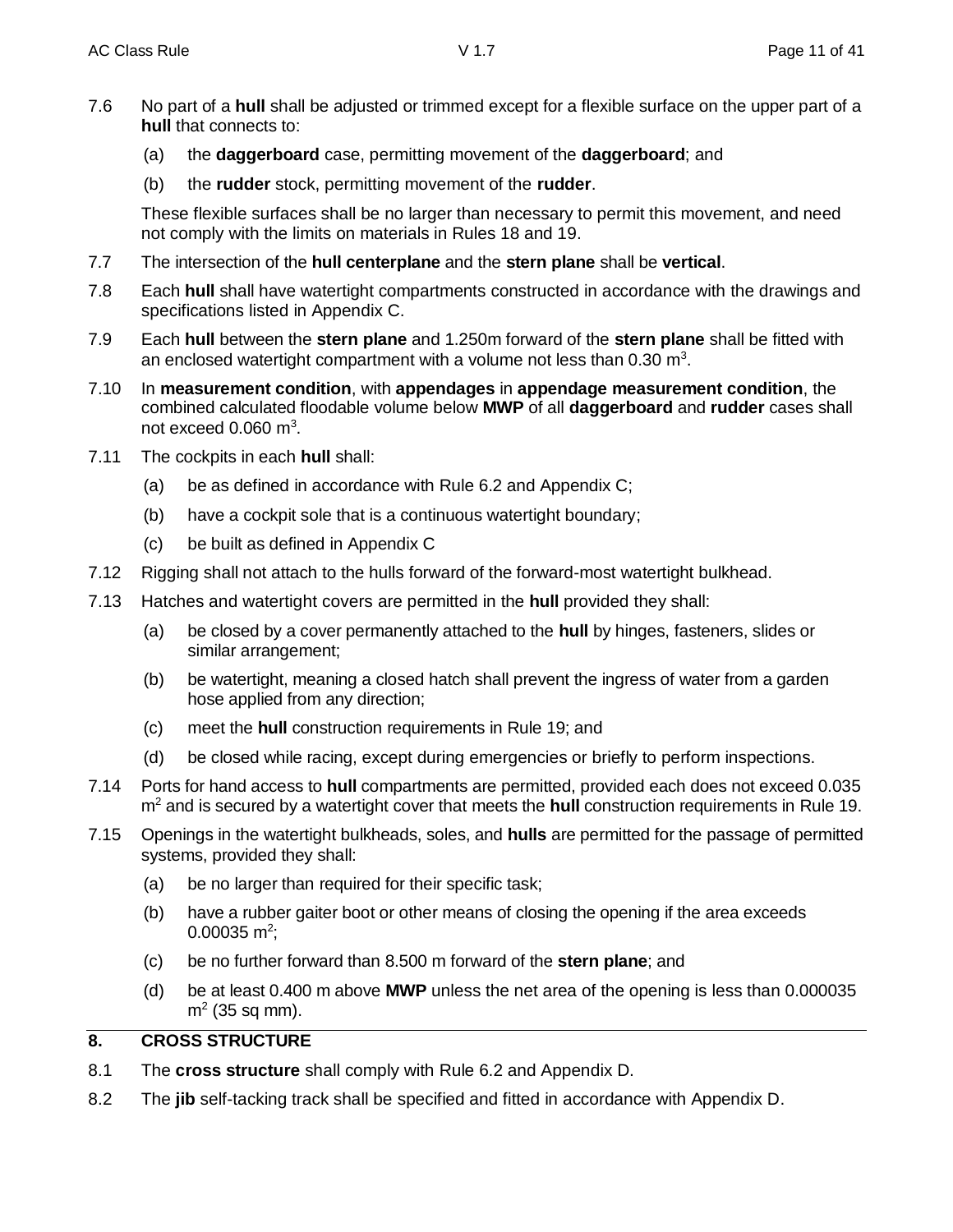- 8.3 Compliance with the construction requirements of Appendix D will be confirmed by determining the weight of each defined component of **cross structure**, net of any components or materials not required by the **AC Class Rule**.
- 8.4 **Cross structure** or fittings attached to **cross structure** shall only be allowed in the area detailed in Appendix D, except for:
	- (a) spray guards within 0.500 m of the local inboard edge of the **hull** and between **cross structure** beams. The material used for the spray guards shall be capable of being folded flat in any direction and shall be in addition to the required **trampoline**; and
	- (b) **ACEA** media equipment and associated fittings.
- 8.5 When viewed orthogonal to **MWP**, the combined projected area of the **cross structure** within 3.200 m of the yacht centerplane shall not exceed 33.00 m<sup>2</sup>. Spray guards referred to in Rule 8.4(a) are excluded in this projected area calculation. Additionally:
	- (a) this area shall be symmetrical about the **yacht centerplane**; and
	- (b) **rigging**, fittings, attachments or other surfaces shall be included in this projected area if they have a chord length/thickness ratio greater than 3:1;
- 8.6 With reference to Appendix D, the area labeled "Media Equipment" shall be available for **ACEA** media and Race Management equipment. Further details will be included in Appendix I.
- 8.7 The **cross structure** including fittings but excluding **ACEA**-mandated equipment:
	- (a) shall not extend aft of the **stern plane**; and
	- (b) shall extend no more than 12.500 m forward of the **stern plane**. Wind instrumentation is not included in this limit but shall extend no more than 14.000 m forward of the **stern plane**.
- 8.8 No area of **cross structure** when viewed orthogonal to **MWP** shall be greater than 1.000 m from an edge that provides a clear view to the water below. Clear windows in the **cross**  structure to comply with this edge distance requirement shall be no smaller than 0.05 m<sup>2</sup>. The calculated area of clear windows shall exclude any area occupied in the window by nontransparent fibers or elements.
- 8.9 No part of **cross structure**, including fairings or other surfaces and excluding fittings and deck hardware, shall move (translate or rotate about any axis) or be adjusted relative to any other part of the **cross structure**, except for normal deflections caused by sailing loads.
- 8.10 Any recess in the **cross structure** capable of retaining water must be self-draining, with the size of the drain at least 0.005  $m^2$  per 1.00  $m^3$  of the maximum recess volume, calculated at any combination of heel angle less than 25 degrees, and trim angle less than 10 degrees, relative to **MWP**.
- 8.11 No part of **cross structure** or its fittings, external to any **hull**, shall be less than 0.100 m above **MWP** or greater than 1.550 m above **MWP**.
- 8.12 **Cross structure** shall be capable of being removed from the **hulls** and shall be capable of being disassembled such that all components of the **cross structure** shall be capable of fitting into standard shipping containers with interior dimensions 12.000 m x 2.311 m x 2.650 m.
- 8.13 There shall be equipment lockers with location and dimensions defined in the **cross structure**  construction specifications in Appendix D, which shall be part of **cross structure.**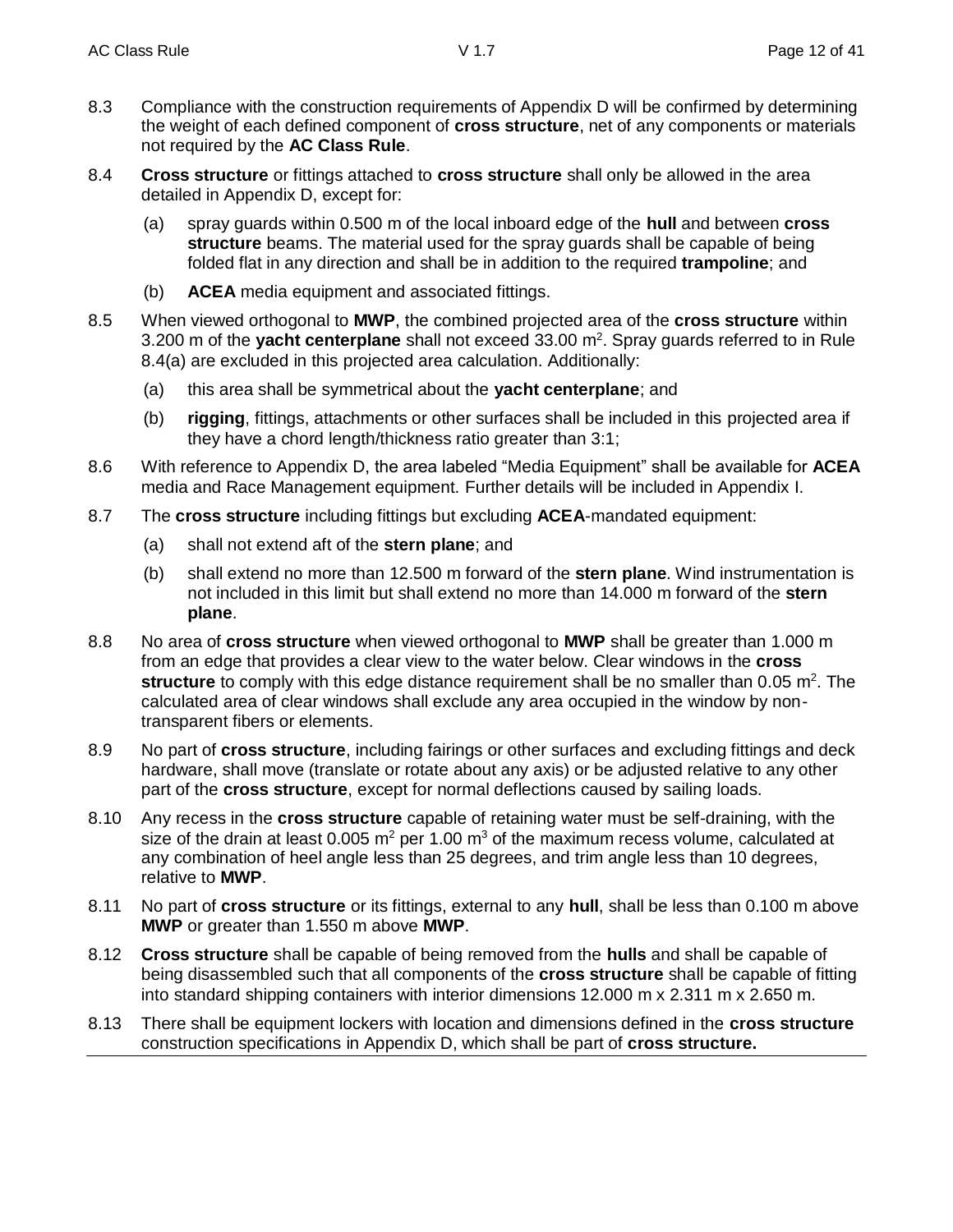## **9. TRAMPOLINE**

- 9.1 Trampolines shall be fixed to the **hulls** or **cross structure**, except trampolines may be attached to **rigging** that runs from a point approximately on the **yacht centerplane** and no further aft than the **tack point** to points at least 1.100 m from the **yacht centerplane** on the forward edge of the forward cross beam, and shall comply with Rule 6.19.
- 9.2 Trampolines shall:
	- (a) be constructed of NET Systems Ultra SilverTM netting with 0.050 m nominal dimension mesh size; and
	- (b) be strongly secured with regular spacing on their support edges; this spacing shall not be greater than 1.000 m when tensioned but without supporting the weight of crew; gaps between the trampoline and the **hulls** or **cross structure** shall not be greater than 0.200 m when tensioned but without supporting the weight of crew or a **jib**;

## **10. RUDDERS and RUDDER WINGS**

- 10.1 Each **hull** shall have one **rudder** fitted with one **rudder wing**. The **rudder** or **rudder**stock shall penetrate the **hull**.
- 10.2 No part of a **rudder** or **rudder wing**, while in **appendage measurement condition**, shall be aft of the **stern plane**, or more than 0.750 m forward of the **stern plane**.
- 10.3 No part of a **rudder**, external to the **hull**, and excluding the **rudder wing**, while in **appendage measurement condition**, shall be greater than 0.100 m from the **hull centerplane**.
- 10.4 **Rudders** shall rotate only, and shall have a maximum of two axes of rotation. One axis shall be within 0.010 m of the **hull centerplane,** measured between the upper and lower bearings, and the other shall be on a **rake axis**. **Rudder** rotation about the **rake axis** shall be limited to a 3.00 degree range while racing.
- 10.5 **Rudder** rotation about the axis within 0.010 m of the **hull centerplane** shall only be controlled by steering wheels, which shall be no less than 0.600 m in outside diameter.
- 10.6 While racing, **rudders** shall not be retracted or extended from their position in **appendage measurement condition**.
- 10.7 **Rudder** and **rudder wing** components shall be rigidly fixed to each other and their shapes shall not be adjusted while racing. The **rudder wings** shall be rigidly fixed to the **rudders** and shall not be adjusted relative to the **rudders** while racing.
- 10.8 Each **rudder wing**, while in **appendage measurement condition**, shall not exceed 1.250 m in the **transverse** direction, and shall be symmetrical about the **hull centerplane** within a tolerance of 0.020 m. The planform area, excluding the area within 0.080 m of the **hull**  centerplane, shall not be less than 0.170 m<sup>2</sup> and not greater than 0.190 m<sup>2</sup>, when projected orthogonal to **MWP**.
- 10.9 No part of a **rudder wing,** excluding the area within 0.080 m of the **hull centerplane,** shall be less than 2.100m below **MWP** while in **appendage measurement condition**.
- 10.10 **Rudder wing** chords parallel to and offset 0.080 m from the **hull centerplane** shall be within 5.00 degrees of parallel to **MWP** while in **appendage measurement condition**.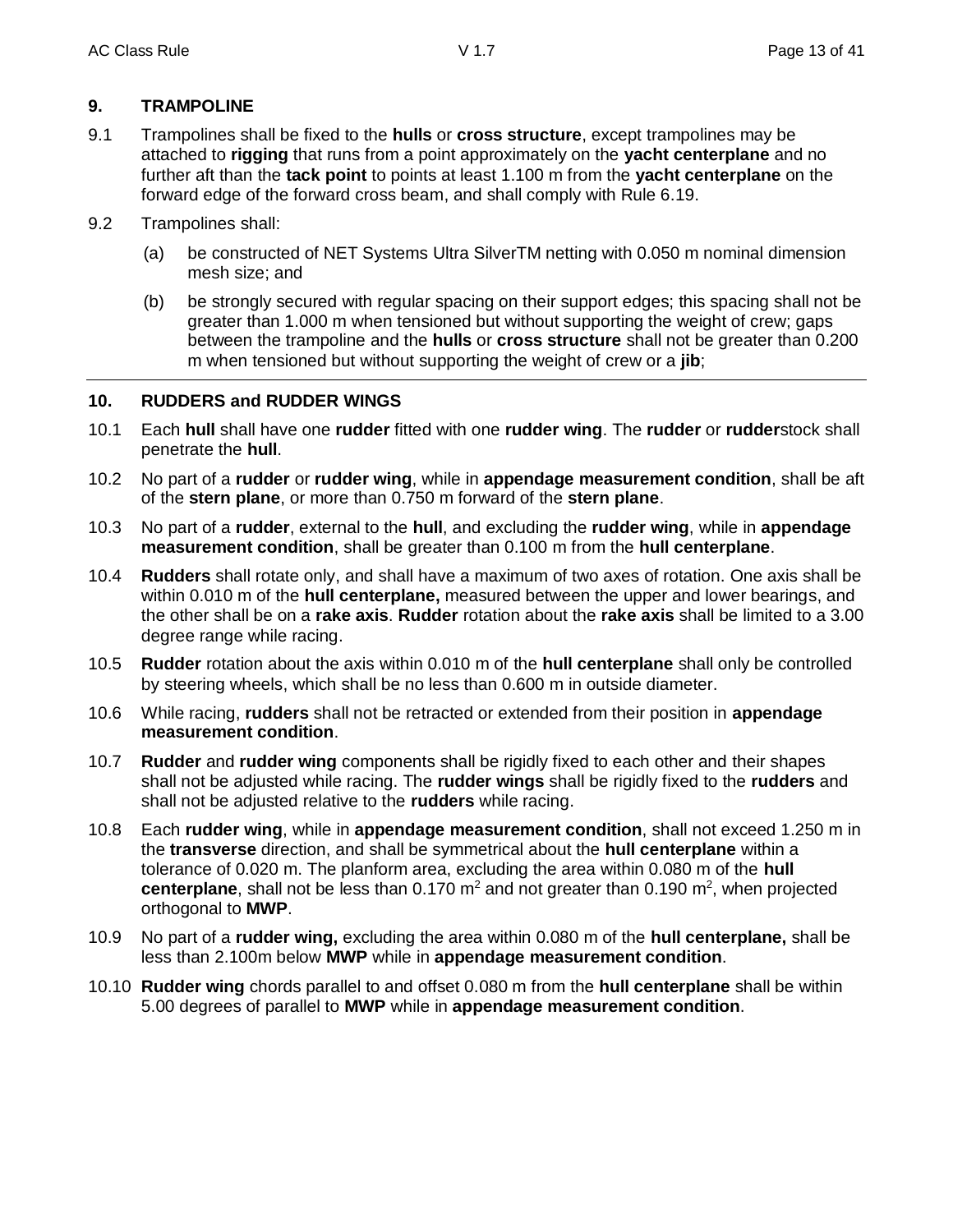- 10.11 While an **AC Class Yacht** is moored:
	- (a) **rudder** rotation about the axis within 0.010 m of the **hull centerplane** shall be capable of being locked at approximately 90 degrees to the **hull centerplane**; or
	- (b) **rudders** shall be capable of being removed; or
	- (c) **rudders** shall be capable of being retracted such that no part of the **rudders** and **rudder wings** extends more than 0.450 m below **MWP.**

## **11. DAGGERBOARDS**

- 11.1 Each **hull** shall have one **daggerboard**.
- 11.2 **Daggerboards** shall penetrate the lower surface of the **hull** entirely between 7.300 m and 8.050 m forward of the **stern plane**, and entirely within 0.150 m **transverse**ly either side of the **hull centerplane**.
- 11.3 The distance from the bottom of the upper **daggerboard** bearing to the top of the lower **daggerboard** bearing shall not be less than shown in Appendix C.
- 11.4 No part of a **daggerboard** that extends below the **hull** shall be connected to or supported by the **AC Class Yacht** in any location other than in the region described in Rule 11.2.
- 11.5 The maximum dimension of any **daggerboard** shall be 4.200 m in any direction, measured along a straight line.
- 11.6 When fully retracted, **daggerboards** shall extend no more than 0.400 m below **MWP**. The **Measurement Committee** may install draft stripes or other references to verify that **daggerboards** are fully retracted.
- 11.7 **Daggerboards**, in any and all positions, shall not exceed **maximum beam** below **MWP**. **Daggerboards** (including fittings and control systems) may exceed **maximum beam** above the diagonal line formed by a point 1.000 m above **MWP** at **maximum beam**, and a point 3.000 m above **MWP** at 0.500 m outboard of **maximum beam**. No part of a **daggerboard** or **daggerboard** system shall extend beyond 0.500 m outboard of **maximum beam**, regardless of height above **MWP**.
- 11.8 The center of rotation of the lowest load-transferring **daggerboard** bearing shall not translate relative to the **hull**.
- 11.9 At the lowest load-transferring **daggerboard** bearing, and relative to that bearing surface, no point of the **daggerboard** in contact with the bearing shall translate **longitudinal**ly more than 0.020 m or **transverse**ly more than 0.010 m.
- 11.10 A **daggerboard** shall only:
	- (a) be retracted or extended; and
	- (b) rotate around no more than two axes (or combination of the two axes) whose limits shall be determined as follows:
		- (i) The maximum rotation about the **cant axis** shall be 15 degrees with the **rake axis** rotation set to **appendage measurement condition**; and
		- (ii) The maximum rotation about the **rake axis** shall be 12 degrees and the **rake axis** shall be within 15 degrees of horizontal with the **daggerboard** set to **appendage measurement condition**.
- 11.11 **Daggerboard** components shall be rigidly fixed to each other and the **daggerboard** shape shall not be adjusted while racing**.**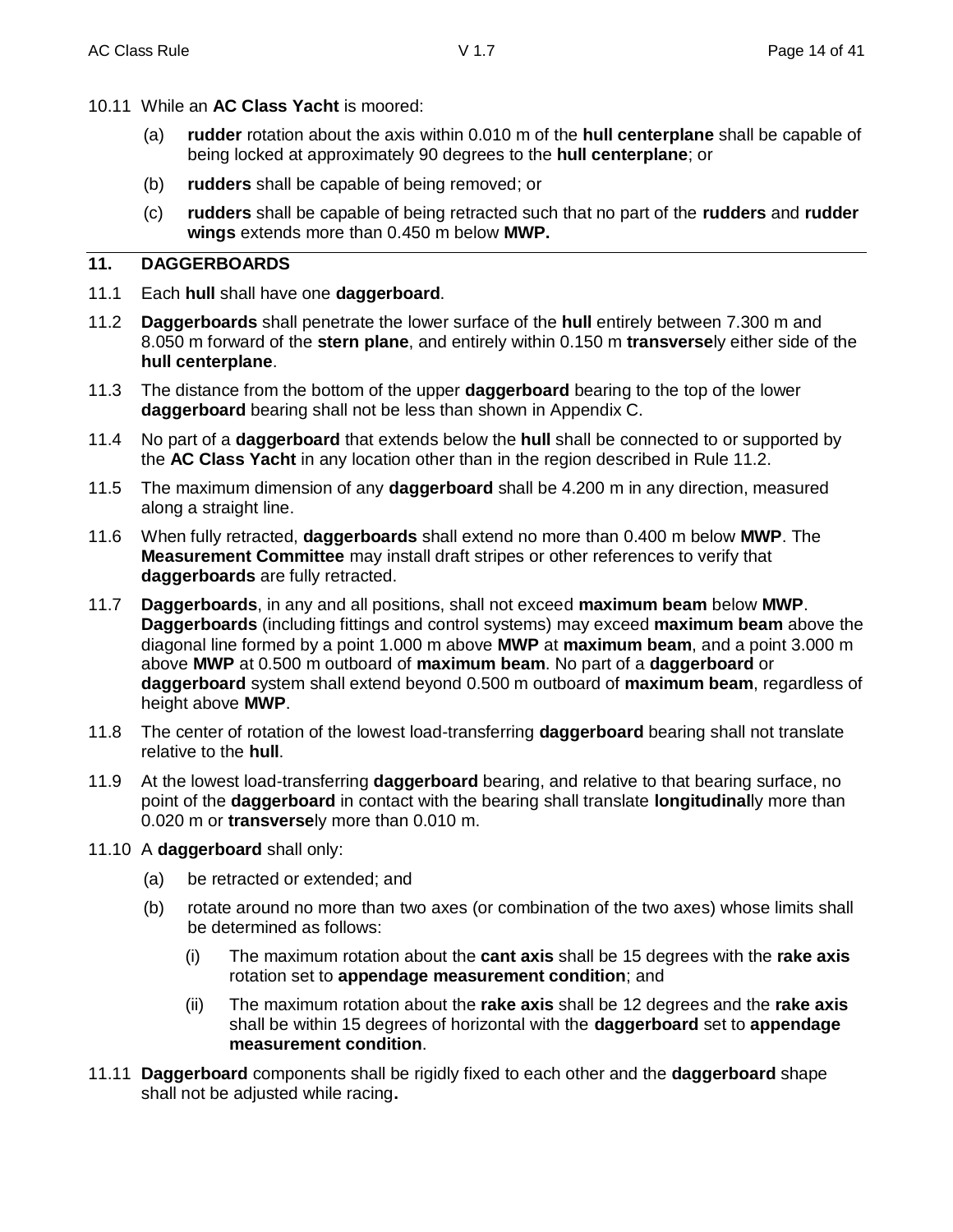- 11.12 **Daggerboard** cases or trunks shall effectively drain within ten seconds of the **hull** being lifted above the surface of the water.
- 11.13 **Daggerboard** bearing fairings are allowed within the area defined in Rule 7.2 (a); they shall not be controllable and shall move only passively as the result of the permitted movements of **daggerboards** and their bearings.
- 11.14 **Daggerboards** shall not be used to generate force for the purpose or effect of increasing righting moment when used on the windward side of an **AC Class Yacht**. This Rule 11.14 does not apply:
	- (a) when the **daggerboards** are fully retracted (in accordance with Rule 11.6);
	- (b) prior to starting, as defined in **RRSAC**;
	- (c) when the windward **daggerboard** inadvertently penetrates the surface of the water for less than 10 continuous seconds;
	- (d) when the **AC Class Yacht** is within 10 seconds prior to and after tacking or gybing; or
	- (e) when the **AC Class Yacht** is taking a penalty.

#### **12. WING**

- 12.1 The **IGES File** named "ACC WING\_RULE\_V4\_SRM.igs" forms part of the **AC Class Rule**. This file contains definitions of the surfaces of the main element ("ME"), consisting of the **wing spar**  (including the curved shell and the shear web) and attached aerodynamic surface, and the three flap elements ("FE") and their locations, and measurement marks.
- 12.2 The general layout of the **wing**, defining the main components of the **wing** and their arrangement, is detailed in Appendix E.
- 12.3 Except for the **wing spar** "D" shaped section, the **wing** outer surface shall be designed as represented by the **IGES file** and built within the tolerance of 0.006 m over internal structure, and 0.006 m external and 0.045 m internal to the **IGES file** surface over unsupported film areas, or as set out in Appendix E except:
	- (a) Region "F" in Appendix E, where no component shall extend more than 0.750 m outside the **IGES file** surface;
	- (b) with the **wing** in **wing measurement position,** a gap no larger than 0.060 m is permitted between flap elements. This gap may be filled or covered with pliant material, which shall not deviate from the **wing** surface by more than 0.020 m;
	- (c) control systems, and control system fairings that the **Measurement Committee** determines are no larger than required; and
	- (d) fittings, **rigging** attachments, instruments, and local reinforcements around components listed in  $12.3$  (c) and (d).
- 12.4 The **wing spar** shall be a "D" shaped section which is made up of a curved shell and a full length shear web above Region "F" in Appendix E. The curved shell outer surface shall be built from a **Measurement Committee** approved mold referenced in Rule 6.2 and the outer surface shall be designed as represented by the IGES file and built within the tolerance of 0.004 m. One opening in the shear web wholly within 1.000 m of the spar join is allowed up to an area of 0.185 m<sup>2</sup>. Other openings in the shear web up to an area of 0.050 m<sup>2</sup> are allowed. The combined total area of shear web openings shall be less than  $0.400 \text{ m}^2$ .
- 12.5 The **wing rotation point** fitting on the **wing** shall not be adjusted while racing.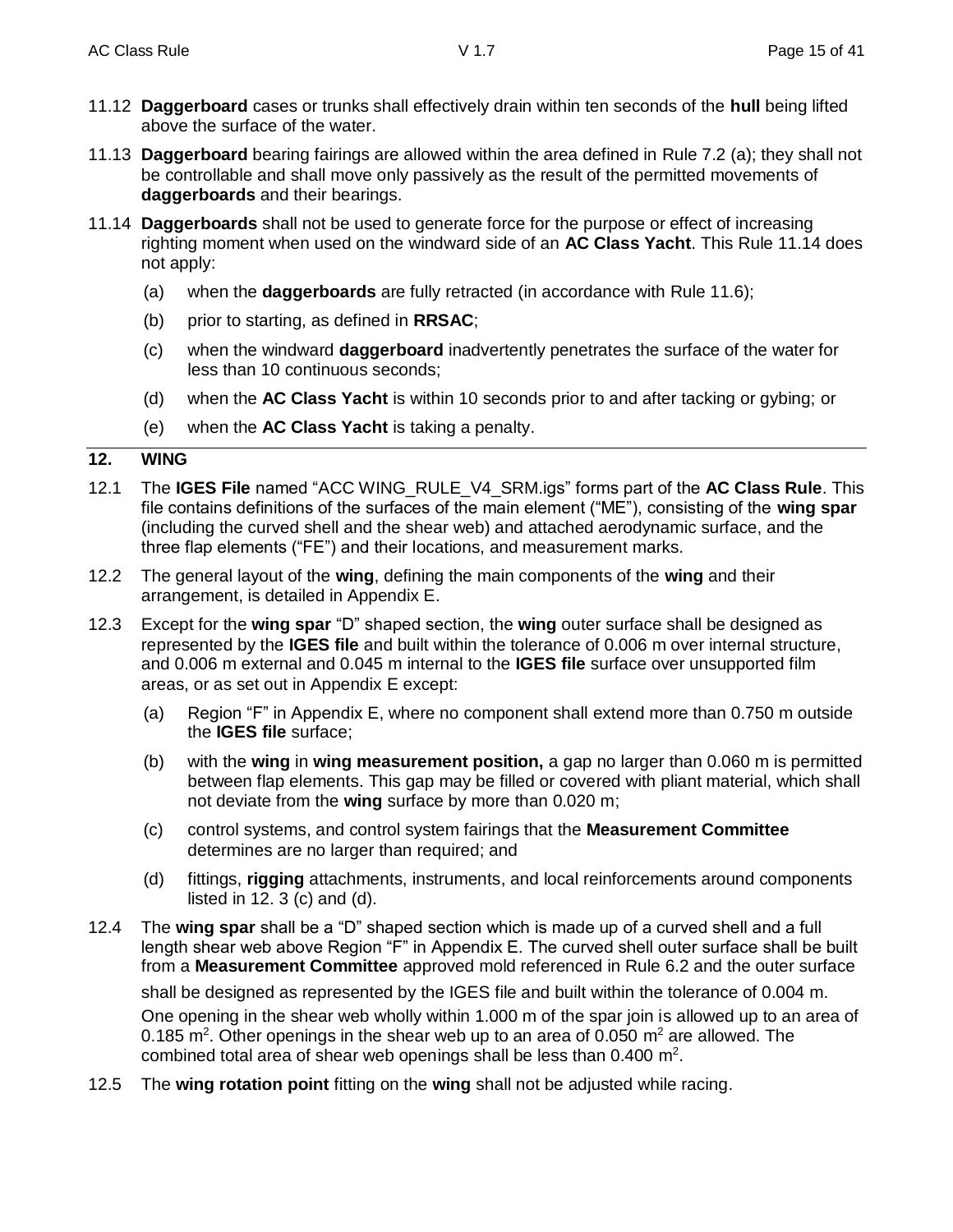- 12.6 Items listed in Rule 12.3 (c) and (d) are permitted external to the **wing** surface. When viewed perpendicular to the wing datum plane, the projected area of these items outside the **wing** surface detailed in the **IGES File** in the region within:
	- (a) 4.000 m below the **wing top plane** to the **wing top plane** shall not exceed 0.30 m<sup>2</sup>; and
	- (b) 2.000 m above the **wing datum plane** to the lowest extent of the **wing** shall not exceed  $2.00 \text{ m}^2$ .
- 12.7 The main element **wing spar** and main element aerodynamic surface shall not be adjusted relative to each other.
- 12.8 The three flap elements and the main element shall each be single enclosed aerodynamic surfaces, except for surfaces in way of items listed in Rule 12.3 (c) and (d).
- 12.9 A flap shall only rotate, or twist as a result of the differential rotation at the top and bottom of the flap, and:
	- (a) that rotation shall be about the flap pivot points that shall be centered within 0.004 m of the **wing centerplane** and specified in Appendix E; and
	- (b) the horizontal sectional shape of a flap shall not be adjusted.

No other flap movements are allowed, except for incidental movements caused by normal **wing** deformations while sailing.

- 12.10 The weight of the **wing** in **wing measurement condition** shall be not less than 445 kg, and the center of gravity shall be not less than 9.150 m above the **wing rotation point**.
- 12.11 No device shall be used to modify the torsional rigidity of the main element.
- 12.12 The **wing** main element in **wing measurement position** shall be capable of being lifted by points:
	- (a) within 0.100 m of the **wing rotation point**;
	- (b) within 0.050 m of the bottom flap pivot axis, and
	- (c) point "U",

as detailed in Appendix E.

- 12.13 With the **wing** main element horizontal with the flaps removed and supported at points detailed in Rule 12.12 the angular deflection of the **wing centerplane** measured at the **wing top plane** shall be no greater than 2.00 degrees due to the application of a weight of 100 kg added at pivot point "T" as referenced in Appendix E.
- 12.14 The **wing spar** shall be capable of being disassembled into two separate **wing spar** sections as detailed in Appendix E.
- 12.15 The area above the **wing top plane** (refer Appendix E) is reserved for **ACEA** media equipment. Wind instrumentation, if fitted, shall extend no more than 1.000 m above the **wing top plane** (measured orthogonal to the **wing top plane**), and shall have a chord length/thickness ratio no greater than 3:1. Any wind instrumentation extending above the **wing top plane** must not interfere with **ACEA** equipment, and shall be submitted to the **Measurement Committee** for approval.
- 12.16 Teams are required to install a flotation system in the top of the **wing** that provides 415 kg of buoyancy when fully immersed and centered 20.500 m above the **wing rotation point**. A minimum of 300 kg of buoyancy shall be provided by solid EPS (expanded polystyrene) foam with an approximate density of 12 kg/m<sup>3</sup>. The remainder of the buoyancy may be provided by an air bag inside the **Wing spar**. The installed flotation system weight shall be a minimum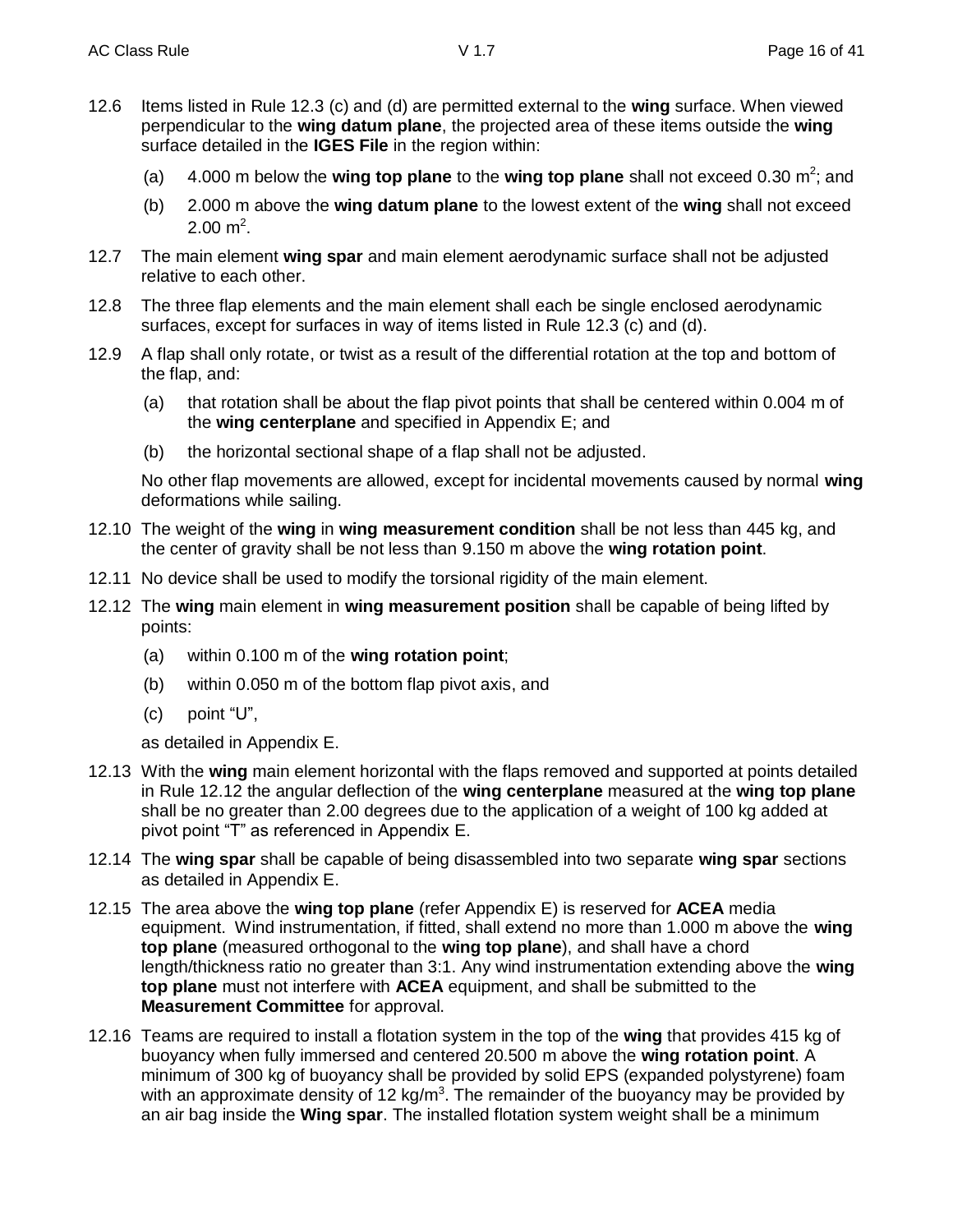#### weight of 6.0 kg centered a minimum of 20.500 m above the **wing rotation point**.

#### **13. RIGGING**

- 13.1 The **wing rigging** shall be as specified in Appendix E Drawing # ACC-W-1001 RIG AND SAILPLAN.
- 13.2 **Wings** shall:
	- (a) only have two shrouds per side, and one forestay;
	- (b) have the shrouds and forestay connected to their corresponding chainplates on the **wing**, **hulls** and **bowspirit** and arranged as shown in ACC-W-1001 RIG AND SAILPLAN.

#### **14. JIB**

- 14.1 **Jib** nominal dimensions shall be as shown in Appendix F**.**
- 14.2 **Jibs, jib** hardware and battens shall be standard equipment, the make and model of the **jibs**, **jib** hardware and battens shall be specified by the **Regatta Director** prior to September 30, 2015.
- 14.3 When set, the **jib** shall be set with the **tack** no lower than the **tack point**.
- 14.4 The **tack point** shall be:
	- (a) between 5.190 m and 5.210 m forward of the **wing rotation point**;
	- (b) not less than 1.450 m above **MWP**, measured with an upward **vertical** load applied at the **tack point** not exceeding 500 kg; and
	- (c) within 0.030 m of the **yacht centerplane**.
- 14.5 **Jibs** shall not be modified. Any proposed repair to a **jib** shall be submitted to the **Measurement Committee** for review and approval.
- 14.6 No device shall control a **jib** except:
	- (a) a sheet that is part of a self-tacking sheeting system on the **cross structure,** and which attaches to hardware on the **clew** or **clew** board;
	- (b) a cunningham system near the **tack**;
	- (c) **leech** lines and **foot** lines as supplied with the **jib**; and
	- (d) a halyard or **head** pennant.

## **15. ADJUSTMENT OF CONTROL SURFACES**

- 15.1 The management of power used to adjust **control surfaces** on an **AC Class Yacht** shall only be controlled by:
	- (a) **manual** input;
	- (b) Electrical or electronic systems, operated in compliance with the **AC Class Rule** and initiated by **manual** input;
	- (c) passive devices that limit power transmission or flow to one direction (check valves, relief valves, cams or ratchets, etc); and/or
	- (d) relief valves including counter balance valves that release hydraulic oil into a low pressure return.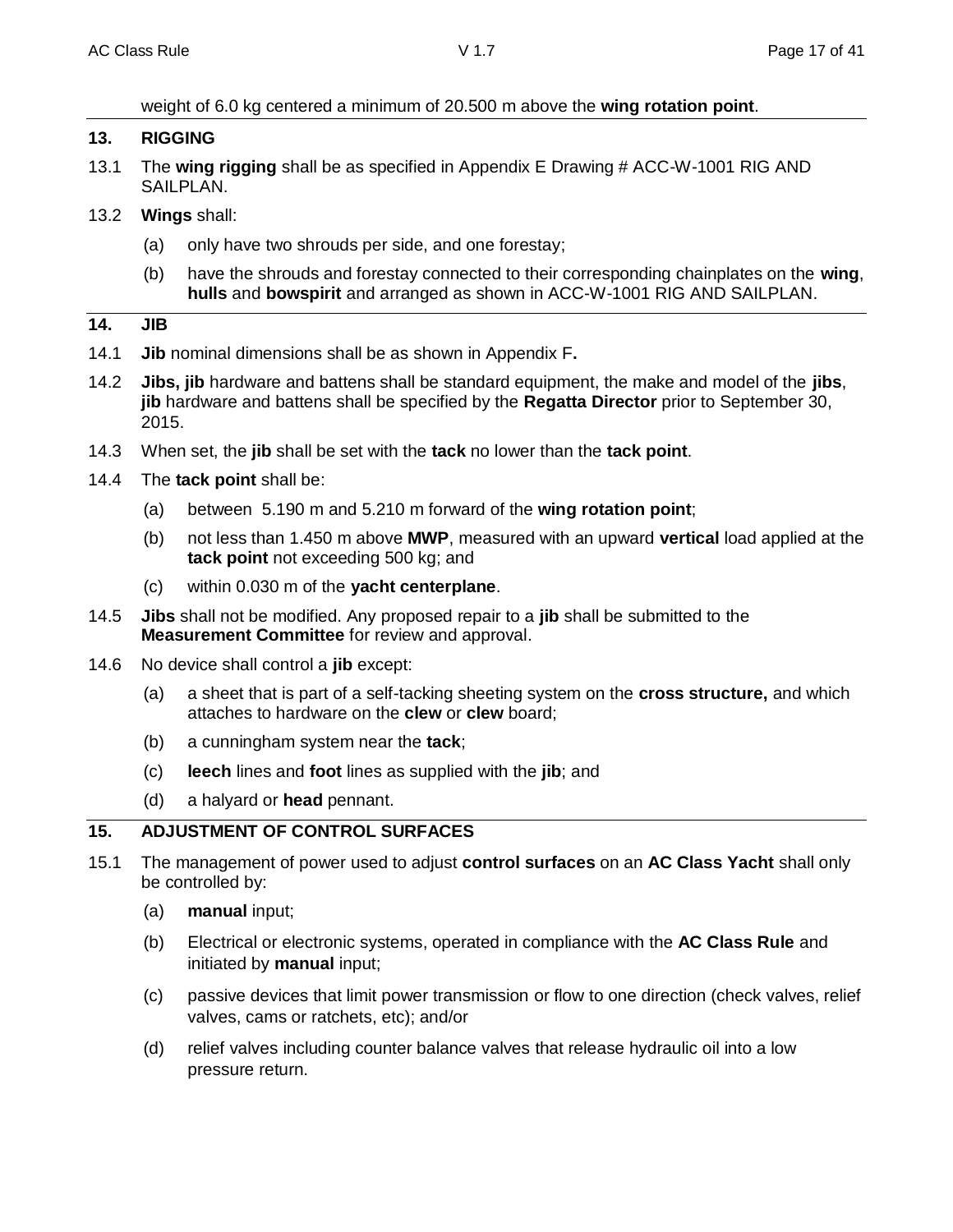- 15.2 Control Systems in General
	- (a) Except as provided in Rule 15.2(c) and 15.3, systems and devices used to adjust the **control surfaces** may only use direct **manual** input and/ or an internally generated timing signal initiated by **manual** input. Any input or feedback used by the control systems to adjust the **control surfaces** is not permitted unless specifically allowed by the **AC Class Rule**.
	- (b) Except as provided in Rule 15.2(c) and 15.3, control systems used to adjust **control surfaces** shall not use positional information of the **control surface** or any part of the control system, whether that positional information is measured, inferred or indicated by any method, including electronic counting, indexing or pulsing (e.g. stepper motors and indexing actuators are not permitted).
	- (c) A system controlling a hydraulic valve or drive clutch may use feedback from the internal state of that valve or drive clutch (e.g. to drive a cam or spool to a target position), providing that the feedback provides no information or indication as to the state of the control system outside that valve, drive clutch, or drive clutch actuator.
- 15.3 Control Systems for **Appendage** rotation about the **rake axis**
	- (a) Positional feedback for adjustment of **appendage** rotations about the **rake axis** is permitted. Feedback and input to these control systems shall only be provided from the following:
		- (i) input as allowed in Rule 15.2;
		- (ii) **appendage** rotation about the **rake axis** directly measured relative to the **hull** to which they are attached; and/or
		- (iii) the extension of hydraulic rams and/or electrical actuators that are used to control the rotation of **appendages** about the **rake axis**, and whose extension is related only to the **appendage** rotation in Rule 15.3(a)(ii).
	- (b) If as a result of **daggerboard** rotation about the **rake axis**, incidental rotation about the **cant axis** may occur but shall not exceed 3 degrees.
- 15.4 Power delivery control devices:
	- (a) shall have the wiring for devices permitted in Rule 15.2 isolated and clearly identifiable from the wiring systems permitted in Rule 15.3. The wiring for devices described in Rules 15.2 and 15.3 shall be isolated and clearly identifiable from any other wiring system. Each of these systems shall have its own voltage supply which may be connected to a common battery provided each system is electronically isolated; and
	- (b) shall be hard-wired and may use protocol-based communications (CAN, Ethernet, etc.)
- 15.5 Hydraulic valves, drive clutches, and electrical actuators shall be available to all **Competitors** on a reasonable commercial basis. **Competitors** may seek a confidential determination from the **Measurement Committee** as to the components complying with this Rule 15.5. The list of hydraulic valves, drive clutches and electrical actuators approved under this Rule 15.5 shall be made public 150 days prior to the first scheduled race of the **America's Cup Qualifiers** and updated as **Competitors** seek further determinations after this date.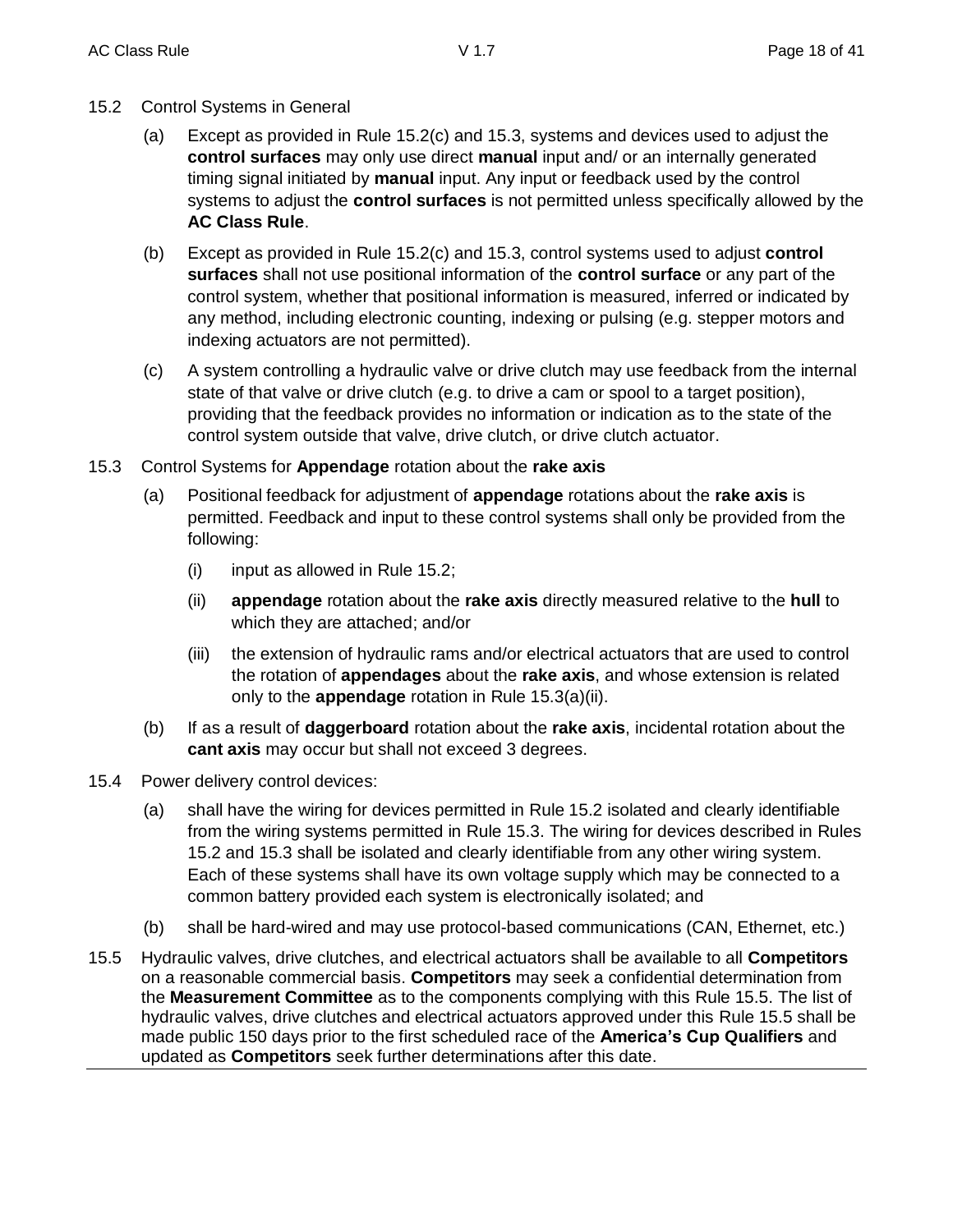## **16. MANUAL POWER AND STORED ENERGY**

- 16.1 Power for the adjustment of the **control surfaces** shall only be:
	- (a) from **manual** power;
	- (b) as allowed in Rule 16.2; or
	- (c) from the effect of gravity and the direct contact with wind or sea on that **control surface**, except that:
		- (i) **rudder** rotations (including a **rudder wing** that is connected to a **rudder**) about the axis on the **hull centerplane** may be linked; and
		- (ii) power from one **daggerboard** rotation or translation shall not be used to adjust a different rotation or translation of that **daggerboard**.

For the purposes of Rule 16.1, **wing** is considered as a single control surface.

- 16.2 The use of stored energy and non-**manual** power is prohibited, except for:
	- (a) small springs (or collections thereof), shock cords (or collections thereof), and similar passive devices that deliver less than:
		- (i) 50 J of energy;
		- (ii) 500 N of force; and
		- (iii) 10 Nm of torque.
	- (b) nominal amounts of energy stored in hydraulic systems that when isolated from the hydraulic accumulators permitted in Rules 16.2(c), 16.2(d), and 16.2 (e) deliver less than 0.25 liters hydraulic oil from all hydraulic systems combined, when the system is discharged after pressurizing to maximum pressure;
	- (c) low pressure hydraulic or gas accumulators of less than 6 bar which provide back pressure to a hydraulic system to prevent cavitation, but do no significant work themselves;
	- (d) one **manually**-pressurized hydraulic pressure accumulator as specified by the **Measurement Committee** before September 1, 2015, used to energize the hydraulic system that controls **appendage** rotations about their **rake axes** and any incidental rotation of the **daggerboard** in the **cant axis** as permitted in Rule 15.3(b);
	- (e) two **manually**-pressurized hydraulic pressure accumulators as specified by the **Measurement Committee** before September 1, 2015, used to energize the hydraulic system that controls **daggerboard** extension and retraction. These accumulators in 16.2(e) may be linked;
	- (f) batteries to power electric bilge pumps;
	- (g) batteries to power instruments, on-board crew communication and **ACEA** media equipment; and
	- (h) batteries and small capacitors used to operate the control devices permitted in Rule 15 provided none of the power is used in the adjustment of a **control surface**.
- 16.3 **Manually** powered electrical systems shall only use direct current (DC) and operate at voltage less than 60 volts.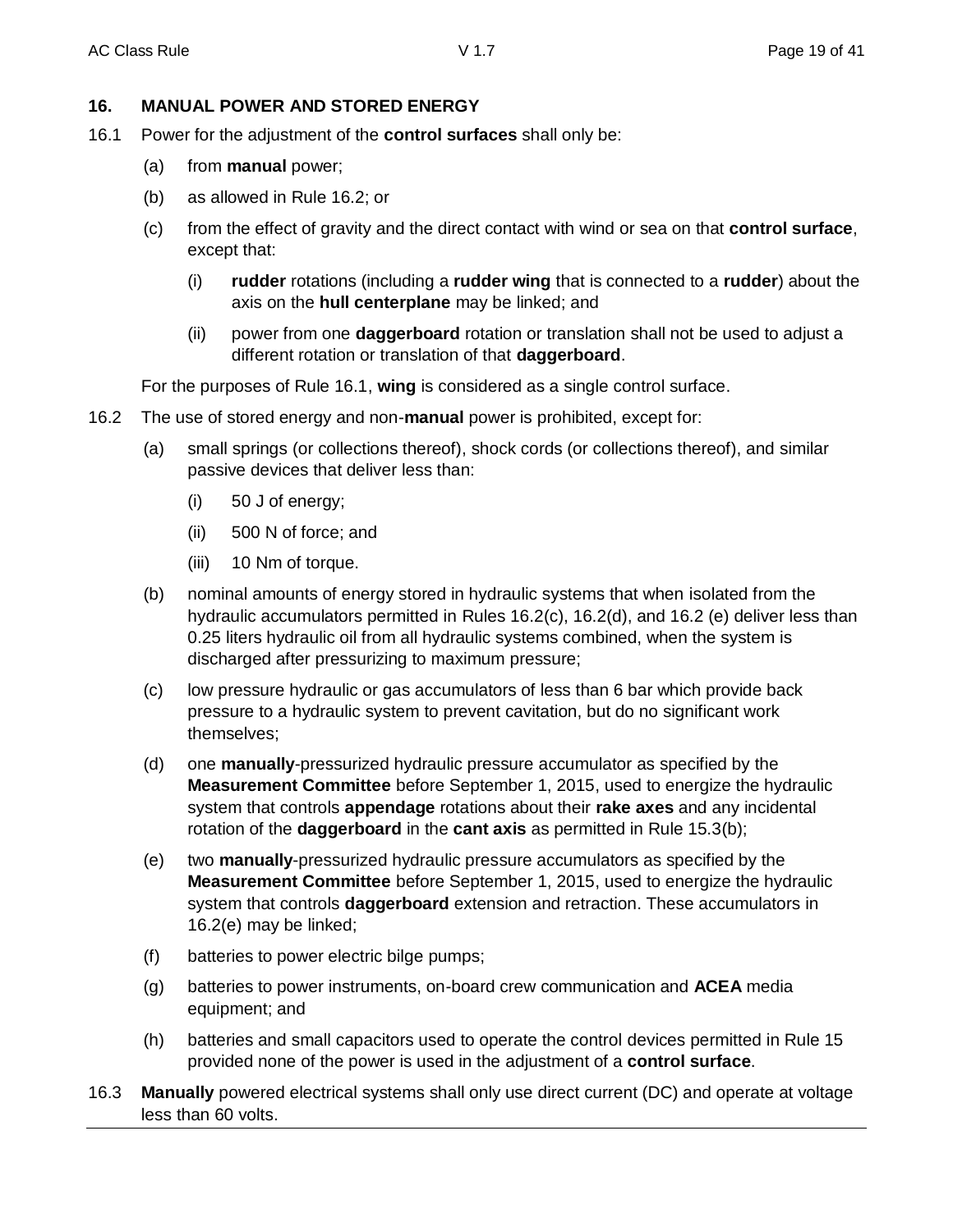## **17. CREW**

- 17.1 There shall be six crew (unless reduced while racing due to accident or injury).
- 17.2 The total weight of crew, dressed in light shorts only, shall not be greater than 525 kg. Compliance with this Rule 17.2 will be determined by the **Measurement Committee**, and may not be protested by **Competitors**. Crewmembers shall be weighed prior to competing in a race, as specified by the **Measurement Committee**. The **Measurement Committee** will use that recorded weight for any verification of compliance until the next specified crew weighing date. In the event that a crewmember is re-weighed at any time, a new weight will be recorded and will be used for any subsequent verification of compliance.
- 17.3 The weight of clothing and equipment carried (including food, drink and mandated personal safety equipment) shall be no more than 8.5 kg per crewmember. The crew clothing and equipment shall be weighed dry.
- 17.4 Crew clothing and equipment shall not retain water for the purpose of increasing weight.
- 17.5 While racing, crew shall not be below the cockpit sole and or inside the enclosed watertight volume of a **hull** except during emergencies or briefly to perform inspections.
- 17.6 Crew shall comply with Appendix G Safety Equipment and Appendix I Media and Race Committee Equipment.

#### **SECTION C**

## **18. GENERAL LIMITS ON MATERIALS AND CONSTRUCTION**

- 18.1 Limits on materials and construction methods in Rule 18 apply except where altered by Rules 19, 20, 21 and 22.
- 18.2 A maximum of 15 kg of **FRP** constituent parts from commercially-available ex-stock material (e.g. tube, plate, etc.) may be used in the construction of the **AC Class Yacht**, provided that no single constituent part exceeds 3.0 kg. These constituent parts are not constrained by the materials limits and construction methods otherwise set out in the **AC Class Rule**.
- 18.3 Boron and Beryllium are prohibited except when used as an alloy in concentrations of less than 0.00042%, or in electronic components.
- 18.4 The use of electron beam or any other non-thermal radiation cure of composites is prohibited. This does not prohibit the use of conductive heating with electrical current for the cure of composites.
- 18.5 Sandwich construction techniques are permitted. Any component materials used in the core shall have a compressive modulus of elasticity in any direction not exceeding 75 GPa, and shall only be composed of aluminum honeycomb, meta-aramid (Nomex) honeycomb, timber or foam.
- 18.6 The temperature of **FRP** components, other than **jibs** and **rigging**, shall not exceed 135 degrees Celsius at any time during construction and post construction.
- 18.7 Other than permitted in Rule 18.2, no **FRP** component shall have **fiber modulus** greater than 395 GPa.
- 18.8 Isotropic materials shall have an elastic modulus less than 220 GPa, except for bearings that are part of commercially available hardware.
- 18.9 Pressure applied at any time during construction of **FRP** components, other than **jibs**, shall not exceed 7.0 atmospheres, but this limitation shall not prohibit building methods including the use of clamps or mechanical fastenings, wrapping, and winding etc.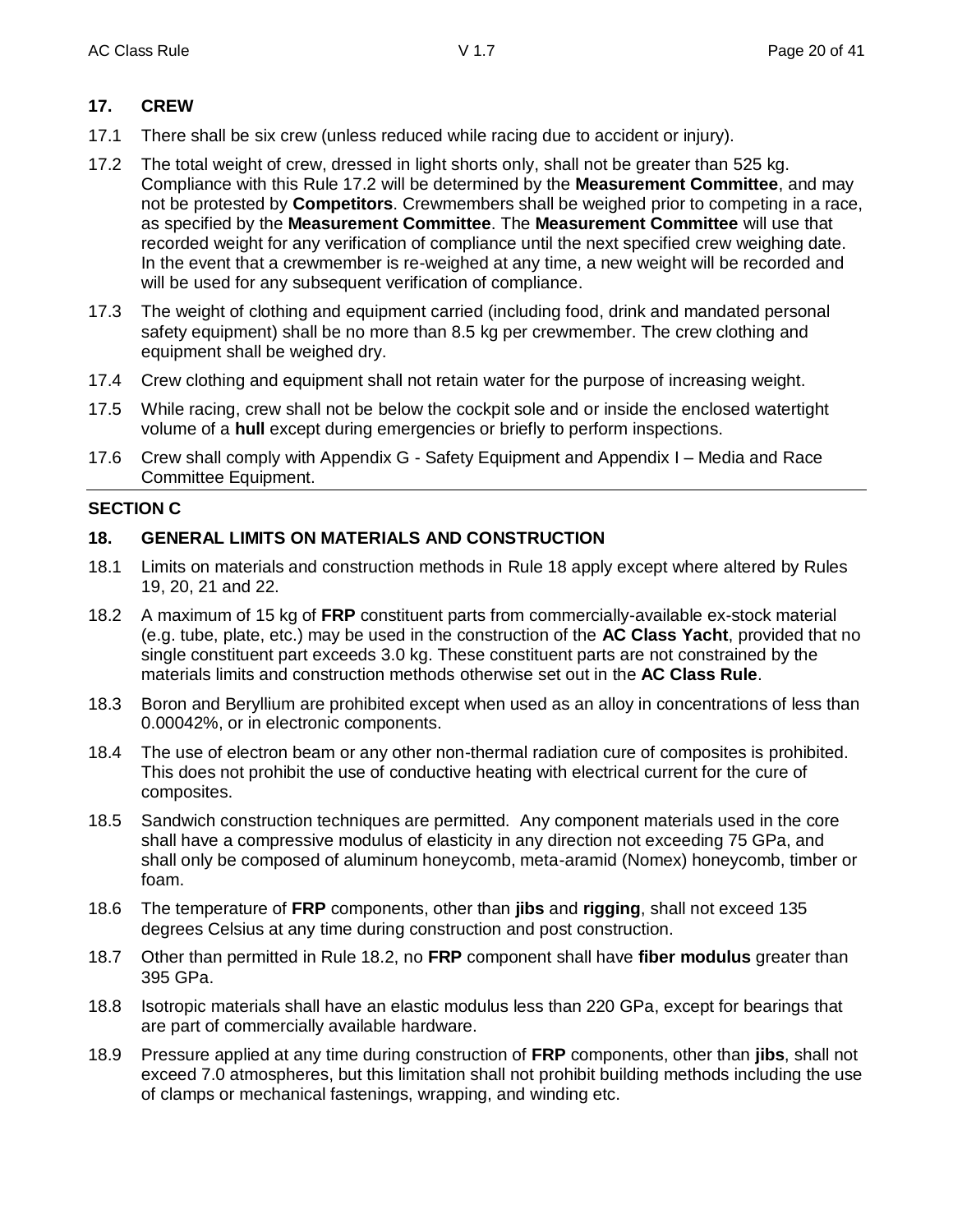- 18.10 Materials with elastic modulus exceeding that specified in the **AC Class Rule** may be used in FRP components provided:
	- (a) the largest dimension of each particle does not exceed 1 micron; and
	- (b) the total weight of that material in any **FRP** laminate does not exceed 1% of the weight of that **FRP** laminate; and
	- (c) the part or component complies with Rules 18.7 and 18.8
- 18.11 Local reinforcements, increased core density, or removal of core are permitted in way of fittings, attachments, and openings for permitted **AC Class Rule** systems. Any such local area must equal or greater strength, stiffness and weight than the supplied design documentation in accordance with Appendices C, D, and E and complying with Rule 18, 19 and 20.
- 18.12 The addition of structural components and structural reinforcement is permitted.
- **19. HULL AND CROSS STRUCTURE (EXCLUDING BOWSPRIT) LIMITS ON MATERIALS AND CONSTRUCTION**
- 19.1 No **FRP** used to construct the **hull**, **cross structure** (excluding **bowsprit**), and their internal structures shall have **fiber modulus** greater than 245 GPa.
- 19.2 Each **hull** and component of **cross structure** shall be constructed in accordance with the drawings and specifications listed in Appendix C and D. The drawings define nominal fiber areal weights and resin content, core thickness, and core density permitted.

According to industry standard tolerances it is permitted that:

- (a) the actual fiber areal weight may vary by  $+/- 3.5 \%$  of nominal;
- (b) the actual resin content may vary by  $+/- 3\%$  of nominal;
- (c) the actual core thickness may vary up to 0.3mm of minimum; and
- (d) the actual core density may vary by  $+/- 10$  %.

For example:

- (i) a drawing defined 150 gr/m2 nominal fiber weight is satisfied by using a material which has a fiber weight greater than 144.75 gr/m2.
- (ii) a drawing defined 34% nominal resin content is satisfied by using a material which has a resin content greater than 31%.
- (iii) a drawing defined core thickness is satisfied by using a material which has a core thickness of 0.3mm less than the minimum.
- (iv) a drawing defined 70 kg/m3 nominal core density is satisfied by using a material which has a core density of 63 kg/m3.

Laminates resulting in greater fiber weight, resin content, core density, or core thickness than specified in Appendix C and D are permitted.

- 19.3 **Hulls, cross structure** (excluding **bowsprit**), and their internal structures shall not have pressure applied at any time during construction that exceeds 1.0 atmosphere, but this limitation shall not prohibit building methods including the use of clamps or mechanical fastenings, wrapping, and winding, etc.
- 19.4 The shell weight (skins, core, and core bonding adhesive) of any **hull** surface, except cockpit sole shall not be less than 2.80 kg/m<sup>2</sup>, excluding any paint and fairing. The shell weight of the cockpit sole (skins, core, and core bonding adhesive) shall not be less than  $2.60 \text{ kg/m}^2$ ,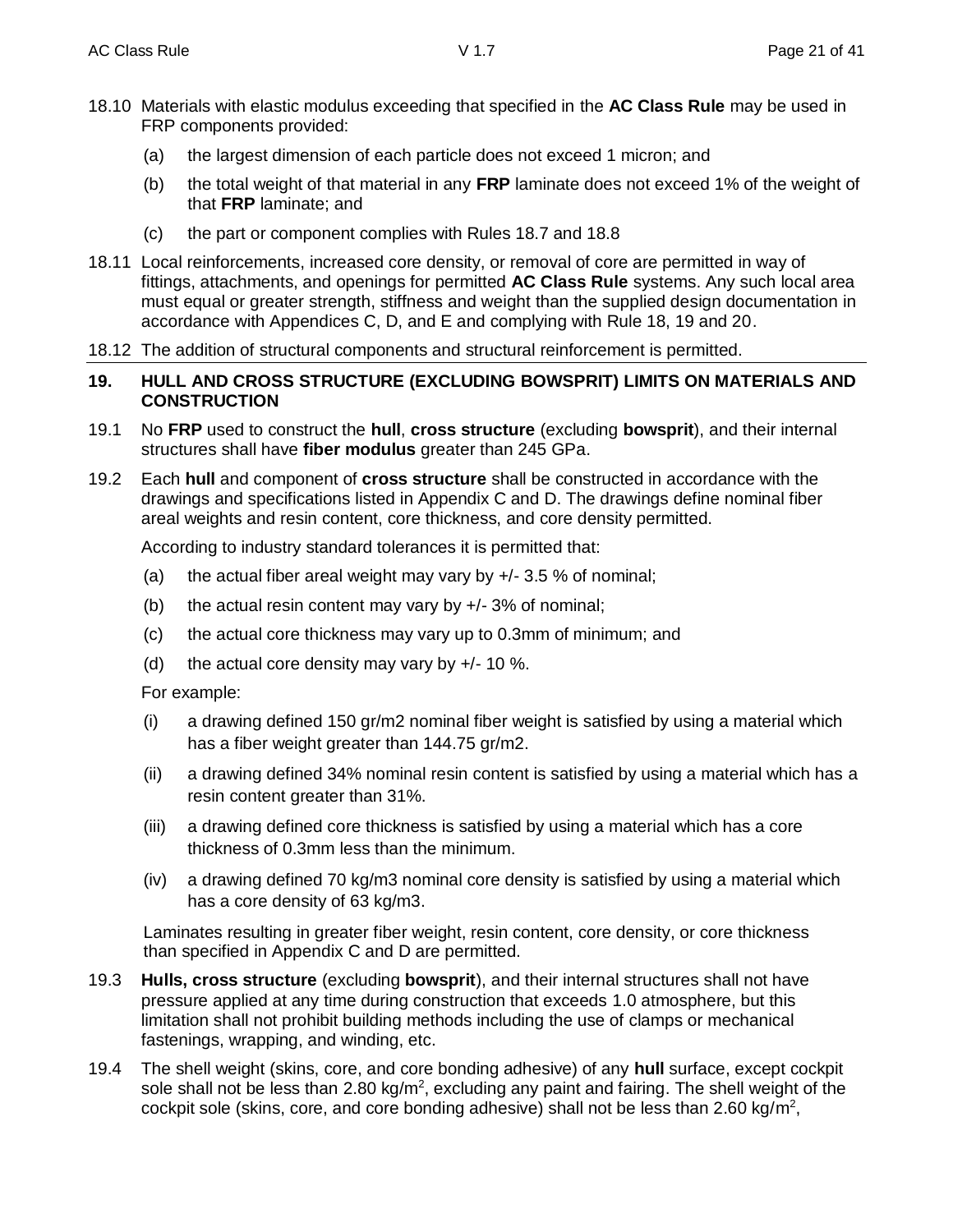excluding any paint and fairing. These limits apply to all areas of the **hull** and cockpit surfaces that are exposed to the sea and/or weather.

19.5 The shell weight of any **cross structure** surface (excluding non-structural aerodynamic fairings), represented in Rule 8.1, (skins, core, and core bonding adhesive) shall not be less than 2.60 kg/m<sup>2</sup>, excluding any paint and fairing.

## **20. WING SPAR LIMITS ON MATERIALS AND CONSTRUCTION**

- 20.1 The shell weight (skins and if fitted, core, and core bonding adhesive) shall not be less than:
	- (a) 1.82 kg/m<sup>2</sup> for the outside surface of the **wing spar**; and
	- (b)  $1.65 \text{ kg/m}^2$  for the shear web.
- 20.2 Wing spars shall be constructed in accordance with the drawings and specifications listed in Appendix E. The drawings define nominal fiber areal weights and resin content, core thickness, and core density permitted.

According to industry standard tolerances:

- (a) the actual fiber areal weight may vary by  $+/- 3.5 \%$  of nominal,
- (b) the actual resin content may vary by  $+/- 3\%$  of nominal,
- (c) the actual core thickness may vary up to 0.3mm of minimum,
- (d) the actual core density may vary by  $+/- 10$  %.

For example:

- (i) a drawing defined 150 gr/m2 nominal fiber weight is satisfied by using a material which has a fiber weight greater than 144.75 gr/m2.
- (ii) a drawing defined 33% nominal resin content is satisfied by using a material which has a resin content greater than 30%.
- (iii) a drawing defined core thickness is satisfied by using a material which has a core thickness of 0.3mm less than the minimum.
- (iv) a drawing defined 48 kg/m3 nominal core density is satisfied by using a material which has a core density of 43.2 kg/m3.

Laminates resulting in greater fiber weight, resin content, core density, or core thickness than specified in Appendix C and D are permitted.

20.3 Soft aerodynamic surfaces of the **wing** shall be covered with CorTuff® 300 gauge film as detailed in Appendix E. Alternative materials that match stiffness and weight may be may be approved by the **Measurement Committee** via an **interpretation**.

## **21. HARDWARE AND RIGGING LIMITS ON MATERIALS AND CONSTRUCTION**

21.1 Hardware and fittings shall be constructed of wood, polymer, aluminum alloys, **FRP**, titanium, or steel and steel alloys, bronze, brass or a combination thereof, except bearings as permitted in Rule 18.8.

## **22. SURFACE FINISHES AND BOUNDARY LAYER INTERFERENCE**

- 22.1 The outermost surface of **hulls**, **appendages, appendage** fairings, and **cross structure** shall be:
	- (a) painted using only paint systems generically specified as two-component linear polyester saturated aliphatic polyurethane, two-component epoxy urethane, or two-component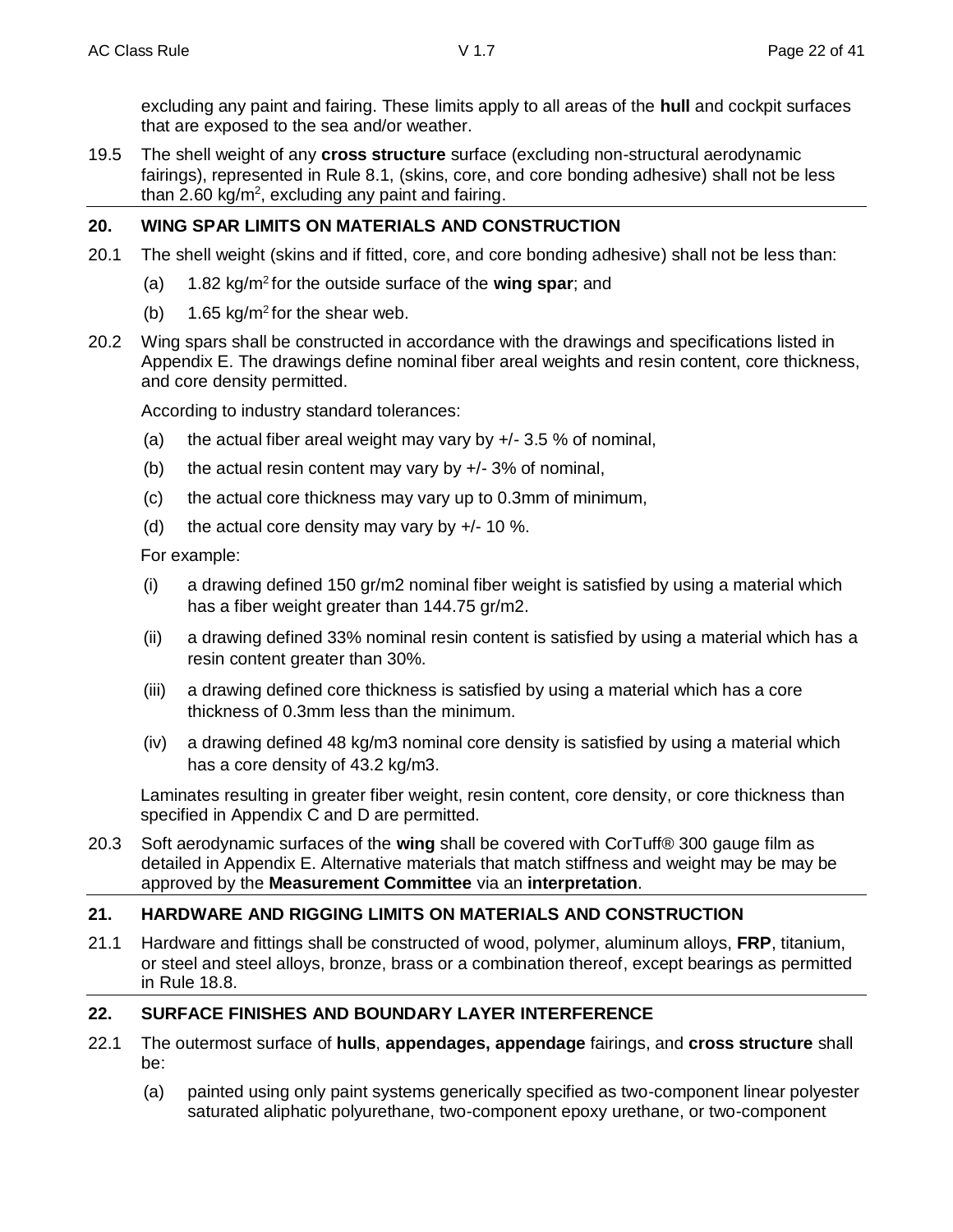acrylic urethane, and manufactured by International, Awlgrip, Akzo Nobel, DuPont, Alexseal or Resene, except as specifically permitted by Rule 22.1 (b). Epoxy-based primers and undercoats manufactured for use with these topcoat systems are permitted, and may form part of the exposed surface finish, provided they are unmodified from there standard formulation. No materials other than specified manufacturer-supplied retardants, accelerants, thinners and pigments shall be added. Similarly, the specific gravity of the paint shall not be altered with any material other than those specified above. The **Measurement Committee** may authorize the use of comparable paint products from other manufacturers provided those products meet comparable requirements for product standardization, compliance, and testing;

or

- (b) unpainted, provided that surface complies with the requirements of Rule 18 and as altered by Rules 19, 20 and 21 and does not contain leaching materials or other components designed to reduce surface friction.
- 22.2 In addition to Rule 22.1:
	- (a) the application of vinyl or other plastic film over the surface of the **hulls** for advertising or branding is allowed, provided that the film shall not be specially textured or otherwise manufactured in a way that could improve the characteristics of the flow of water inside the boundary layer; and
	- (b) small quantities of friction-reducing compounds (for example, McLube) may be applied prior to racing, to the surface of a **daggerboard** only where it passes through the **daggerboard** bearings, and solely for the purpose of reducing bearing friction while raising and lowering the **daggerboard**. A **Competitor** shall have received the approval of the **Measurement Committee** for the type and quantity of friction-reducing compounds to be used for this purpose.
- 22.3 The outermost surfaces of the **hulls**, **appendages, appendage** fairings, and **cross structure** may be sanded and cleaned with normal concentrations and quantities of detergents or similar materials. However, while afloat on a scheduled race day, no substances shall be present on these surfaces other than those permitted in Rules 22.1 and 22.2.
- 22.4 Devices in, on or near the surface of any **hull**, **appendages** and **appendage** fairings, the purpose or effect of which is or could be to bleed off or alter the water or air flow of the boundary layer, including (but not limited to) holes in surfaces and Large Eddy Break-Up Devices (LEBUs), are prohibited. Normal through-**hull** fittings (such as self-bailers, drains, and boatspeed transducers) are permitted.
- 22.5 Specially textured surfaces, including (but not limited to) riblets and compliant surfaces, are prohibited.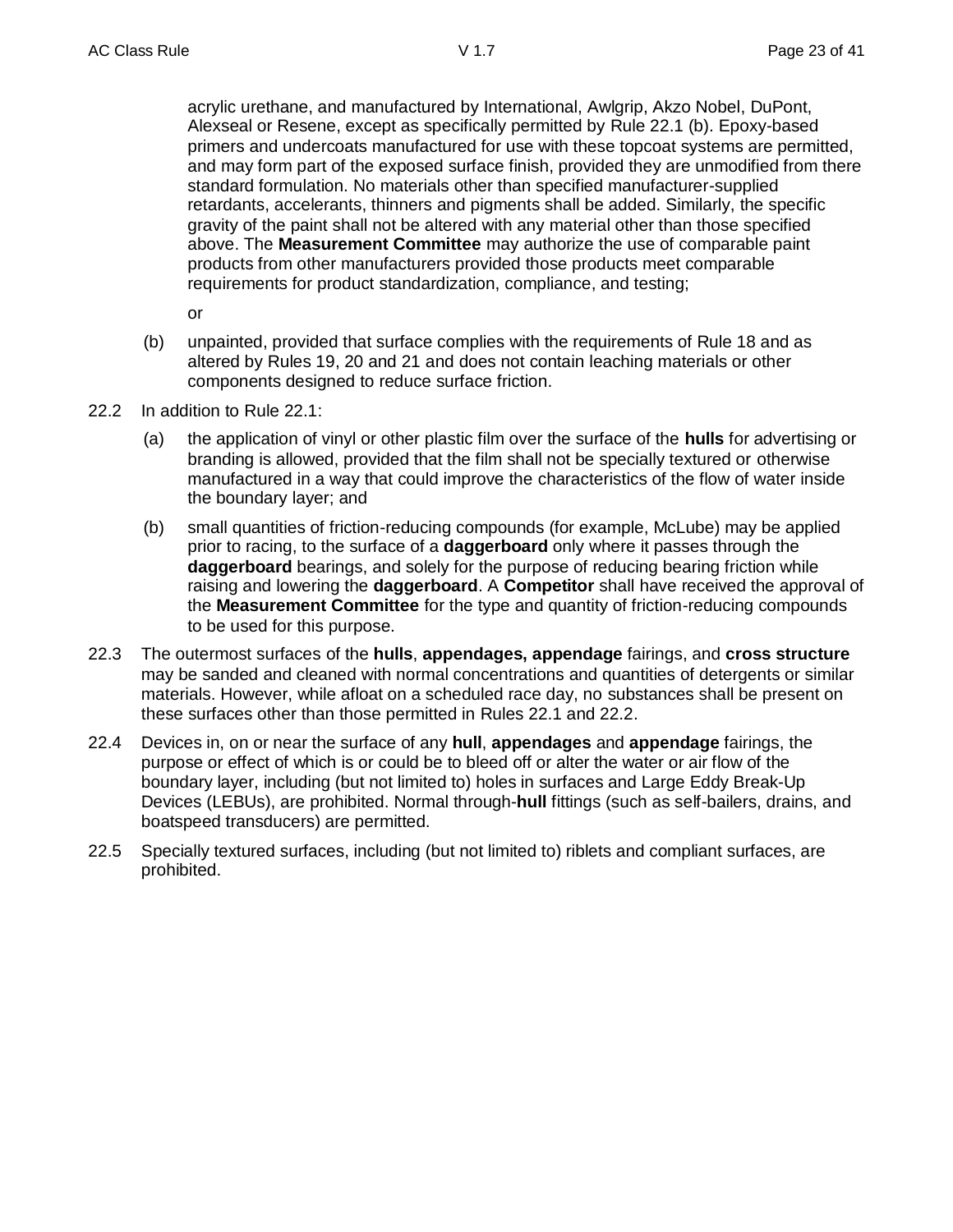22.6 Electric, magnetic, sonic, thermal, chemical (other than permitted by Rule 22.2(b)) and other methods, the purpose or effect of which is to reduce the surface drag of the water or air in the boundary layer, are prohibited.

#### **SECTION D**

#### **23. MEASUREMENT MARKS**

- 23.1 The **MWP** reference plane shall be marked on the master pattern, **hull** mold, and any part produced from the mold.
- 23.2 The **Measurement Committee** may place measurement marks on **AC Class Yachts**. Such marks include, but are not limited to, reference screws or punch marks, measurement bands, and **measurers'** signatures and/or seals or stickers on any component. These marks may be defined in the **hull**, **cross structure,** and **wing** molds and shall transfer to any part produced from the molds.
- 23.3 Measurement marks of any type placed or otherwise confirmed by a **measurer** shall not be moved, removed, altered, or replaced without written permission from the **Measurement Committee**.

#### **24. DECLARATIONS**

- 24.1 **Competitors** shall provide the **Measurement Committee** declarations signed by the relevant designer(s), builder(s) and **Competitor's** representative affirming that:
	- (a) **hull(s)** have been constructed from materials (including surface finishes) and using the methods permitted by the **AC Class Rule**;
	- (b) **cross structure** except for items listed in Rules 8.4 (a) and (b) has been constructed from materials and using the methods permitted by the **AC Class Rule**;
	- (c) **appendages** have been constructed from materials (including surface finishes) and using the methods permitted by the **AC Class Rule**; and
	- (d) the **wing spar** has been constructed from materials and using the methods permitted by the **AC Class Rule**.

The form of this declaration shall be as shown in Appendix B. The **Measurement Committee** may require additional declarations of a similar form to confirm compliance with any other aspect of the **AC Class Rule**.

24.2 **Competitors** shall provide to the **Measurement Committee** a material usage schedule and the material manufacturer's certificate of compliance for **FRP** used in each component described in Rule 24.1. However, documentation is not required for wet-laminate **FRP** materials used in the construction of any component, provided that the total quantity of wet-laminate **FRP** is less than 5% by weight of the total **FRP** materials used in the construction of that component. Details of the documentation required shall be published by the **Measurement Committee** in accordance with Rule 26.1.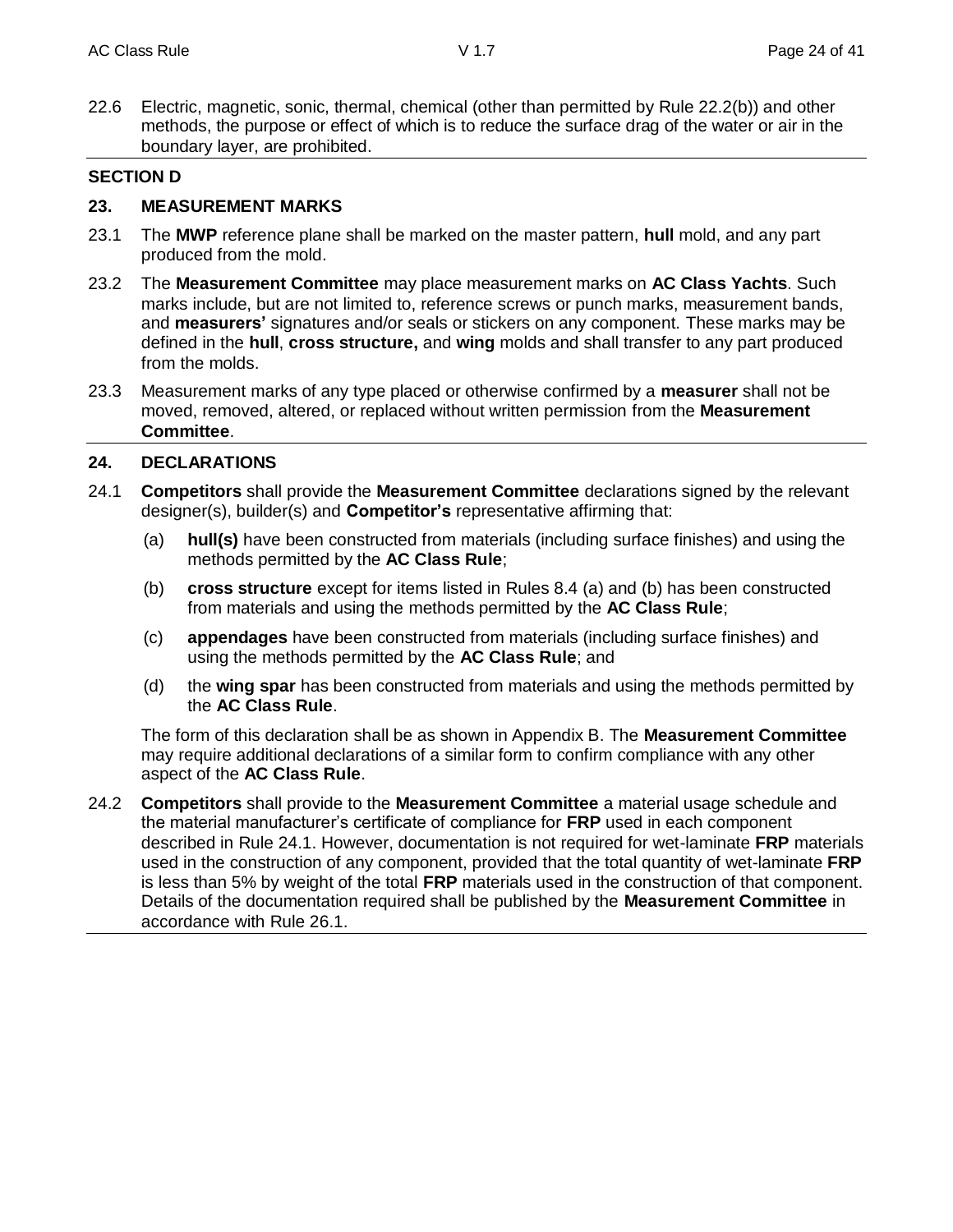## **25. INSPECTION AND MEASUREMENT**

- 25.1 **Competitors** shall permit and assist all inspections and measurements by a **measurer** and the **Measurement Committee**, and shall afford all reasonable facility to carry out such measurements and inspections, including during construction. **Competitors** shall provide measurement information reports to **measurers** as requested.
- 25.2 For establishing continuing compliance with Rule weight limits, the **Measurement Committee** will determine and record the weight of any components, modifications, repairs, additions, subtractions, or replacements to a degree of precision and using methodology they determine to be practical and appropriate for that purpose (including re-weighing). **Competitors** shall provide all assistance to the **Measurement Committee** required by them in tracking these changes.
- 25.3 The **measurer** shall take at least two (2) **hull** laminate samples per **hull**, no larger than 0.065m in diameter and from a location of their choosing.
- 25.4 The **Measurement Committee** reserves the right to take samples from the **cross structure** components.
- 25.5 The **measurer** shall take at least two (2) laminate samples per **wing spar**, no larger than 0.065 m in diameter from a location of their choosing.
- 25.6 The **Measurement Committee** reserves the right to take samples of the paint or vinyl from the **hull** and/or **appendages** for analysis by the manufacturer to ensure that only Rule permitted surface finishes have been used.
- 25.7 An **AC Class Yacht** may be re-measured in whole or in part at the discretion of the **Measurement Committee**.
- 25.8 A **measurer** who becomes aware that a **Competitor** may have failed to comply with the **AC Class Rule** shall advise the **Measurement Committee**.
- 25.9 Weights shall be corrected for local gravitational effects to the geographic datum of the **Match** venue.
- 25.10 When carrying out measurement ashore, the **measurer** shall allow a reasonable time to drain water from the **AC Class Yacht** and allow the substitution of wet **rigging** with equivalent dry **rigging**.
- 25.11 The measurer shall measure the top and bottom strop lengths on each element of **wing rigging** and the position of the **wing rotation point** with the **wing** positioned and **rigging** tensioned as specified in Drawing # ACC-W-1001 RIG AND SAILPLAN.pdf.

## **26. MEASUREMENT PROCEDURES**

26.1 Measurement equipment specifications and measurement methodology are determined by the **Measurement Committee** and will be available to all **Competitors**.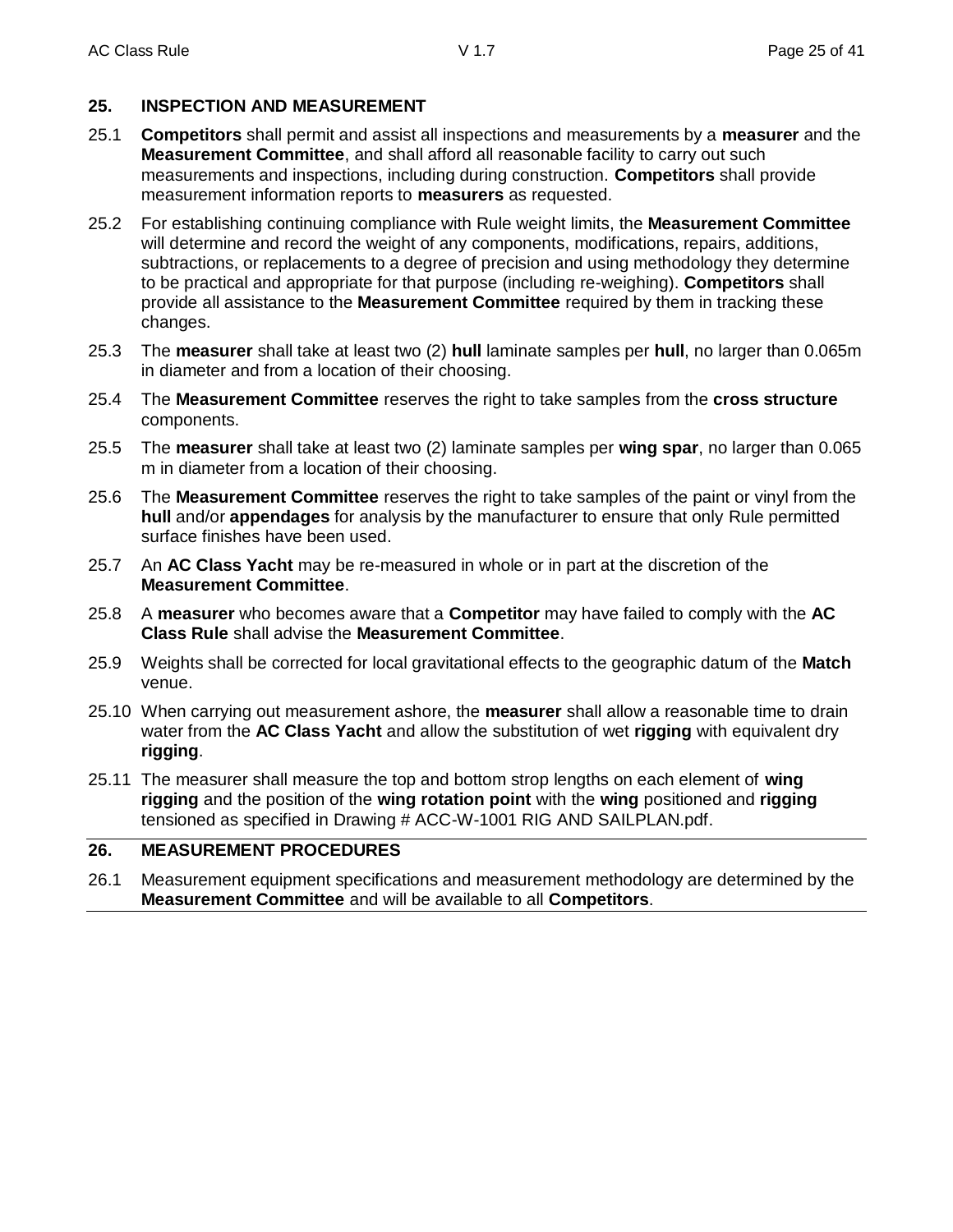## **27. MEASUREMENT CONDITIONS**

- 27.1 The **AC Class Yacht** shall be brought to **measurement condition** to determine the **measurement weight** and center of gravity as referenced in Rules 6.11 and 6.13. The **measurement condition** includes everything aboard the **AC Class Yacht** during a race, in its racing position, or equivalent **longitudinal** position, and with the yacht level to the satisfaction of the **measurer**, except the following:
	- (a) the **wing** as it was weighed in **wing measurement condition**;
	- (b) crew;
	- (c) crew clothing and equipment carried on the person while racing;
	- (d) the **jib** (including **jib** bags, **luff** cables and hanks);
	- (e) food and drinks; and
	- (f) "other safety equipment" as detailed in Rule Appendix G1(g)

## 27.2 In **appendage measurement condition**:

- (a) **appendages** shall be in the position resulting in their deepest draft below **MWP**; and
- (b) **rudder** root chords shall be parallel to the **hull centerplane**;
- 27.3 The **wing** in **wing measurement condition** shall:
	- (a) be capable of being weighed by horizontal suspension from two points, however the **measurer** may use alternative weighing arrangements if he believes they will yield more accurate results;
	- (b) be oriented in **wing measurement position**;
	- (c) include all equipment attached to or mounted on the **wing** and in its normal racing position except for "other safety equipment" as detailed in Rule Appendix G1(g); and
	- (d) have all rigging in place and pulled down tight along the **wing**..
- 27.4 Any component of the **wing** not included in Rule 27.3(c) shall be included in **measurement weight**.
- 27.5 With the approval of the **Measurement Committee**, a removable temporary device to support the forward **cross structure** in the way of the **tack point** may be fitted during determination of **measurement weight**. The effects of this device on **measurement weight** and **longitudinal** center of gravity will be tared out by the **Measurement Committee**. See Rule 14.4 (b) specifying allowed tension applied by this device.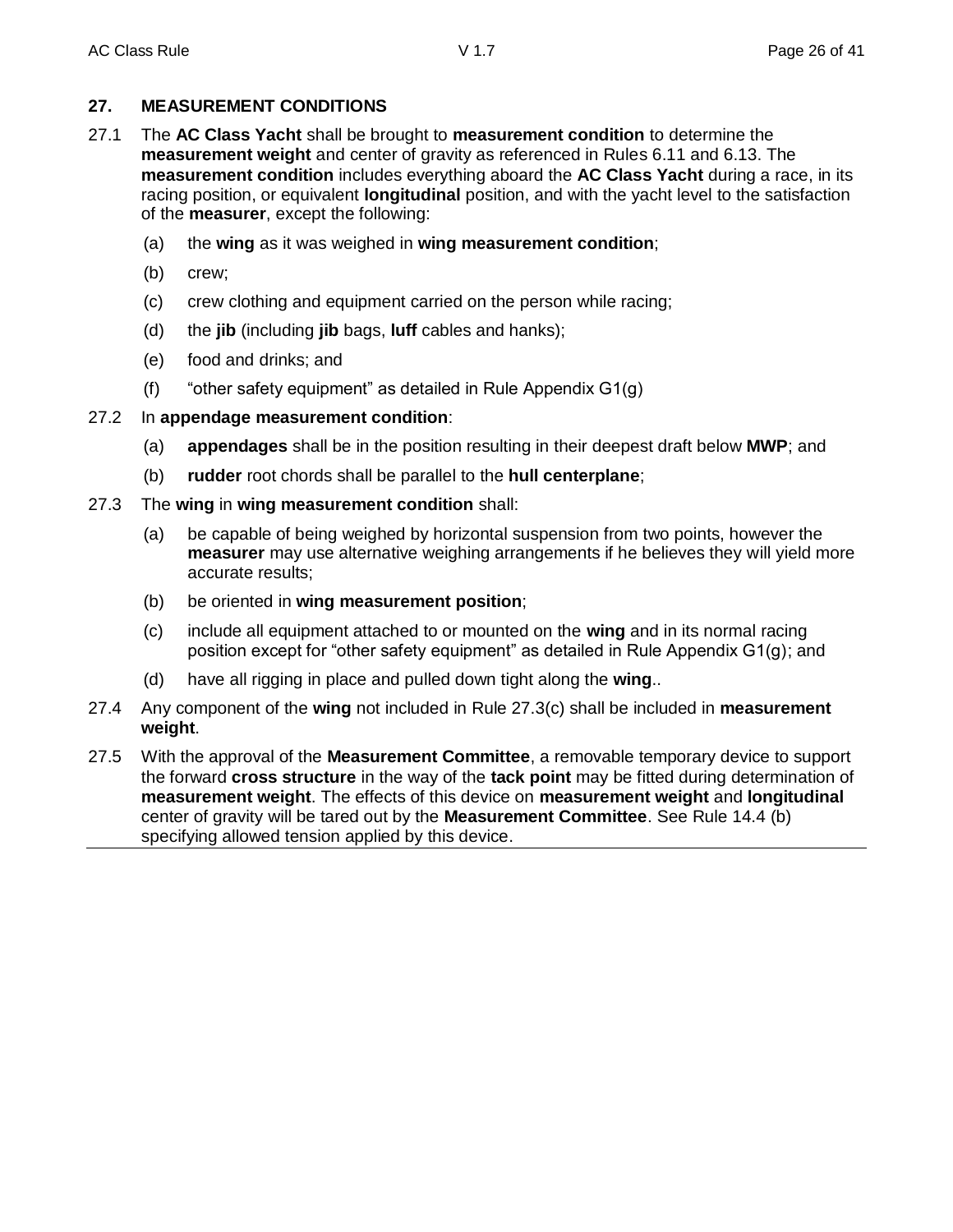## **28. MEASUREMENT CERTIFICATE**

- 28.1 When the **Measurement Committee** concludes that the **AC Class Yacht** complies with the **AC Class Rule**, it shall issue to the **Competitor** a measurement certificate as in Appendix A and shall retain a copy for its own records. The **Measurement Committee** shall provide a copy of the front page to the **Regatta Director** for public dissemination.
- 28.2 **Competitors** shall obtain approval of the **Measurement Committee** prior to making any repairs or any other changes which, individually or cumulatively, could impact on the **AC Class Yacht's** compliance with her measurement certificate or any other aspect of the **AC Class Rule**.
- 28.3 The measurement certificate ceases to be valid if there is any change to:
	- (a) any information recorded on the **AC Class Yacht's** measurement certificate;
	- (b) the shape of the **hull** surface, except for flexible surfaces on the upper part of the **hull** as permitted by Rule 7.6;
	- (c) the shape of the **appendage** surfaces;
	- (d) the shape of the **cross structure** (excluding fittings);
	- (e) the shape of the measured **wing** surface in **wing measurement position** (excluding shape changes due to changing film tension so long as the tolerances in rule 12.3 are respected); or
	- (f) the **longitudinal** center of gravity caused by movement of equipment that was included in **measurement condition**, that results in a pitch moment difference greater than 50 kg.m . (Note: limits to be specified per Rule 6.13 still apply).
- 28.4 The **Measurement Committee** shall withdraw an **AC Class Yacht's** measurement certificate when they have reason to believe it no longer complies with this **AC Class Rule**.
- 28.5 An **AC Class Yacht** shall have only one valid measurement certificate at any one time.
- 28.6 The **Measurement Committee** shall hold **AC Class Yacht** data and information in strict confidence. The **Measurement Committee** may supply data or information to an appropriate independent official, if the **Measurement Committee** is satisfied the data and information will be held in strict confidence.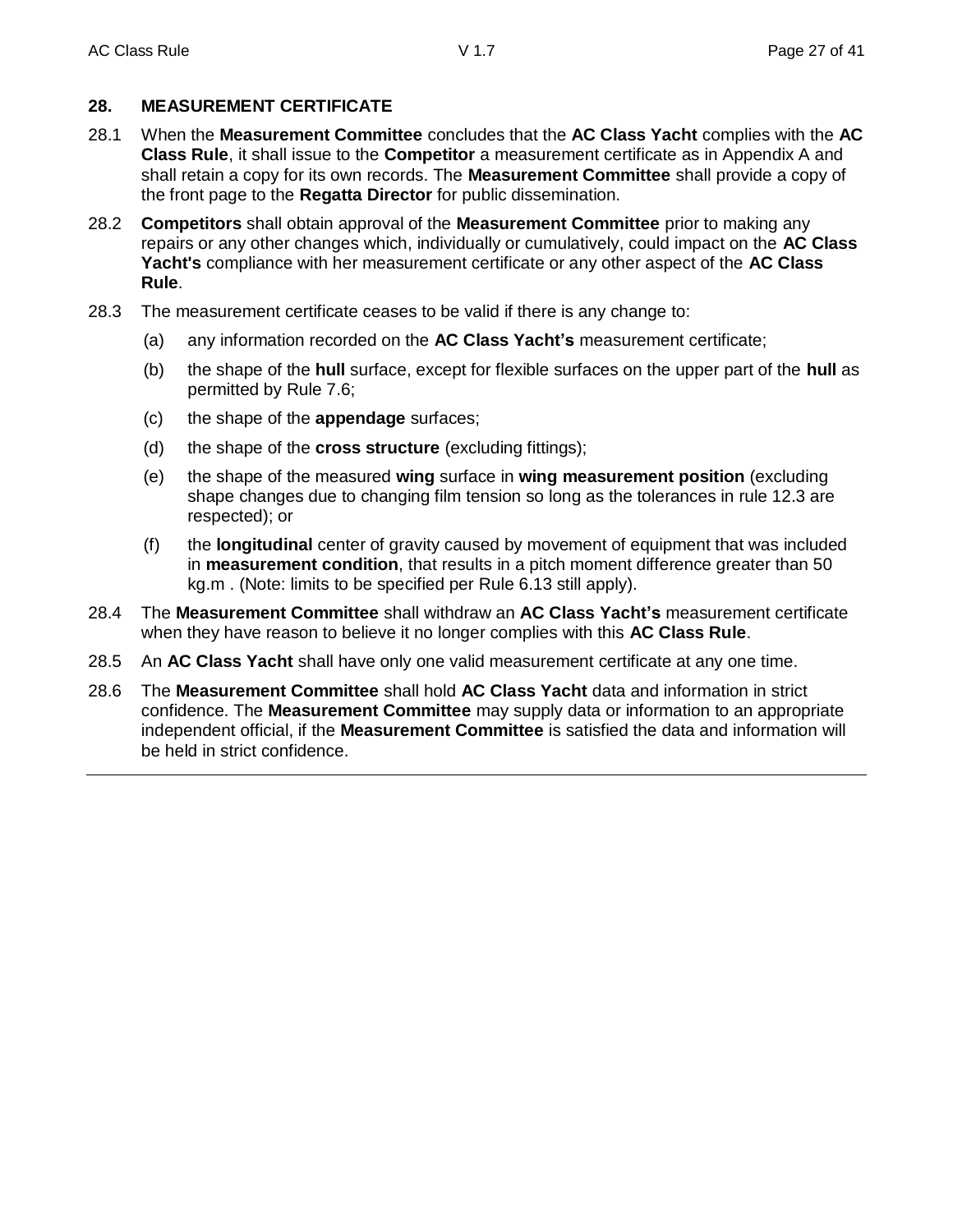## **APPENDIX A - MEASUREMENT CERTIFICATE**

# **AC Class Yacht Measurement Certificate**

Name of Yacht:

Yacht Identification Number:

Measurement Certificate Number:

Builder(s):

Owner(s):

## **VALIDATION**

We confirm that this yacht has been measured in accordance with the **AC Class Rule**, and has been found to be in compliance with the Rule.

<u> 1980 - Jan James Barnett, fransk politik (d. 1980)</u>

Signatures of Issuing **Measurers** (on behalf of the **Measurement Committee**)

Date of Certification:

Supersedes Certificate No. & Date: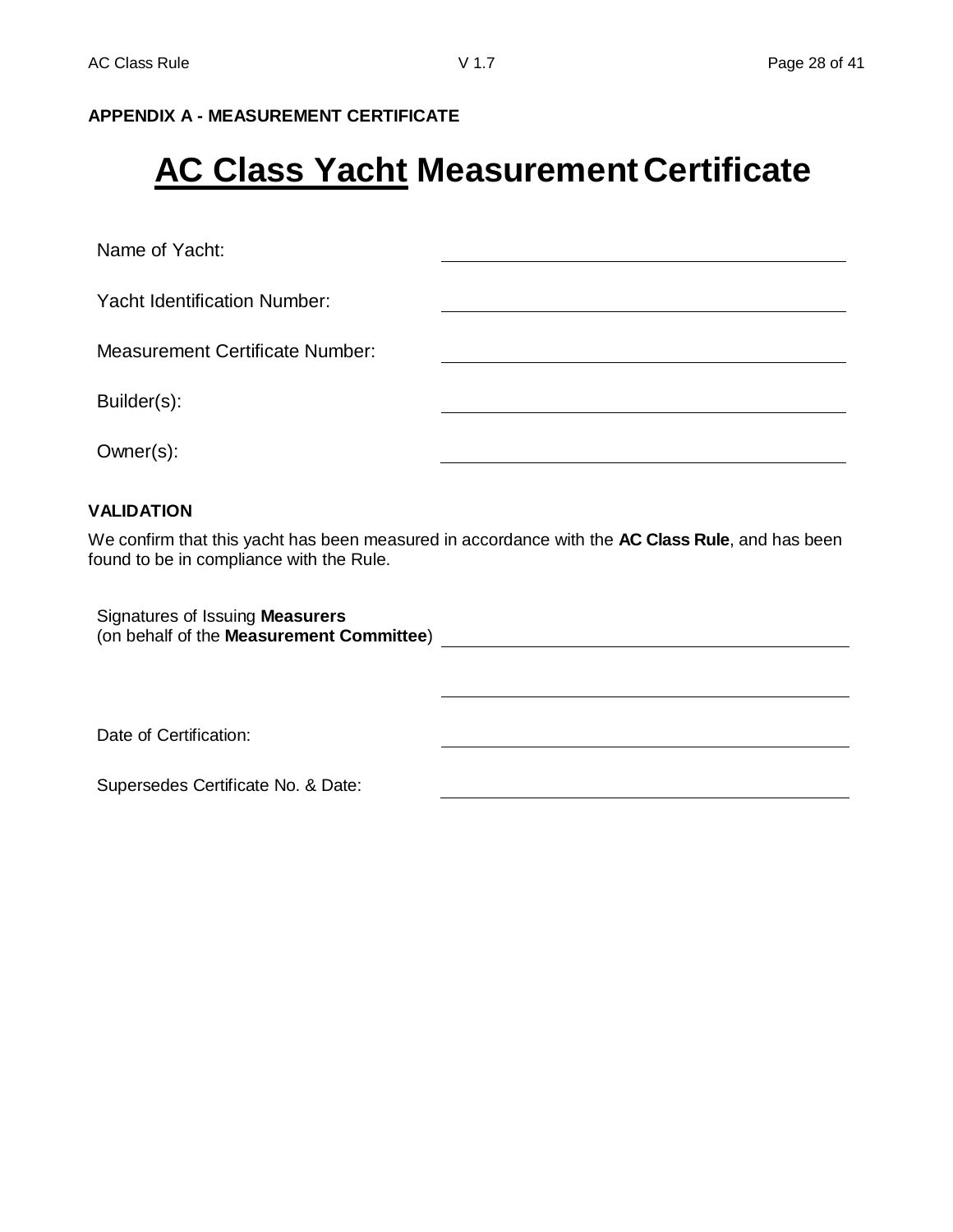| <b>Certificate Number</b> |  | Yacht ID number |  |
|---------------------------|--|-----------------|--|
|---------------------------|--|-----------------|--|

| <b>Sailing Weight</b>         | kg  |
|-------------------------------|-----|
| <b>Wing Weight</b>            | kg  |
| <b>Wing center of gravity</b> | m   |
| <b>Measured Rake</b>          | dec |

# **COMPONENTS**

| Port Daggerboard             |  |
|------------------------------|--|
| Starboard Daggerboard        |  |
| Port Rudder                  |  |
| <b>Port Rudder Wing</b>      |  |
| <b>Starboard Rudder</b>      |  |
| <b>Starboard Rudder Wing</b> |  |
| Wing                         |  |

**Measurer:** Signature:

**Measurer:** Signature: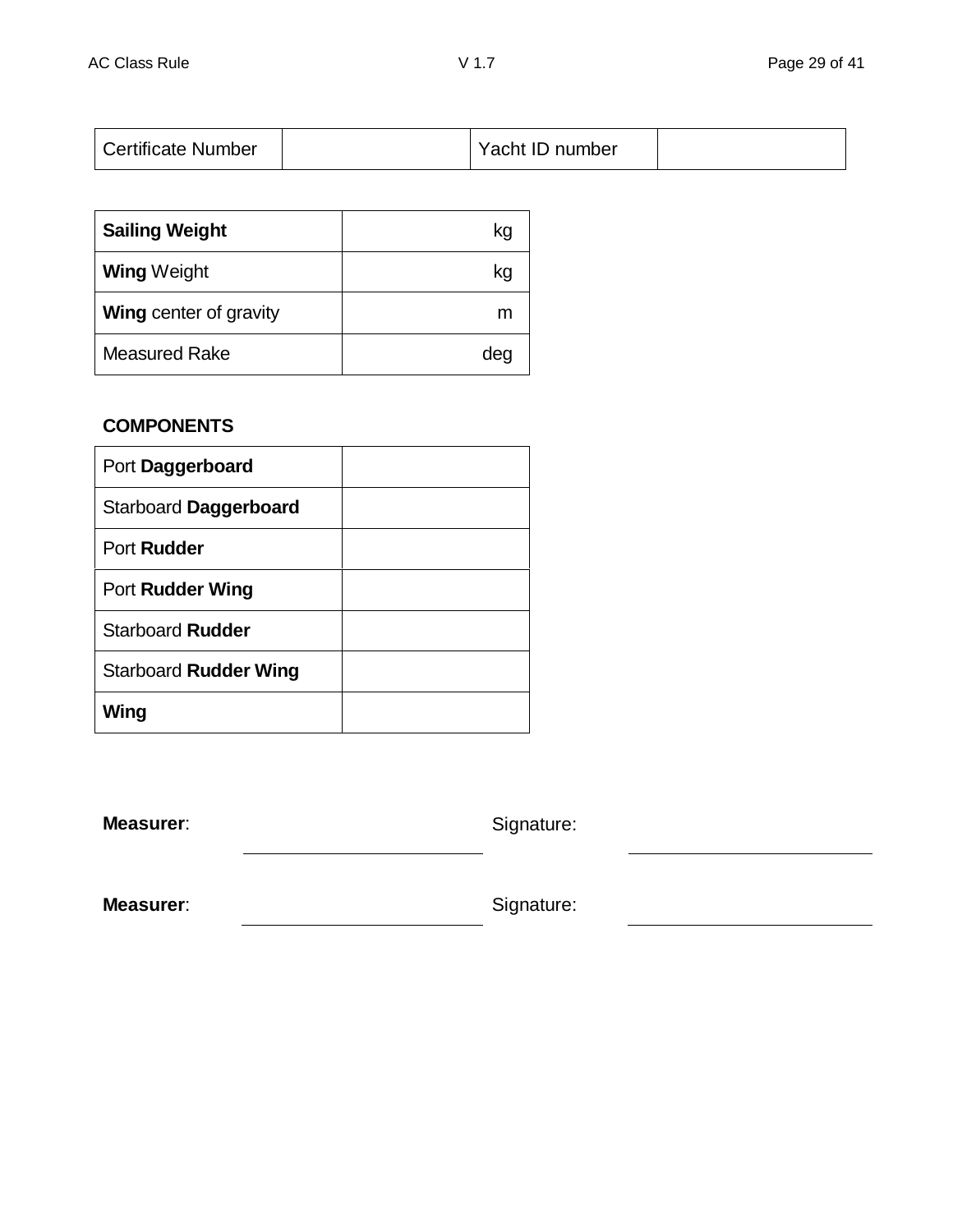## **APPENDIX B - DECLARATIONS**

## **HULL CONSTRUCTION DECLARATION**

## **DESIGN CO-ORDINATOR'S DECLARATION**

I, the design co-ordinator of the yacht

declare that to the best of my knowledge the **hulls** have been designed and built only from materials, building methods, and complying with the shape as permitted in the **AC Class Rule**.

Design co-ordinator name Signature Date

## **BUILDER'S DECLARATION**

I, the builder of the yacht

declare that to the best of my knowledge the **hulls** have been built only from materials, building methods, and shape as permitted in the **AC Class Rule**.

Builder name **Signature Signature Signature Signature Date** 

# **TEAM PRINCIPAL'S DECLARATION**

I, the Team Principal of the yacht

declare that to the best of my knowledge, the **hulls** have been built only from materials, building methods, and shape as permitted in the **AC Class Rule**.

Team Principal name **Signature** Signature **Date** Date

This declaration is to be preceded by a completed material usage schedule as set out in Rule 24.2.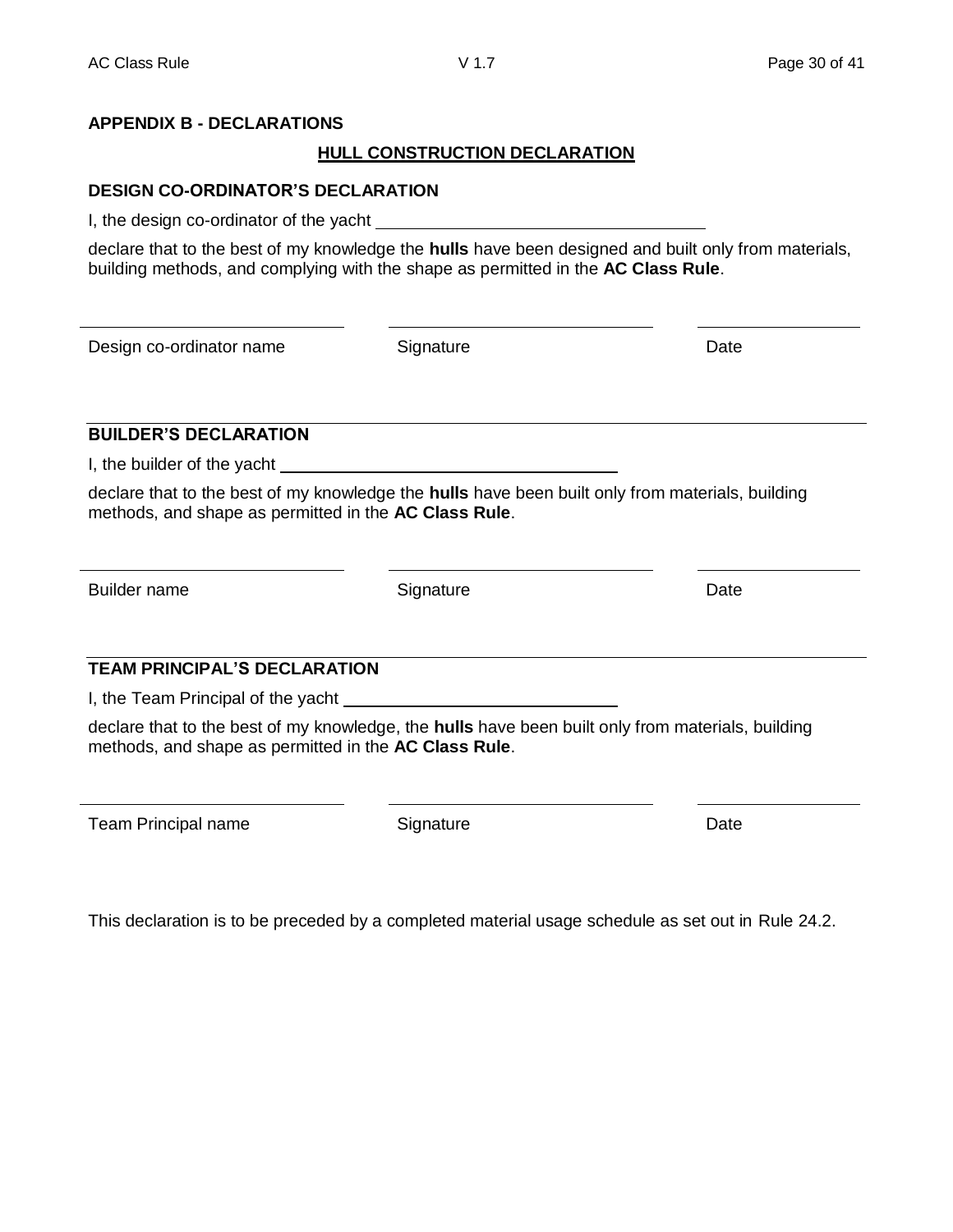#### **COMPONENT DECLARATION**

| <b>Competitor:</b> | <b>Component</b> |
|--------------------|------------------|
|--------------------|------------------|

#### **DESIGNER CO-ORDINATOR'S DECLARATION**

I declare that to the best of my knowledge the component named and referenced above has been constructed only from materials, and using building methods, and shape as permitted in the **AC Class Rule**.

Design co-ordinator name Signature **Signature** Design Co-ordinator name

#### **BUILDER'S DECLARATION**

I declare that to the best of my knowledge the component named and referenced above, is constructed only from materials, and using building methods, and shape as permitted in the **AC Class Rule**.

Builder name **Signature Contact Signature Contact Contact Contact Contact Contact Contact Contact Contact Contact Contact Contact Contact Contact Contact Contact Contact Contact Contact Contact Contact Contact Contact** 

## **TEAM PRINCIPAL'S DECLARATION**

I declare that the component named and referenced above is, to the best of my knowledge, constructed from materials, and using building methods, and shape as permitted in the **AC Class Rule**.

Team Principal name **Signature** Signature **Date** Date

This declaration is to be preceded by a completed material usage schedule as set out in Rule 24.2.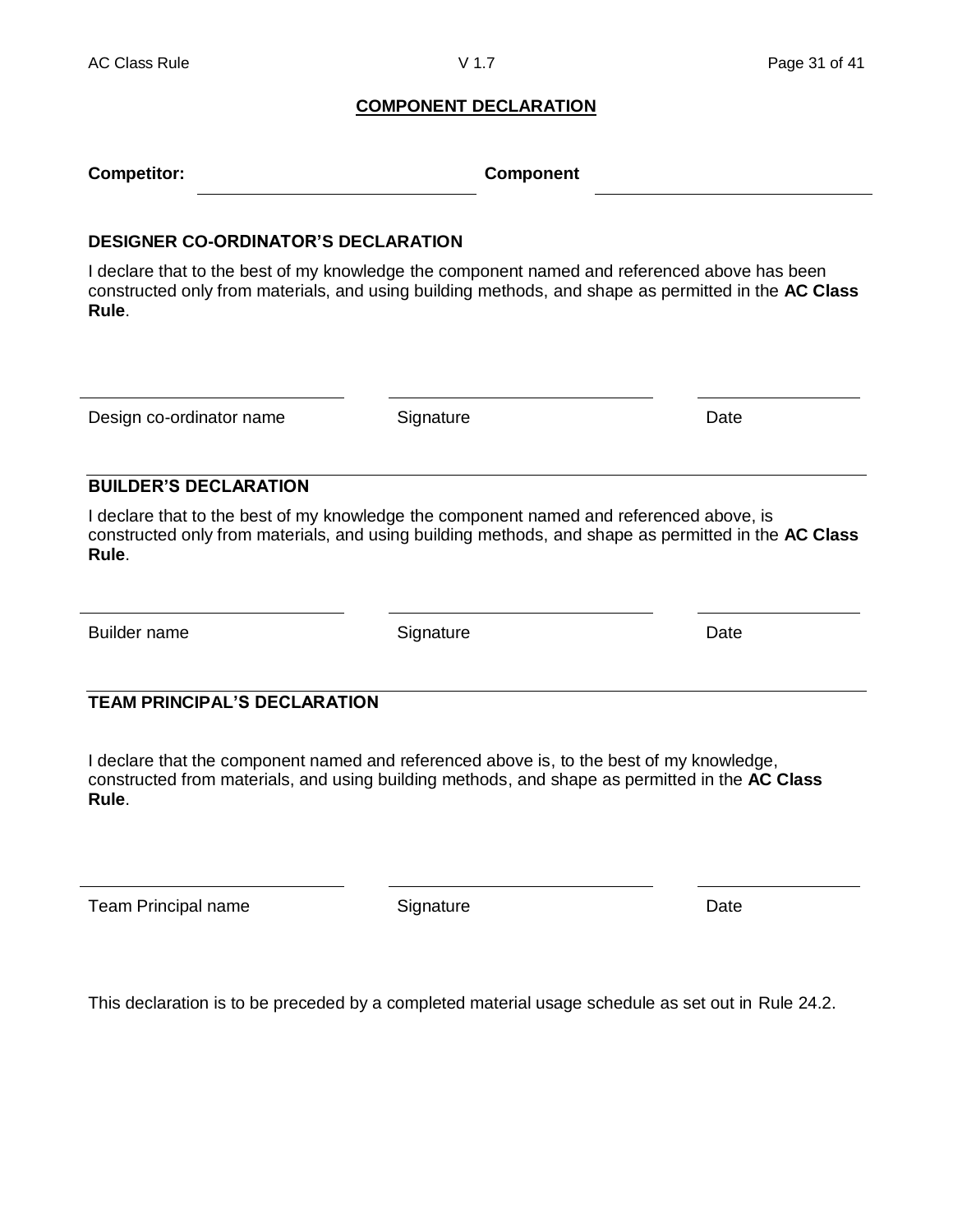#### **STRUCTURAL TEST DECLARATION**

| <b>Competitor:</b>                                         | <b>Component</b>                                                                                                                                                                            |
|------------------------------------------------------------|---------------------------------------------------------------------------------------------------------------------------------------------------------------------------------------------|
| Date of Test:                                              |                                                                                                                                                                                             |
| <b>ENGINEER DECLARATION</b>                                |                                                                                                                                                                                             |
| such tests in accordance with the prescribed requirements. | I declare that the component named and referenced above has properly completed the required<br>structural tests detailed in Appendix H. The component named and referenced above has passed |

Engineer who supervised the test(s)

Signature Date

# **TEAM PRINCIPAL'S DECLARATION**

I declare that to the best of my knowledge, the component named and referenced above has properly completed the required structural tests detailed in Appendix H. The component named and referenced above has, to the best of my knowledge, passed such tests in accordance with the prescribed requirements.

Team Principal name Signature Signature Date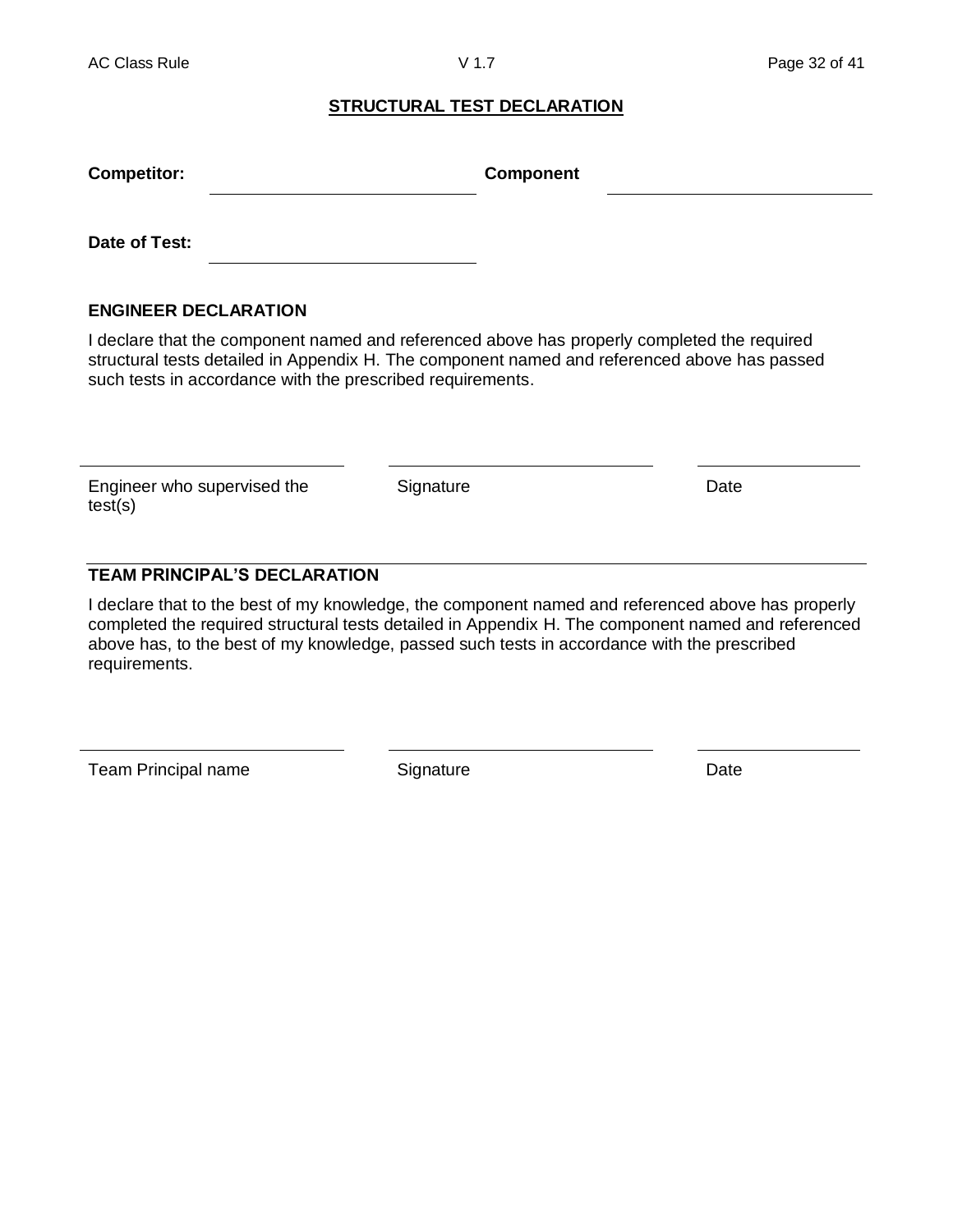# **APPENDIX C - HULLS CONFIGURATION**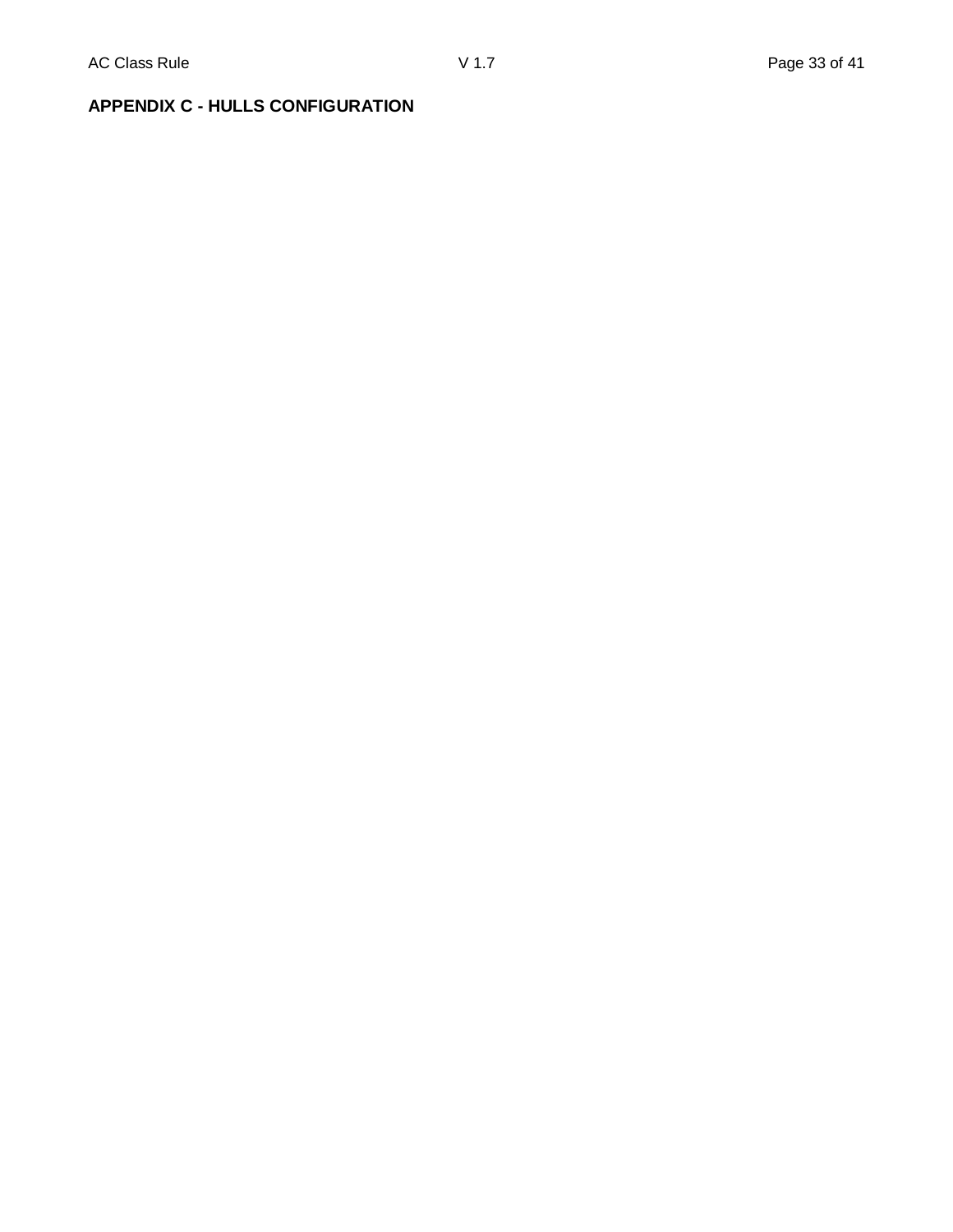# **APPENDIX D - CROSS STRUCTURE**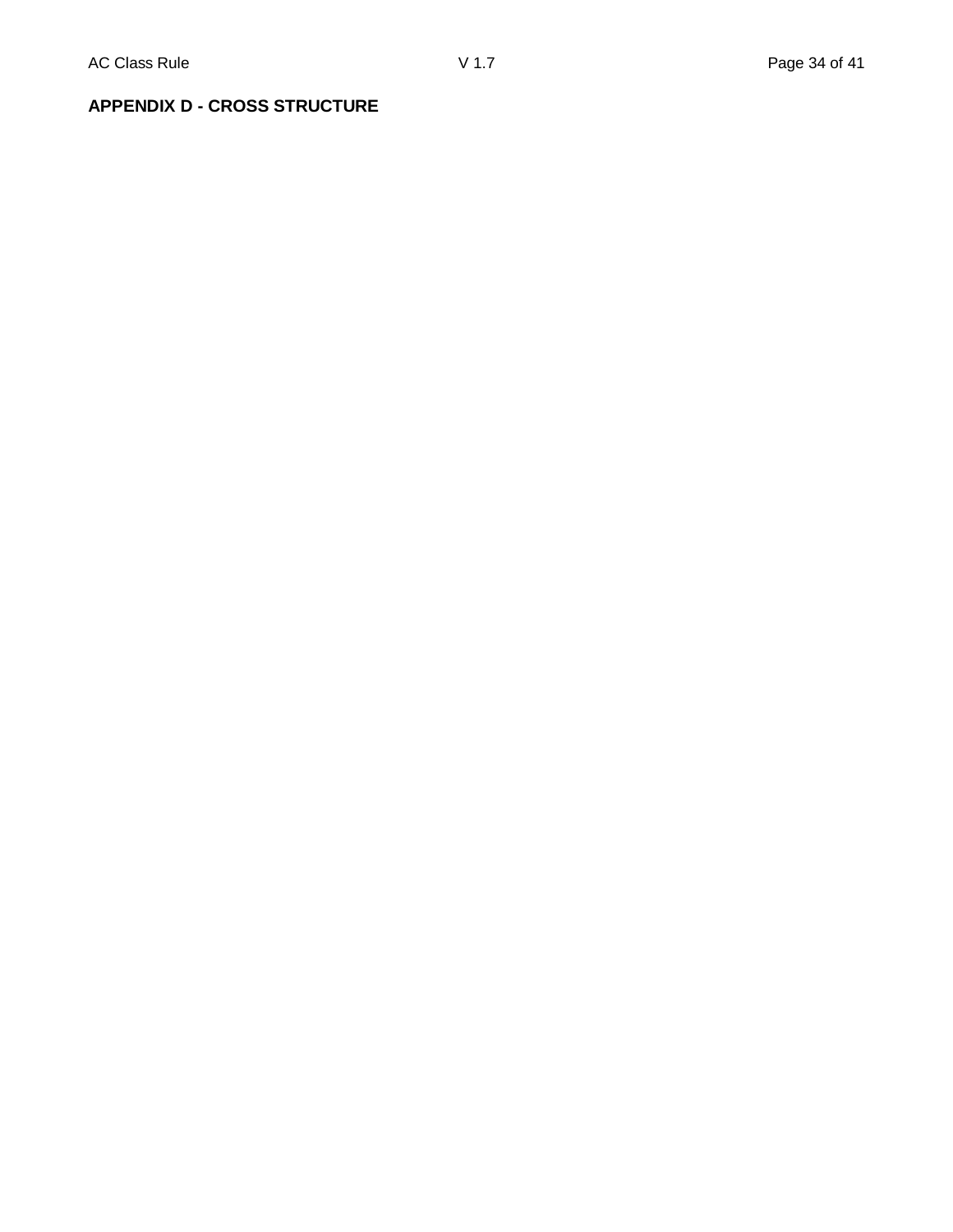# **D1 APPENDIX D - CROSS STRUCTURE DIAGRAM**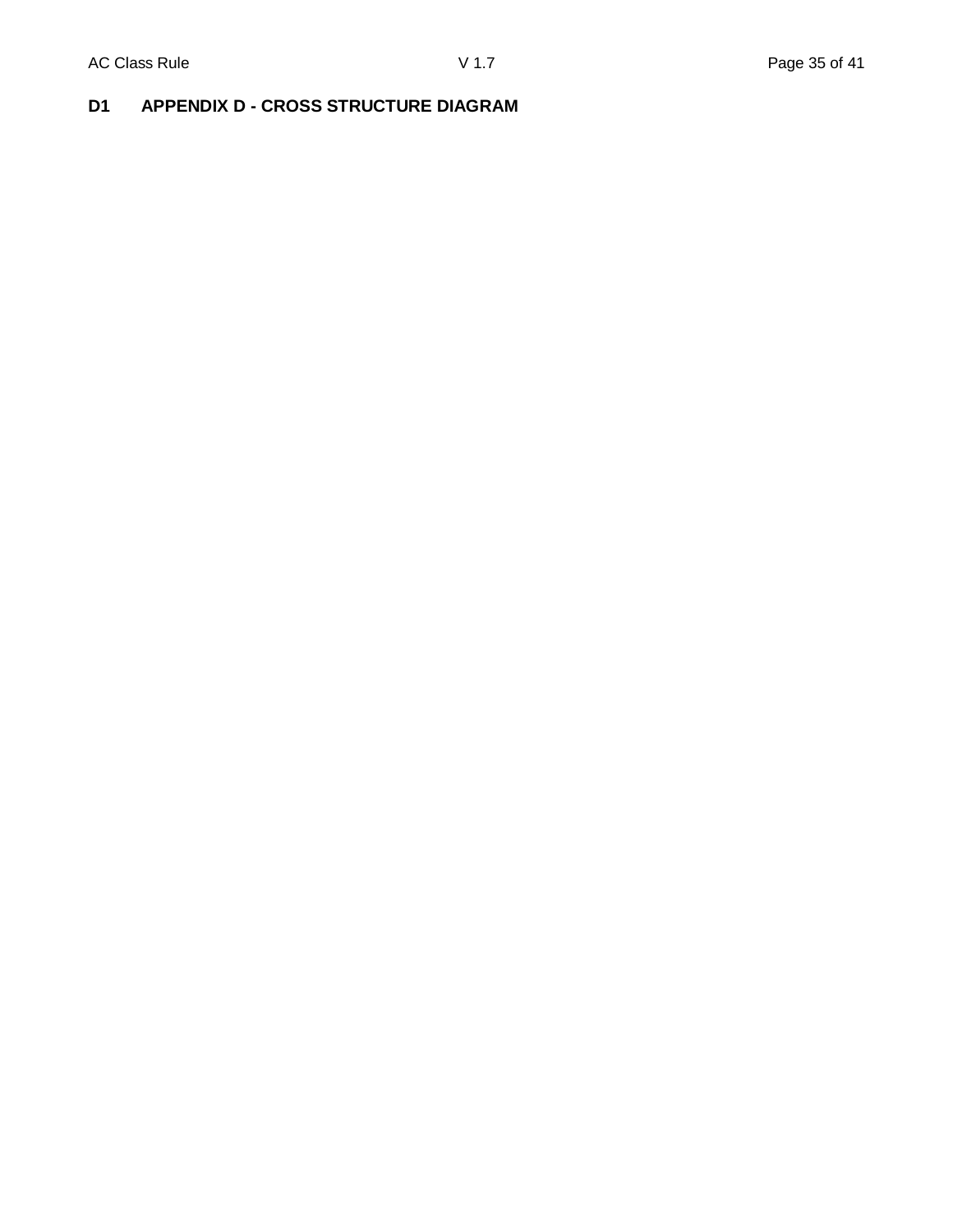## **APPENDIX E - WING**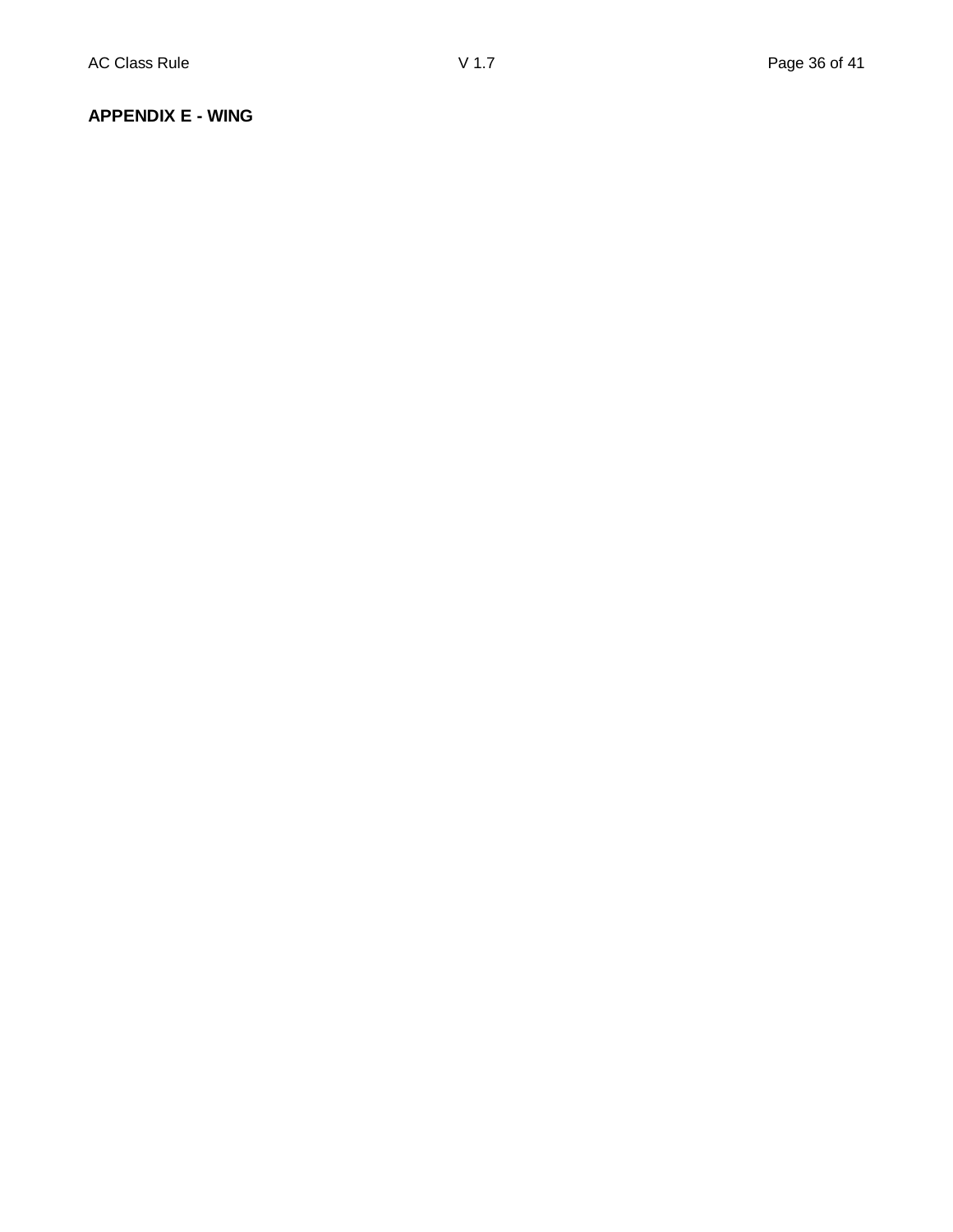**APPENDIX E - WING DIAGRAM**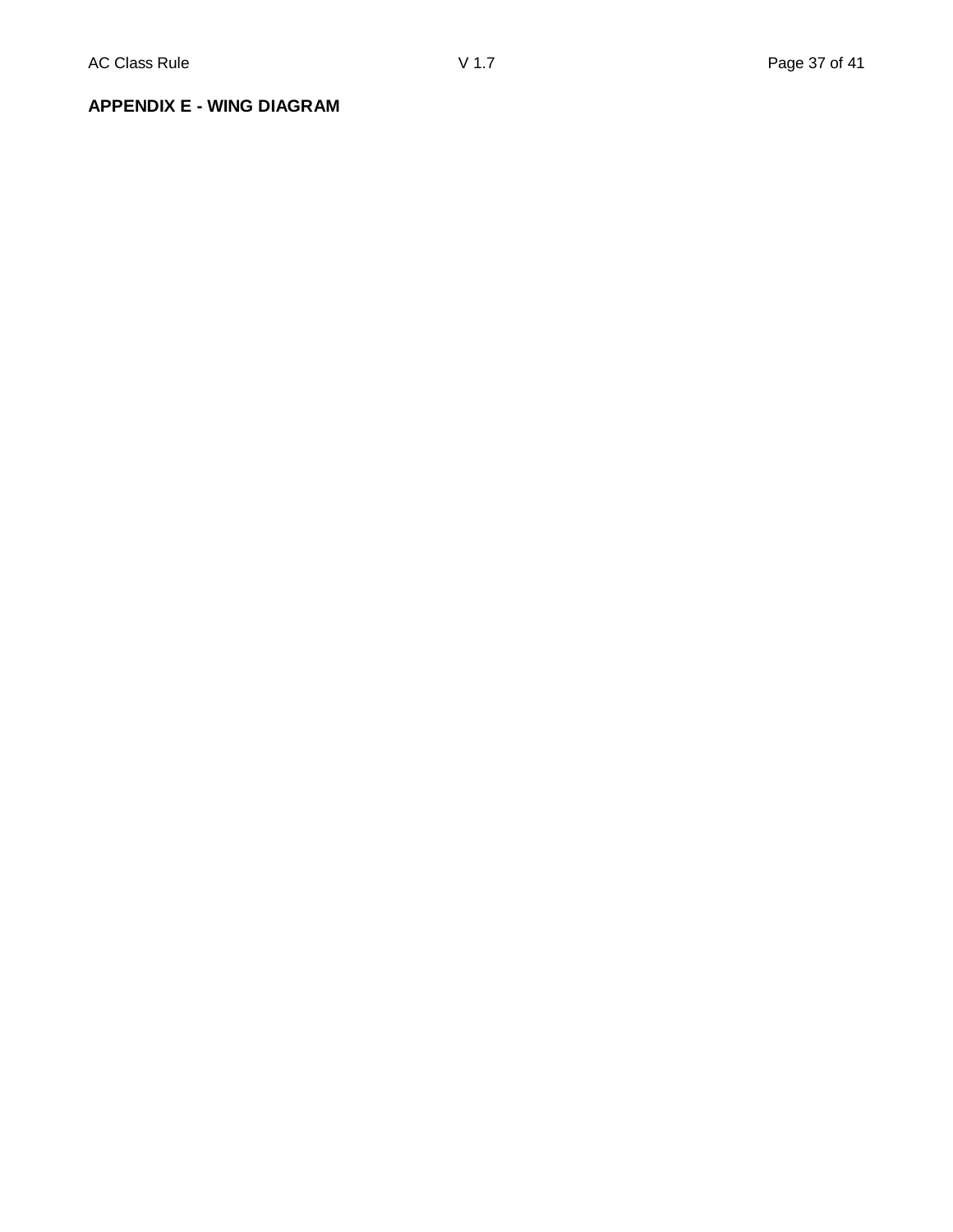# **APPENDIX F - JIB NOMINAL PLANFORM DIMENSIONS**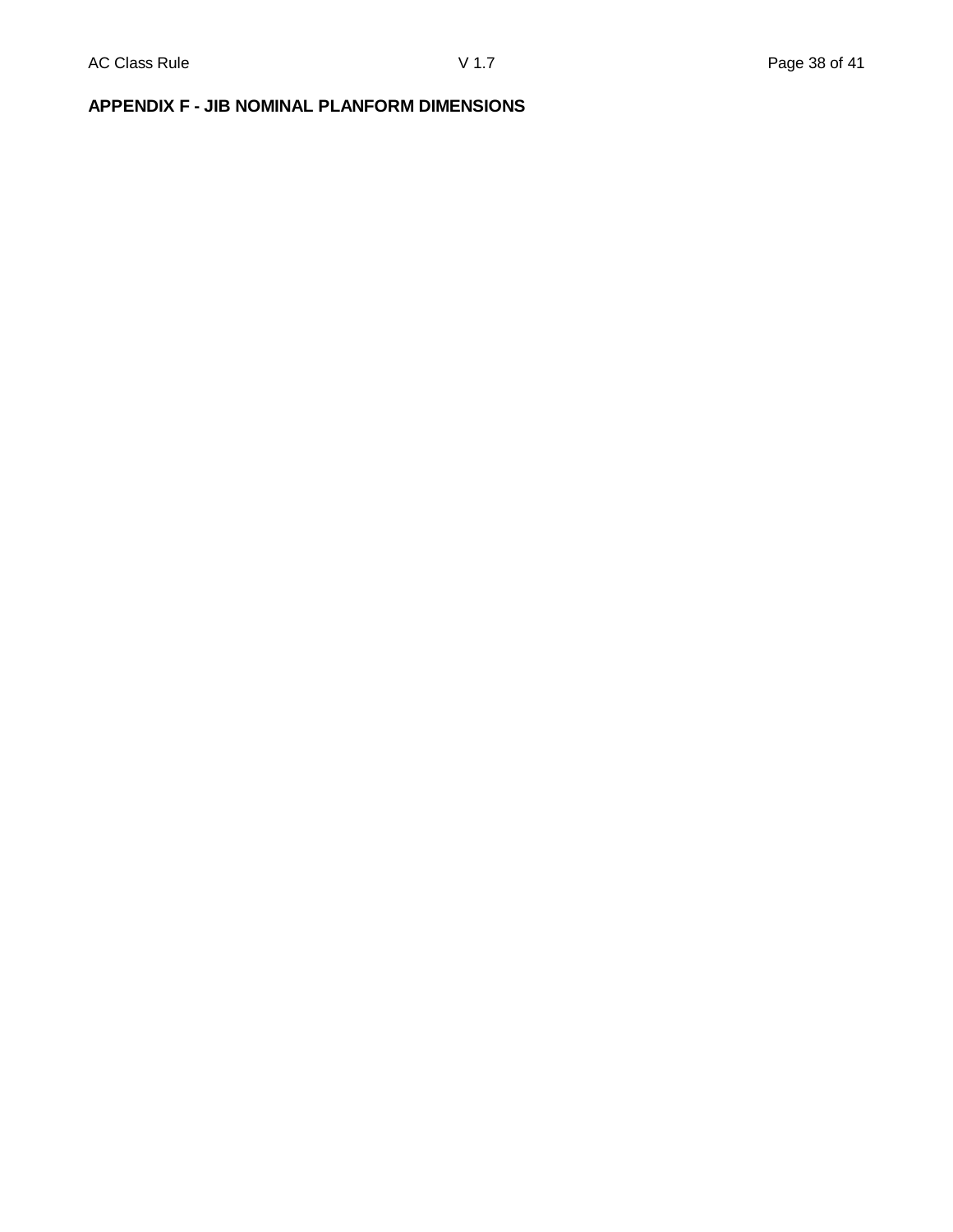## **APPENDIX G - SAFETY EQUIPMENT**

- G1 Below is a list of required safety equipment that has been developed by the Regatta Director and Measurement Committee in consultation with Competitors. The AC Class Rule may be amended as allowed by Rule 4 to include any changes to this safety equipment. The Measurement Committee may also adjust the sailing weight as permitted by Rule 4(a).
	- (a) A grab handle shall be fixed around the lower part of the **wing spar** to facilitate safe movement of crew around the front of the **wing**. The handle shall:
		- (i) be constructed of rigid or soft material;
		- (ii) be a minimum of 0.012 m in diameter;
		- (iii) be capable of taking a load of 300 kg applied in any direction at any point along its length;
		- (iv) extend from aft of the **wing spar** web on the port side, around the front of the **wing spar** to a point aft of the **wing spar** web on the starboard side;
		- (v) be no less than 150mm above the bottom of the **wing spar** at any point; and
		- (vi) be capable of passing a 0.069 m sphere (tennis ball) between the handle and the **wing spar** at any point forward of the **wing spar** web;
	- (b) Handholds, restraints and tethers that the **Competitor** determines are needed;
	- (c) Righting lines attached to the point(s) that are used to right the yacht and the righting lines accessible with the platform capsized at any orientation;
	- (d) A knife securely mounted near each intersection of the forward and aft crossbeams with the **hulls**, in positions that are accessible with the yacht upright or inverted;
	- (e) Four spare personal air supplies (two per side) of at least 80 liters each securely mounted in locations which would be accessible when the yacht is capsized;
	- (f) The compartment aft of the cockpit shall contain buoyancy components of not less than 250 liters. This may be made of 8 x 43 liter partially inflated buoyancy bags (Optimist flotation bags) or other alternative arrangements as may be approved by the **Measurement Committee**. The buoyancy arrangements shall not weight less than 8 kg; and
	- (g) other safety equipment carried at a **Competitor's** discretion that shall not exceed 10kg."
- G2 None of **ACEA**, the **Regatta Director** nor the **Measurement Committee** warrants or guarantees the safety, in general, of any **AC Class Yacht**, regardless of whether or not the safety equipment Rules are complied with. It is the sole and ultimate responsibility of each **Competitor** to assess the safety of its own **AC Class Yacht** and each **Competitor** assumes the risk of sailing and/or racing the same.
- G3 The **daggerboard** and **rudder** rake control systems shall each be designed to fail safely in the event of hydraulic or electrical system failure. Systems shall either lock or go to a safe default position to avoid uncontrolled rake movement of that **appendage**. Compliance with this requirement shall be demonstrated to the satisfaction of the **Measurement Committee**.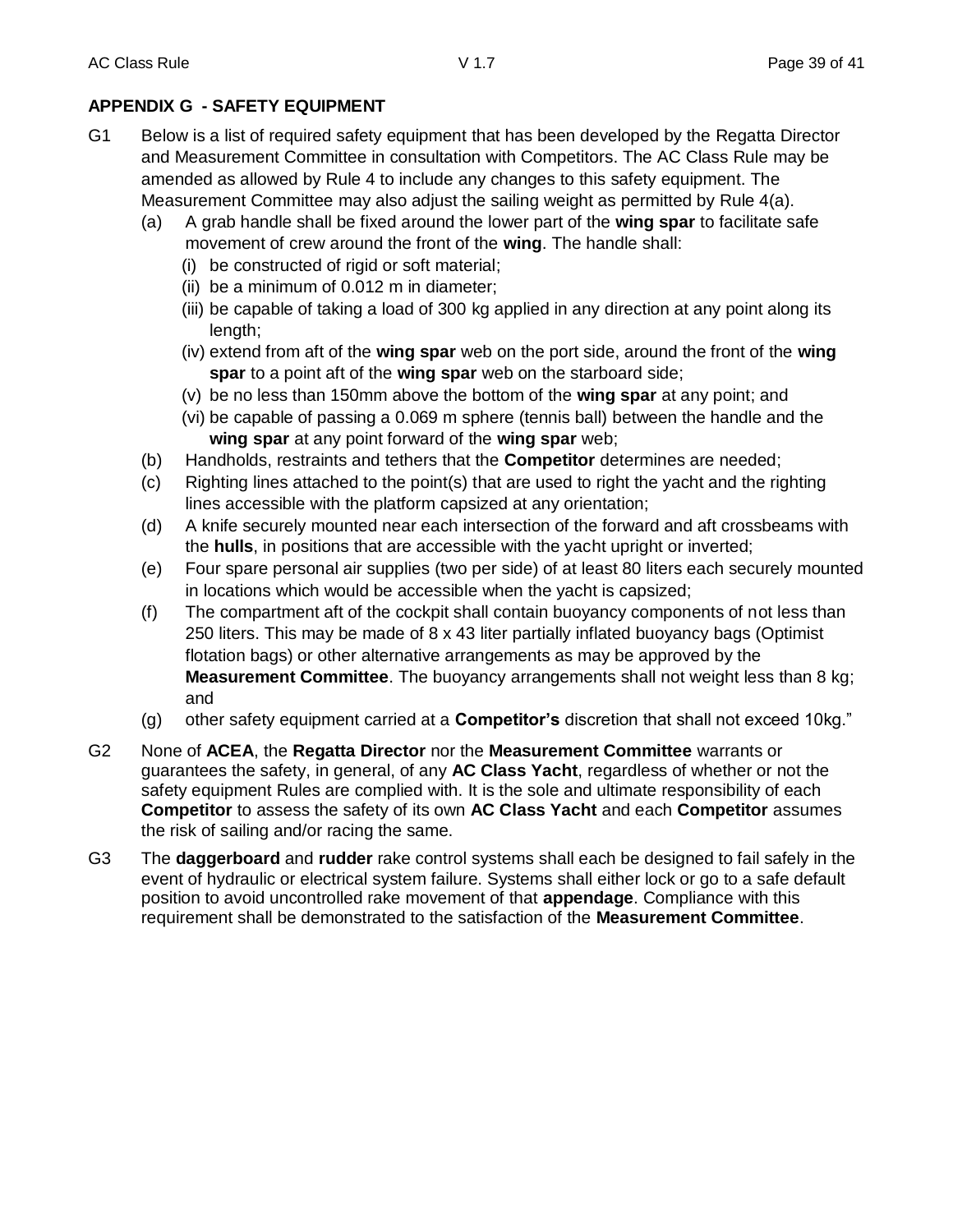## **APPENDIX H - STRUCTURAL TESTING**

- H1 It is the sole responsibility of each **Competitor** to select materials and components for its **AC Class Yacht** that fully and properly withstand the structural tests described in Rule 6.16 and this Appendix. All **Competitors** acknowledge that there is an inherent risk of damage (including latent or microscopic damage) to an **AC Class Yacht** and/or its components from structural testing and agree that none of **ACEA**, the **Regatta Director** and/or the **Measurement Committee** (collectively or severally) shall be responsible for any damage to the whole or any part or parts of an **AC Class Yacht** (and/or its components), any damage to other property and/or any injuries to person or persons (including death) caused or sustained, directly or indirectly, in whole or in part, by or resulting from the use of an **AC Class Yacht** (and/or its components) following the structural tests referenced in Rule 6.16 and this Appendix.
- H2 None of **ACEA**, the **Regatta Director** or the **Measurement Committee** warrants or guarantees the structural integrity of an **AC Class Yacht**, regardless of whether or not the structural testing is deemed to have been successful. It is the sole and ultimate responsibility of each **Competitor** to assess the structural integrity of its own **AC Class Yacht** (and its components) and each **Competitor** assumes the risk of sailing and/or racing the same.
- H3 In starting these tests, **Competitors** freely acknowledge, accept, and assume the risks that may arise from testing, sailing and/or racing their **AC Class Yachts** and they expressly waive and release each of **ACEA**, the **Regatta Director** and the **Measurement Committee** (collectively and severally) of and from any and all claims, damages, liabilities, losses, fees, and costs incurred in connection with structural testing and this **AC Class Rule**.